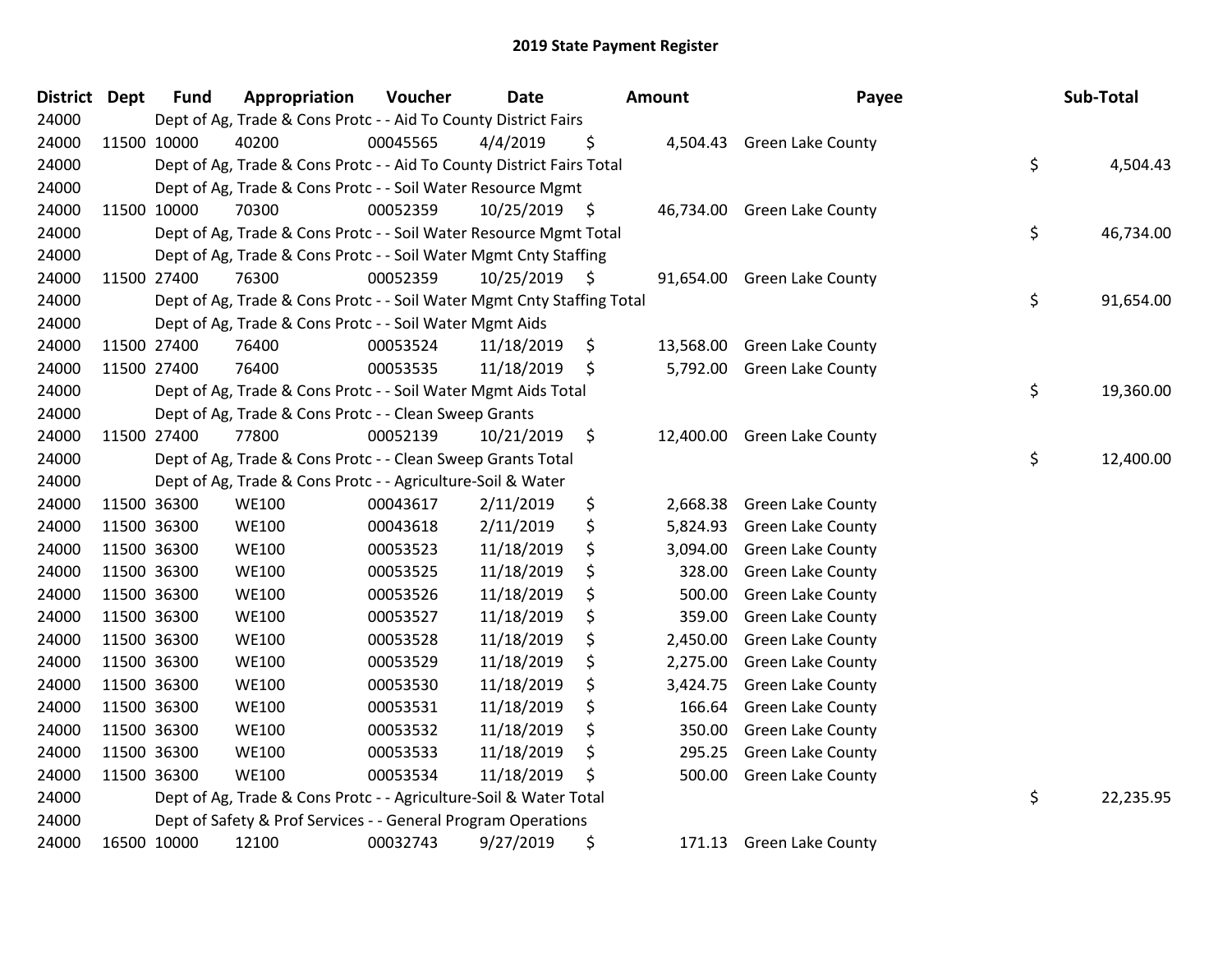| District Dept | <b>Fund</b> | Appropriation                                                       | Voucher  | <b>Date</b> | <b>Amount</b> | Payee                    | Sub-Total    |  |
|---------------|-------------|---------------------------------------------------------------------|----------|-------------|---------------|--------------------------|--------------|--|
| 24000         |             | Dept of Safety & Prof Services - - General Program Operations Total |          |             |               |                          | \$<br>171.13 |  |
| 24000         |             | Dept of Natural Resources - - Taxes & Assessmts-Conserv Fund        |          |             |               |                          |              |  |
| 24000         | 37000 21200 | 16900                                                               | 00293965 | 1/30/2019   | \$<br>51.72   | <b>Green Lake County</b> |              |  |
| 24000         | 37000 21200 | 16900                                                               | 00293966 | 1/30/2019   | \$<br>32.26   | <b>Green Lake County</b> |              |  |
| 24000         | 37000 21200 | 16900                                                               | 00293967 | 1/30/2019   | \$<br>21.21   | <b>Green Lake County</b> |              |  |
| 24000         | 37000 21200 | 16900                                                               | 00293968 | 1/30/2019   | \$<br>20.93   | <b>Green Lake County</b> |              |  |
| 24000         | 37000 21200 | 16900                                                               | 00293969 | 1/30/2019   | \$<br>18.12   | <b>Green Lake County</b> |              |  |
| 24000         | 37000 21200 | 16900                                                               | 00293970 | 1/30/2019   | \$<br>17.27   | <b>Green Lake County</b> |              |  |
| 24000         | 37000 21200 | 16900                                                               | 00293971 | 1/30/2019   | \$<br>9.13    | Green Lake County        |              |  |
| 24000         | 37000 21200 | 16900                                                               | 00293972 | 1/30/2019   | \$<br>8.82    | <b>Green Lake County</b> |              |  |
| 24000         | 37000 21200 | 16900                                                               | 00293973 | 1/30/2019   | \$<br>50.82   | Green Lake County        |              |  |
| 24000         | 37000 21200 | 16900                                                               | 00293974 | 1/30/2019   | \$<br>30.73   | <b>Green Lake County</b> |              |  |
| 24000         | 37000 21200 | 16900                                                               | 00293975 | 1/30/2019   | \$<br>16.17   | <b>Green Lake County</b> |              |  |
| 24000         | 37000 21200 | 16900                                                               | 00293976 | 1/30/2019   | \$<br>10.01   | <b>Green Lake County</b> |              |  |
| 24000         | 37000 21200 | 16900                                                               | 00293977 | 1/30/2019   | \$<br>62.23   | <b>Green Lake County</b> |              |  |
| 24000         | 37000 21200 | 16900                                                               | 00293978 | 1/30/2019   | \$<br>50.37   | <b>Green Lake County</b> |              |  |
| 24000         | 37000 21200 | 16900                                                               | 00293979 | 1/30/2019   | \$<br>49.26   | <b>Green Lake County</b> |              |  |
| 24000         | 37000 21200 | 16900                                                               | 00293980 | 1/30/2019   | \$<br>40.19   | <b>Green Lake County</b> |              |  |
| 24000         | 37000 21200 | 16900                                                               | 00293981 | 1/30/2019   | \$<br>29.76   | <b>Green Lake County</b> |              |  |
| 24000         | 37000 21200 | 16900                                                               | 00293982 | 1/30/2019   | \$<br>28.17   | <b>Green Lake County</b> |              |  |
| 24000         | 37000 21200 | 16900                                                               | 00293983 | 1/30/2019   | \$<br>26.43   | Green Lake County        |              |  |
| 24000         | 37000 21200 | 16900                                                               | 00293984 | 1/30/2019   | \$<br>23.81   | <b>Green Lake County</b> |              |  |
| 24000         | 37000 21200 | 16900                                                               | 00293985 | 1/30/2019   | \$<br>22.14   | Green Lake County        |              |  |
| 24000         | 37000 21200 | 16900                                                               | 00293986 | 1/30/2019   | \$<br>21.17   | <b>Green Lake County</b> |              |  |
| 24000         | 37000 21200 | 16900                                                               | 00293987 | 1/30/2019   | \$<br>20.93   | <b>Green Lake County</b> |              |  |
| 24000         | 37000 21200 | 16900                                                               | 00293988 | 1/30/2019   | \$<br>20.25   | <b>Green Lake County</b> |              |  |
| 24000         | 37000 21200 | 16900                                                               | 00293989 | 1/30/2019   | \$<br>18.81   | Green Lake County        |              |  |
| 24000         | 37000 21200 | 16900                                                               | 00293990 | 1/30/2019   | \$<br>18.49   | <b>Green Lake County</b> |              |  |
| 24000         | 37000 21200 | 16900                                                               | 00293991 | 1/30/2019   | \$<br>17.75   | <b>Green Lake County</b> |              |  |
| 24000         | 37000 21200 | 16900                                                               | 00293992 | 1/30/2019   | \$<br>16.35   | <b>Green Lake County</b> |              |  |
| 24000         | 37000 21200 | 16900                                                               | 00293993 | 1/30/2019   | \$<br>15.81   | <b>Green Lake County</b> |              |  |
| 24000         | 37000 21200 | 16900                                                               | 00293994 | 1/30/2019   | \$<br>15.71   | <b>Green Lake County</b> |              |  |
| 24000         | 37000 21200 | 16900                                                               | 00293995 | 1/30/2019   | \$<br>15.25   | <b>Green Lake County</b> |              |  |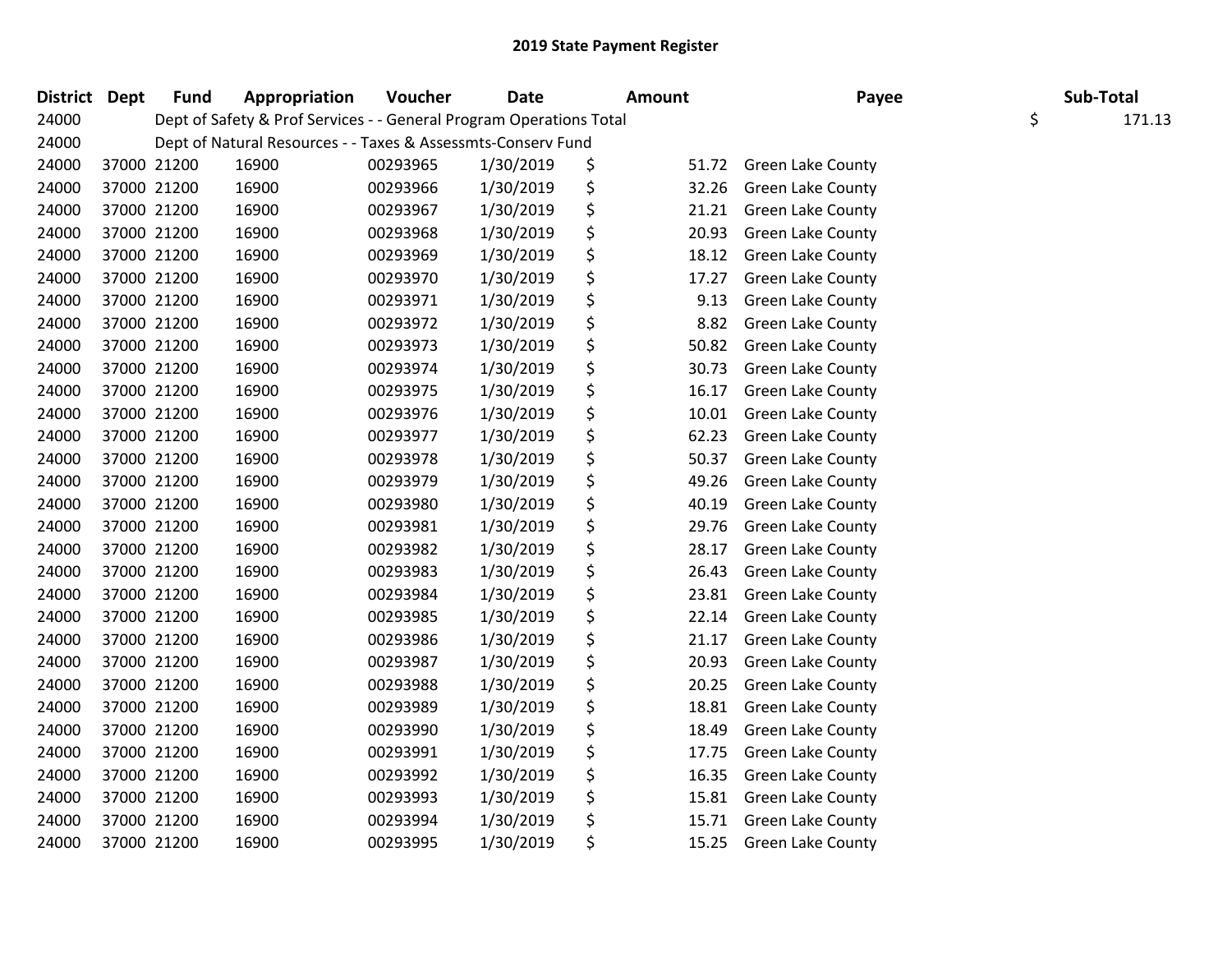| <b>District</b> | <b>Dept</b> | <b>Fund</b> | Appropriation                                                      | Voucher  | <b>Date</b> | <b>Amount</b>   | Payee                       | Sub-Total       |
|-----------------|-------------|-------------|--------------------------------------------------------------------|----------|-------------|-----------------|-----------------------------|-----------------|
| 24000           |             | 37000 21200 | 16900                                                              | 00293996 | 1/30/2019   | \$<br>13.58     | <b>Green Lake County</b>    |                 |
| 24000           |             | 37000 21200 | 16900                                                              | 00293997 | 1/30/2019   | \$<br>13.35     | <b>Green Lake County</b>    |                 |
| 24000           | 37000 21200 |             | 16900                                                              | 00293998 | 1/30/2019   | \$<br>11.08     | <b>Green Lake County</b>    |                 |
| 24000           | 37000 21200 |             | 16900                                                              | 00293999 | 1/30/2019   | \$<br>11.00     | Green Lake County           |                 |
| 24000           | 37000 21200 |             | 16900                                                              | 00294000 | 1/30/2019   | \$<br>10.77     | Green Lake County           |                 |
| 24000           |             | 37000 21200 | 16900                                                              | 00294001 | 1/30/2019   | \$<br>8.97      | <b>Green Lake County</b>    |                 |
| 24000           |             | 37000 21200 | 16900                                                              | 00294002 | 1/30/2019   | \$<br>8.26      | Green Lake County           |                 |
| 24000           | 37000 21200 |             | 16900                                                              | 00294003 | 1/30/2019   | \$<br>8.08      | Green Lake County           |                 |
| 24000           | 37000 21200 |             | 16900                                                              | 00294004 | 1/30/2019   | \$<br>7.76      | Green Lake County           |                 |
| 24000           | 37000 21200 |             | 16900                                                              | 00294005 | 1/30/2019   | \$<br>7.17      | Green Lake County           |                 |
| 24000           |             | 37000 21200 | 16900                                                              | 00294006 | 1/30/2019   | \$<br>15.78     | Green Lake County           |                 |
| 24000           |             |             | Dept of Natural Resources - - Taxes & Assessmts-Conserv Fund Total |          |             |                 |                             | \$<br>915.87    |
| 24000           |             |             | Dept of Natural Resources - - General Program Operations --        |          |             |                 |                             |                 |
| 24000           |             | 37000 21200 | 25400                                                              | 00298733 | 3/8/2019    | \$<br>3,776.63  | <b>Green Lake County</b>    |                 |
| 24000           |             | 37000 21200 | 25400                                                              | 00308920 | 4/2/2019    | \$<br>30.00     | <b>Green Lake County</b>    |                 |
| 24000           |             | 37000 21200 | 25400                                                              | 00350900 | 8/22/2019   | \$<br>60.00     | Green Lake County           |                 |
| 24000           |             | 37000 21200 | 25400                                                              | 00350903 | 8/16/2019   | \$<br>30.00     | <b>Green Lake County</b>    |                 |
| 24000           |             |             | Dept of Natural Resources - - General Program Operations -- Total  |          |             |                 |                             | \$<br>3,896.63  |
| 24000           |             |             | Dept of Natural Resources - - GPO -Federal Funds                   |          |             |                 |                             |                 |
| 24000           |             | 37000 21200 | 38100                                                              | 00307349 | 3/27/2019   | \$<br>6,069.68  | <b>Green Lake County</b>    |                 |
| 24000           |             |             | Dept of Natural Resources - - GPO -Federal Funds Total             |          |             |                 |                             | \$<br>6,069.68  |
| 24000           |             |             | Dept of Natural Resources - - Enf A - Boating Enforcement          |          |             |                 |                             |                 |
| 24000           |             | 37000 21200 | 55000                                                              | 00307349 | 3/27/2019   | \$              | 11,430.14 Green Lake County |                 |
| 24000           |             |             | Dept of Natural Resources - - Enf A - Boating Enforcement Total    |          |             |                 |                             | \$<br>11,430.14 |
| 24000           |             |             | Dept of Natural Resources - - Wildlife Damage Claims & Abat        |          |             |                 |                             |                 |
| 24000           |             | 37000 21200 | 55300                                                              | 00300297 | 2/22/2019   | \$              | 33,065.01 Green Lake County |                 |
| 24000           |             |             | Dept of Natural Resources - - Wildlife Damage Claims & Abat Total  |          |             |                 |                             | \$<br>33,065.01 |
| 24000           |             |             | Dept of Natural Resources - - Ra- Snowmobile Trail Areas           |          |             |                 |                             |                 |
| 24000           |             | 37000 21200 | 57500                                                              | 00346736 | 8/5/2019    | \$<br>35,940.00 | <b>Green Lake County</b>    |                 |
| 24000           |             | 37000 21200 | 57500                                                              | 00360162 | 10/7/2019   | \$<br>3,385.03  | <b>Green Lake County</b>    |                 |
| 24000           |             |             | Dept of Natural Resources - - Ra- Snowmobile Trail Areas Total     |          |             |                 |                             | \$<br>39,325.03 |
| 24000           |             |             | Dept of Natural Resources - - Ea - Lake Protection                 |          |             |                 |                             |                 |
| 24000           |             | 37000 21200 | 66300                                                              | 00296999 | 2/7/2019    | \$<br>24,528.58 | <b>Green Lake County</b>    |                 |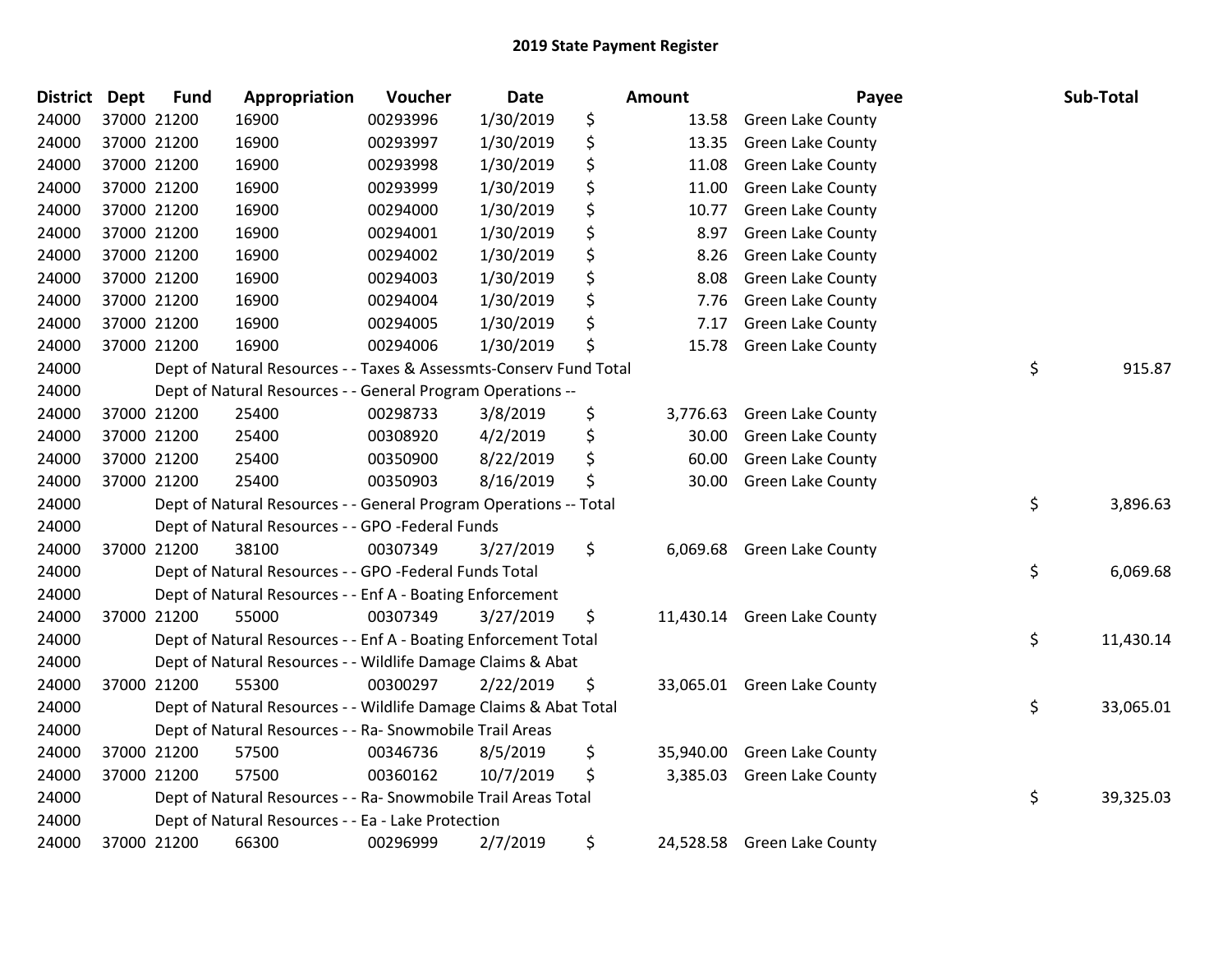| <b>District</b> | Dept        | <b>Fund</b> | Appropriation                                              | Voucher  | <b>Date</b> | Amount           | Payee                        | Sub-Total        |
|-----------------|-------------|-------------|------------------------------------------------------------|----------|-------------|------------------|------------------------------|------------------|
| 24000           |             |             | Dept of Natural Resources - - Ea - Lake Protection Total   |          |             |                  |                              | \$<br>24,528.58  |
| 24000           |             |             | Dept of Natural Resources - - GPO-Environmental Fund       |          |             |                  |                              |                  |
| 24000           |             | 37000 27400 | 46100                                                      | 00373037 | 11/25/2019  | \$               | 12.00 Green Lake County      |                  |
| 24000           |             |             | Dept of Natural Resources - - GPO-Environmental Fund Total |          |             |                  |                              | \$<br>12.00      |
| 24000           |             |             | Dept of Natural Resources - - Land Acquisition             |          |             |                  |                              |                  |
| 24000           | 37000 36300 |             | TA100                                                      | 00311020 | 4/12/2019   | \$<br>4.00       | <b>Green Lake County</b>     |                  |
| 24000           | 37000 36300 |             | <b>TA100</b>                                               | 00358011 | 9/16/2019   | \$<br>4,912.00   | <b>Green Lake County</b>     |                  |
| 24000           |             |             | Dept of Natural Resources - - Land Acquisition Total       |          |             |                  |                              | \$<br>4,916.00   |
| 24000           |             |             | Dept of Natural Resources - - Dnr-Nonpoint Source          |          |             |                  |                              |                  |
| 24000           | 37000 36300 |             | TF100                                                      | 00355751 | 9/12/2019   | \$<br>1,707.79   | <b>Green Lake County</b>     |                  |
| 24000           |             |             | Dept of Natural Resources - - Dnr-Nonpoint Source Total    |          |             |                  |                              | \$<br>1,707.79   |
| 24000           |             |             | WI Dept of Transportation - - Eldly&Disa Co/Aid Sf         |          |             |                  |                              |                  |
| 24000           | 39500 21100 |             | 16800                                                      | 00340223 | 1/9/2019    | \$               | 72,389.00 Green Lake County  |                  |
| 24000           |             |             | WI Dept of Transportation - - Eldly&Disa Co/Aid Sf Total   |          |             |                  |                              | \$<br>72,389.00  |
| 24000           |             |             | WI Dept of Transportation - - Trans Aids To Co.-Sf         |          |             |                  |                              |                  |
| 24000           | 39500 21100 |             | 19000                                                      | 00335796 | 1/7/2019    | \$<br>200,627.77 | <b>Green Lake County</b>     |                  |
| 24000           | 39500 21100 |             | 19000                                                      | 00401121 | 7/1/2019    | \$<br>401,255.54 | <b>Green Lake County</b>     |                  |
| 24000           | 39500 21100 |             | 19000                                                      | 00443939 | 10/7/2019   | \$               | 200,627.77 Green Lake County |                  |
| 24000           |             |             | WI Dept of Transportation - - Trans Aids To Co.-Sf Total   |          |             |                  |                              | \$<br>802,511.08 |
| 24000           |             |             | WI Dept of Transportation - - Local Rds, Grants Sf         |          |             |                  |                              |                  |
| 24000           | 39500 21100 |             | 27000                                                      | 00378295 | 5/2/2019    | \$<br>50,194.29  | <b>Green Lake County</b>     |                  |
| 24000           |             |             | WI Dept of Transportation - - Local Rds, Grants Sf Total   |          |             |                  |                              | \$<br>50,194.29  |
| 24000           |             |             | WI Dept of Transportation - - Loc Rd Imp Prg St Fd         |          |             |                  |                              |                  |
| 24000           | 39500 21100 |             | 27800                                                      | 00465107 | 11/29/2019  | \$               | 2,096.22 Green Lake County   |                  |
| 24000           |             |             | WI Dept of Transportation - - Loc Rd Imp Prg St Fd Total   |          |             |                  |                              | \$<br>2,096.22   |
| 24000           |             |             | WI Dept of Transportation - - Hwy Mgmt & Opers Sf          |          |             |                  |                              |                  |
| 24000           | 39500 21100 |             | 36500                                                      | 00342947 | 1/17/2019   | \$<br>1,104.78   | <b>Green Lake County</b>     |                  |
| 24000           | 39500 21100 |             | 36500                                                      | 00352476 | 2/15/2019   | \$<br>216.00     | Green Lake County            |                  |
| 24000           | 39500 21100 |             | 36500                                                      | 00371072 | 4/25/2019   | \$<br>401.57     | <b>Green Lake County</b>     |                  |
| 24000           | 39500 21100 |             | 36500                                                      | 00371375 | 5/1/2019    | \$<br>108.00     | Green Lake County            |                  |
| 24000           | 39500 21100 |             | 36500                                                      | 00407719 | 7/1/2019    | \$<br>418.03     | <b>Green Lake County</b>     |                  |
| 24000           | 39500 21100 |             | 36500                                                      | 00408339 | 7/2/2019    | \$<br>16.02      | Green Lake County            |                  |
| 24000           | 39500 21100 |             | 36500                                                      | 00410704 | 7/10/2019   | \$<br>432.00     | <b>Green Lake County</b>     |                  |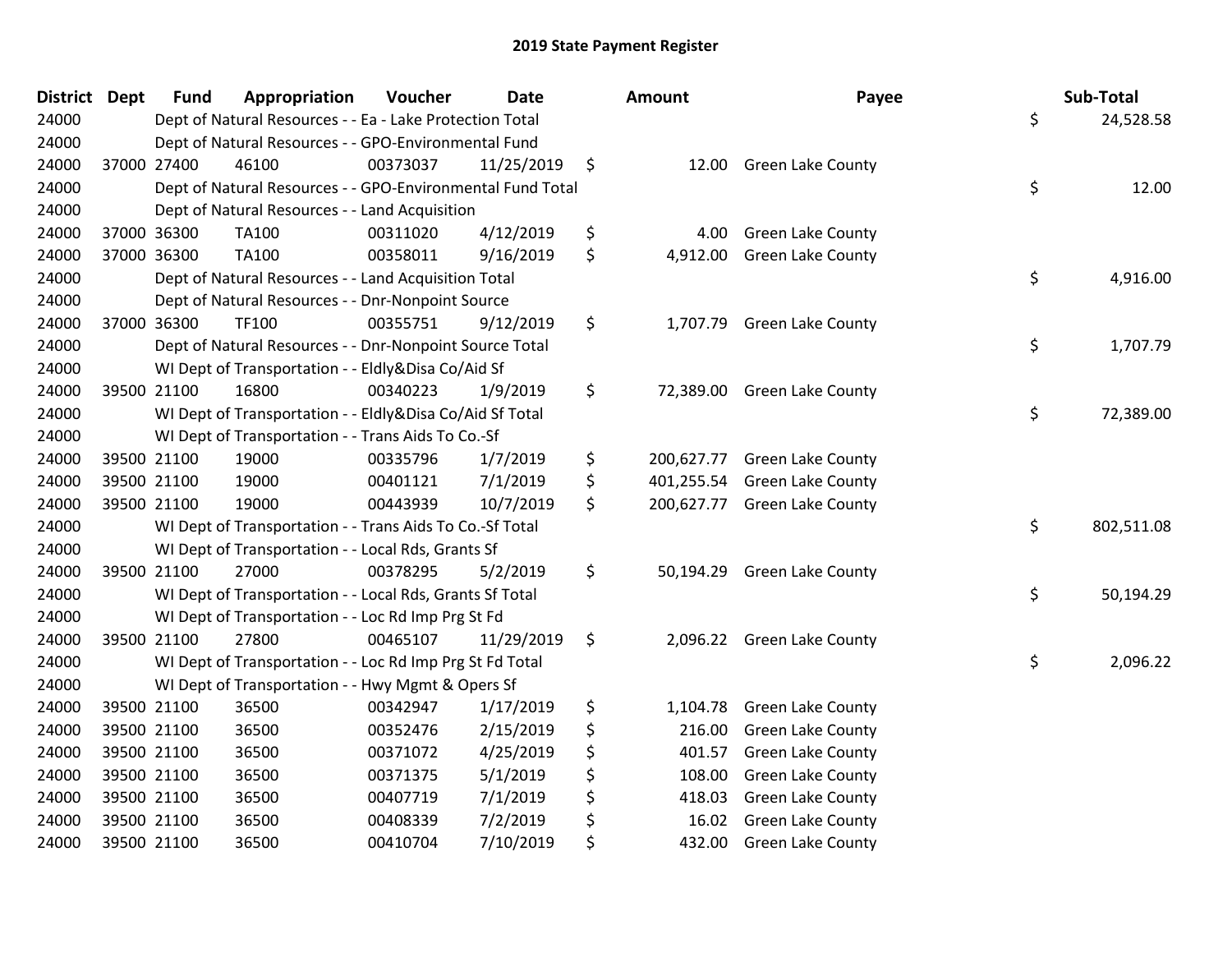| <b>District</b> | <b>Dept</b> | <b>Fund</b> | Appropriation                                                  | Voucher  | <b>Date</b> | <b>Amount</b>    | Payee                    | Sub-Total        |
|-----------------|-------------|-------------|----------------------------------------------------------------|----------|-------------|------------------|--------------------------|------------------|
| 24000           |             | 39500 21100 | 36500                                                          | 00423334 | 8/13/2019   | \$<br>108.00     | Green Lake County        |                  |
| 24000           |             | 39500 21100 | 36500                                                          | 00441149 | 10/2/2019   | \$<br>216.00     | <b>Green Lake County</b> |                  |
| 24000           |             | 39500 21100 | 36500                                                          | 00466582 | 11/29/2019  | \$<br>108.00     | <b>Green Lake County</b> |                  |
| 24000           |             | 39500 21100 | 36500                                                          | 00472821 | 12/19/2019  | \$<br>272.80     | <b>Green Lake County</b> |                  |
| 24000           |             |             | WI Dept of Transportation - - Hwy Mgmt & Opers Sf Total        |          |             |                  |                          | \$<br>3,401.20   |
| 24000           |             |             | WI Dept of Transportation - - Routine Maint Sf                 |          |             |                  |                          |                  |
| 24000           |             | 39500 21100 | 36800                                                          | 00342947 | 1/17/2019   | \$<br>39,745.10  | <b>Green Lake County</b> |                  |
| 24000           |             | 39500 21100 | 36800                                                          | 00352476 | 2/15/2019   | \$<br>49,200.77  | <b>Green Lake County</b> |                  |
| 24000           |             | 39500 21100 | 36800                                                          | 00361964 | 3/19/2019   | \$<br>23,169.51  | Green Lake County        |                  |
| 24000           |             | 39500 21100 | 36800                                                          | 00371072 | 4/25/2019   | \$<br>71,451.51  | Green Lake County        |                  |
| 24000           |             | 39500 21100 | 36800                                                          | 00371375 | 5/1/2019    | \$<br>82,080.36  | Green Lake County        |                  |
| 24000           |             | 39500 21100 | 36800                                                          | 00407719 | 7/1/2019    | \$<br>38,398.89  | Green Lake County        |                  |
| 24000           |             | 39500 21100 | 36800                                                          | 00408339 | 7/2/2019    | \$<br>37,964.74  | <b>Green Lake County</b> |                  |
| 24000           |             | 39500 21100 | 36800                                                          | 00410704 | 7/10/2019   | \$<br>47,460.81  | <b>Green Lake County</b> |                  |
| 24000           |             | 39500 21100 | 36800                                                          | 00423334 | 8/13/2019   | \$<br>40,251.94  | Green Lake County        |                  |
| 24000           |             | 39500 21100 | 36800                                                          | 00426651 | 8/22/2019   | \$<br>140,242.44 | Green Lake County        |                  |
| 24000           |             | 39500 21100 | 36800                                                          | 00433936 | 9/13/2019   | \$<br>1,857.06   | <b>Green Lake County</b> |                  |
| 24000           |             | 39500 21100 | 36800                                                          | 00435673 | 9/18/2019   | \$<br>35,475.73  | <b>Green Lake County</b> |                  |
| 24000           |             | 39500 21100 | 36800                                                          | 00441149 | 10/2/2019   | \$<br>11,038.77  | <b>Green Lake County</b> |                  |
| 24000           |             | 39500 21100 | 36800                                                          | 00466582 | 11/29/2019  | \$<br>8,591.84   | Green Lake County        |                  |
| 24000           |             | 39500 21100 | 36800                                                          | 00472821 | 12/19/2019  | \$<br>25,846.38  | <b>Green Lake County</b> |                  |
| 24000           |             |             | WI Dept of Transportation - - Routine Maint Sf Total           |          |             |                  |                          | \$<br>652,775.85 |
| 24000           |             |             | Department of Corrections - - General Program Operations       |          |             |                  |                          |                  |
| 24000           |             | 41000 10000 | 10100                                                          | 00275313 | 3/27/2019   | \$<br>56.35      | Green Lake County        |                  |
| 24000           | 41000 10000 |             | 10100                                                          | 00275324 | 3/27/2019   | \$<br>88.59      | Green Lake County        |                  |
| 24000           |             |             | Department of Corrections - - General Program Operations Total |          |             |                  |                          | \$<br>144.94     |
| 24000           |             |             | Department of Corrections - - Purchased Services For Offende   |          |             |                  |                          |                  |
| 24000           |             | 41000 10000 | 11100                                                          | 00275313 | 3/27/2019   | \$<br>706.70     | <b>Green Lake County</b> |                  |
| 24000           |             | 41000 10000 | 11100                                                          | 00275324 | 3/27/2019   | \$<br>6,798.57   | Green Lake County        |                  |
| 24000           | 41000 10000 |             | 11100                                                          | 00300287 | 7/23/2019   | \$<br>5,747.82   | <b>Green Lake County</b> |                  |
| 24000           |             | 41000 10000 | 11100                                                          | 00300290 | 7/23/2019   | \$<br>7,006.60   | Green Lake County        |                  |
| 24000           |             | 41000 10000 | 11100                                                          | 00300292 | 7/23/2019   | \$<br>5,492.03   | Green Lake County        |                  |
| 24000           |             | 41000 10000 | 11100                                                          | 00306344 | 8/23/2019   | \$<br>377.50     | Green Lake County        |                  |
|                 |             |             |                                                                |          |             |                  |                          |                  |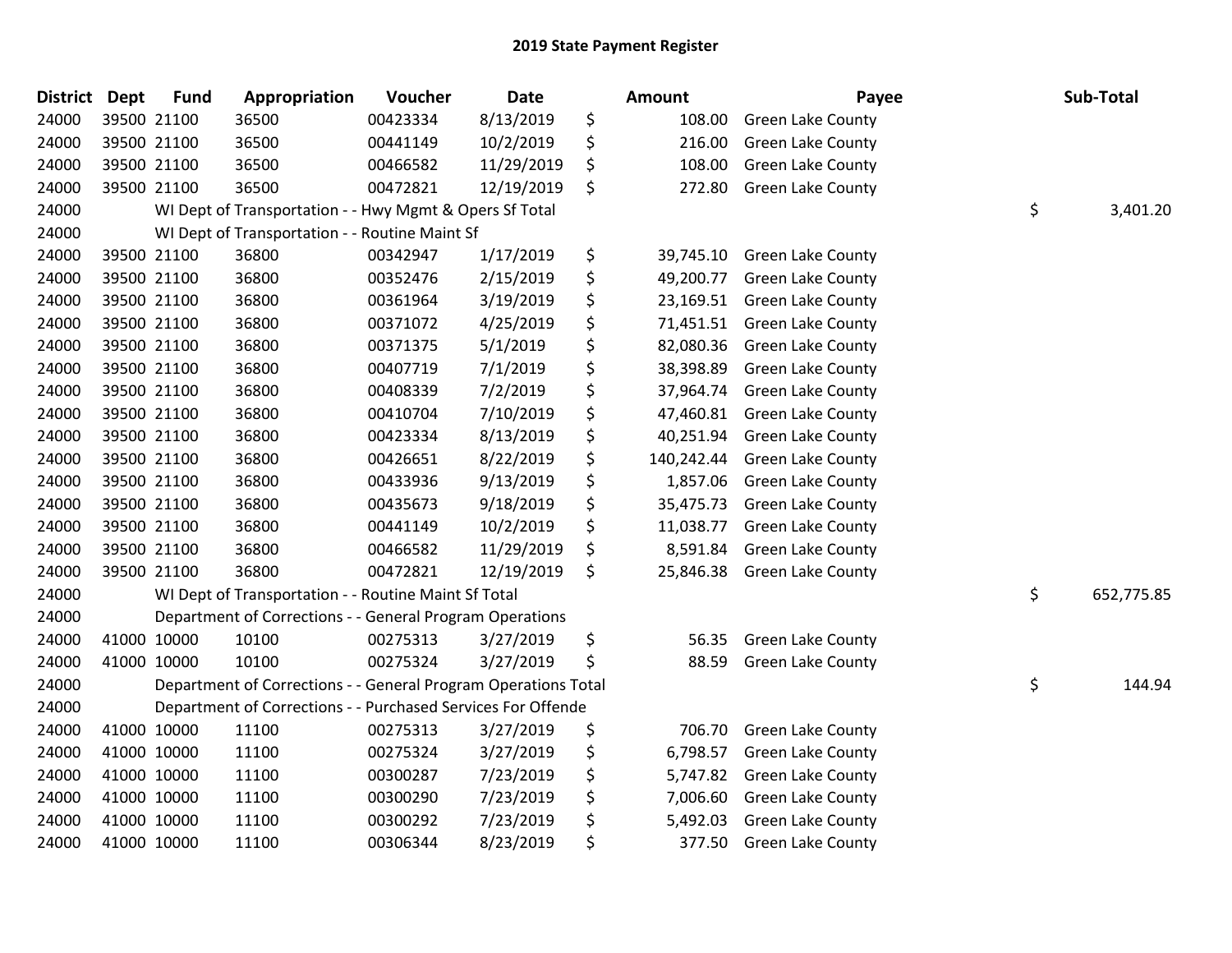| <b>District Dept</b> |             | <b>Fund</b> | Appropriation                                                      | Voucher  | <b>Date</b> |    | Amount    | Payee                                                                                                         | Sub-Total       |
|----------------------|-------------|-------------|--------------------------------------------------------------------|----------|-------------|----|-----------|---------------------------------------------------------------------------------------------------------------|-----------------|
| 24000                |             |             | Department of Corrections - - Purchased Services For Offende Total |          |             |    |           |                                                                                                               | \$<br>26,129.22 |
| 24000                |             |             | Department of Corrections - - Becky Young Community Correcti       |          |             |    |           |                                                                                                               |                 |
| 24000                |             | 41000 10000 | 11200                                                              | 00261663 | 1/18/2019   | \$ | 5,062.56  | <b>Green Lake County</b>                                                                                      |                 |
| 24000                |             | 41000 10000 | 11200                                                              | 00275313 | 3/27/2019   | \$ | 3,618.04  | <b>Green Lake County</b>                                                                                      |                 |
| 24000                |             | 41000 10000 | 11200                                                              | 00284668 | 5/24/2019   | \$ | 6,545.42  | Green Lake County                                                                                             |                 |
| 24000                |             | 41000 10000 | 11200                                                              | 00300287 | 7/23/2019   | \$ | 253.15    | Green Lake County                                                                                             |                 |
| 24000                |             |             | Department of Corrections - - Becky Young Community Correcti Total |          |             |    |           |                                                                                                               | \$<br>15,479.17 |
| 24000                |             |             | Department of Corrections - - Corrections Contracts And Agre       |          |             |    |           |                                                                                                               |                 |
| 24000                |             | 41000 10000 | 11400                                                              | 00257575 | 1/2/2019    | \$ | 8,285.06  | <b>Green Lake County</b>                                                                                      |                 |
| 24000                |             | 41000 10000 | 11400                                                              | 00263597 | 1/29/2019   | \$ | 6,844.18  | Green Lake County                                                                                             |                 |
| 24000                |             | 41000 10000 | 11400                                                              | 00271251 | 3/8/2019    | \$ | 3,705.12  | <b>Green Lake County</b>                                                                                      |                 |
| 24000                |             | 41000 10000 | 11400                                                              | 00276882 | 4/3/2019    | \$ | 7,821.92  | Green Lake County                                                                                             |                 |
| 24000                |             | 41000 10000 | 11400                                                              | 00281522 | 4/26/2019   | \$ | 10,189.08 | <b>Green Lake County</b>                                                                                      |                 |
| 24000                | 41000 10000 |             | 11400                                                              | 00289811 | 6/4/2019    | \$ | 6,483.96  | <b>Green Lake County</b>                                                                                      |                 |
| 24000                | 41000 10000 |             | 11400                                                              | 00295766 | 7/2/2019    | \$ | 7,101.48  | Green Lake County                                                                                             |                 |
| 24000                |             | 41000 10000 | 11400                                                              | 00298115 | 7/15/2019   | \$ | 4,940.16  | <b>Green Lake County</b>                                                                                      |                 |
| 24000                |             | 41000 10000 | 11400                                                              | 00303779 | 8/15/2019   | \$ | 5,043.08  | <b>Green Lake County</b>                                                                                      |                 |
| 24000                |             | 41000 10000 | 11400                                                              | 00314080 | 10/3/2019   | \$ | 8,851.12  | <b>Green Lake County</b>                                                                                      |                 |
| 24000                |             | 41000 10000 | 11400                                                              | 00318350 | 10/22/2019  | \$ |           | 8,182.14 Green Lake County                                                                                    |                 |
| 24000                |             | 41000 10000 | 11400                                                              | 00324311 | 11/20/2019  | \$ | 1,080.66  | Green Lake County                                                                                             |                 |
| 24000                |             | 41000 10000 | 11400                                                              | 00330789 | 12/20/2019  | Ś  |           | 5,814.98 Green Lake County                                                                                    |                 |
| 24000                |             |             | Department of Corrections - - Corrections Contracts And Agre Total |          |             |    |           |                                                                                                               | \$<br>84,342.94 |
| 24000                |             |             |                                                                    |          |             |    |           | Department of Corrections - - Reimbursing Counties For Probation, Extended Supervision And Parole Holds       |                 |
| 24000                |             | 41000 10000 | 11600                                                              | 00320908 | 11/4/2019   | \$ |           | 18,542.44 Green Lake County                                                                                   |                 |
| 24000                |             |             |                                                                    |          |             |    |           | Department of Corrections - - Reimbursing Counties For Probation, Extended Supervision And Parole Holds Total | \$<br>18,542.44 |
| 24000                |             |             | Department of Corrections - - Probation, Parole And Extended       |          |             |    |           |                                                                                                               |                 |
| 24000                | 41000 10000 |             | 18700                                                              | 00320908 | 11/4/2019   | \$ |           | 7,777.56 Green Lake County                                                                                    |                 |
| 24000                |             |             | Department of Corrections - - Probation, Parole And Extended Total |          |             |    |           |                                                                                                               | \$<br>7,777.56  |
| 24000                |             |             | Child Abuse & Neglect Prev Bd - - General Aids                     |          |             |    |           |                                                                                                               |                 |
| 24000                |             | 43300 10000 | 99000                                                              | 00001690 | 1/31/2019   | \$ | 7,084.00  | Green Lake County                                                                                             |                 |
| 24000                |             | 43300 10000 | 99000                                                              | 00001717 | 2/19/2019   | \$ | 7,099.00  | <b>Green Lake County</b>                                                                                      |                 |
| 24000                |             | 43300 10000 | 99000                                                              | 00001736 | 2/28/2019   | \$ | 3,934.00  | <b>Green Lake County</b>                                                                                      |                 |
| 24000                | 43300 10000 |             | 99000                                                              | 00001750 | 3/13/2019   | \$ | 7,308.00  | <b>Green Lake County</b>                                                                                      |                 |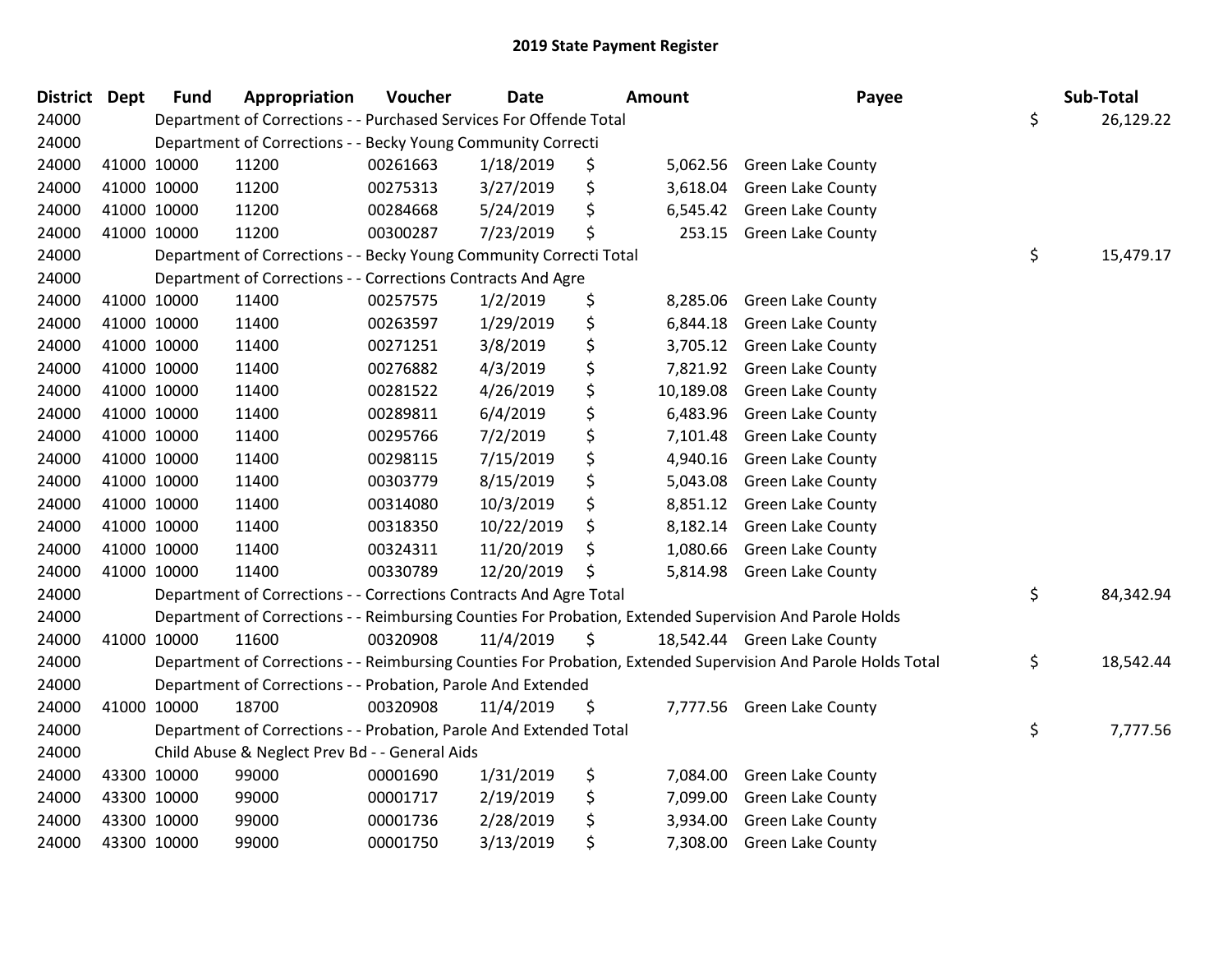| <b>District Dept</b> |             | <b>Fund</b> | Appropriation                                                          | Voucher  | <b>Date</b> | <b>Amount</b>    | Payee                    | Sub-Total        |
|----------------------|-------------|-------------|------------------------------------------------------------------------|----------|-------------|------------------|--------------------------|------------------|
| 24000                |             | 43300 10000 | 99000                                                                  | 00001780 | 3/29/2019   | \$<br>5,173.00   | <b>Green Lake County</b> |                  |
| 24000                |             | 43300 10000 | 99000                                                                  | 00001828 | 4/30/2019   | \$<br>14,880.00  | Green Lake County        |                  |
| 24000                | 43300 10000 |             | 99000                                                                  | 00001872 | 5/30/2019   | \$<br>13,873.00  | <b>Green Lake County</b> |                  |
| 24000                |             | 43300 10000 | 99000                                                                  | 00001926 | 6/28/2019   | \$<br>547.00     | Green Lake County        |                  |
| 24000                |             |             | Child Abuse & Neglect Prev Bd - - General Aids Total                   |          |             |                  |                          | \$<br>59,898.00  |
| 24000                |             |             | Department of Health Services - - State/Federal Aids                   |          |             |                  |                          |                  |
| 24000                |             | 43500 10000 | 00000                                                                  | 90909    | 3/1/2019    | \$<br>3,936.00   | <b>Green Lake County</b> |                  |
| 24000                |             | 43500 10000 | 00000                                                                  | 90910    | 4/1/2019    | \$<br>196,601.00 | <b>Green Lake County</b> |                  |
| 24000                |             | 43500 10000 | 00000                                                                  | 90913    | 6/3/2019    | \$<br>49,326.00  | Green Lake County        |                  |
| 24000                |             | 43500 10000 | 00000                                                                  | 90914    | 6/17/2019   | \$<br>2,439.00   | <b>Green Lake County</b> |                  |
| 24000                |             | 43500 10000 | 00000                                                                  | 92000    | 7/1/2019    | \$<br>499,699.00 | <b>Green Lake County</b> |                  |
| 24000                |             | 43500 10000 | 00000                                                                  | 92001    | 8/1/2019    | \$<br>45,861.00  | <b>Green Lake County</b> |                  |
| 24000                |             | 43500 10000 | 00000                                                                  | 92005    | 12/2/2019   | \$<br>26,485.00  | <b>Green Lake County</b> |                  |
| 24000                |             |             | Department of Health Services - - State/Federal Aids Total             |          |             |                  |                          | \$<br>824,347.00 |
| 24000                |             |             | Department of Health Services - - Emergency Dispatcher Cardiopul       |          |             |                  |                          |                  |
| 24000                |             | 43500 10000 | 18500                                                                  | 00293265 | 6/26/2019   | \$<br>1,618.37   | <b>Green Lake County</b> |                  |
| 24000                |             |             | Department of Health Services - - Emergency Dispatcher Cardiopul Total |          |             |                  |                          | \$<br>1,618.37   |
| 24000                |             |             | Department of Health Services - - Federal Block Grant Aids -- Pr       |          |             |                  |                          |                  |
| 24000                |             | 43500 10000 | 19200                                                                  | 00290149 | 6/13/2019   | \$<br>388.00     | <b>Green Lake County</b> |                  |
| 24000                |             | 43500 10000 | 19200                                                                  | 00298420 | 8/9/2019    | \$<br>4,612.00   | <b>Green Lake County</b> |                  |
| 24000                |             |             | Department of Health Services - - Federal Block Grant Aids -- Pr Total |          |             |                  |                          | \$<br>5,000.00   |
| 24000                |             |             | Department of Health Services - - General Program Operations           |          |             |                  |                          |                  |
| 24000                |             | 43500 10000 | 40100                                                                  | 00303482 | 8/14/2019   | \$<br>1.00       | <b>Green Lake County</b> |                  |
| 24000                |             | 43500 10000 | 40100                                                                  | 00303483 | 8/14/2019   | \$<br>15.00      | <b>Green Lake County</b> |                  |
| 24000                |             |             | Department of Health Services - - General Program Operations Total     |          |             |                  |                          | \$<br>16.00      |
| 24000                |             |             | Department of Health Services - - Medical Assistance State Admin       |          |             |                  |                          |                  |
| 24000                |             | 43500 10000 | 44000                                                                  | 00271335 | 3/20/2019   | \$<br>3.00       | Green Lake County        |                  |
| 24000                |             | 43500 10000 | 44000                                                                  | 00303482 | 8/14/2019   | \$<br>1.00       | <b>Green Lake County</b> |                  |
| 24000                |             | 43500 10000 | 44000                                                                  | 00303483 | 8/14/2019   | \$<br>15.00      | <b>Green Lake County</b> |                  |
| 24000                |             |             | Department of Health Services - - Medical Assistance State Admin Total |          |             |                  |                          | \$<br>19.00      |
| 24000                |             |             | Dept of Children and Families - - Fees For Administrative Servic       |          |             |                  |                          |                  |
| 24000                |             | 43700 10000 | 23100                                                                  | 00049851 | 2/5/2019    | \$<br>5.00       | Green Lake County        |                  |
| 24000                |             | 43700 10000 | 23100                                                                  | 00054471 | 4/30/2019   | \$<br>15.00      | <b>Green Lake County</b> |                  |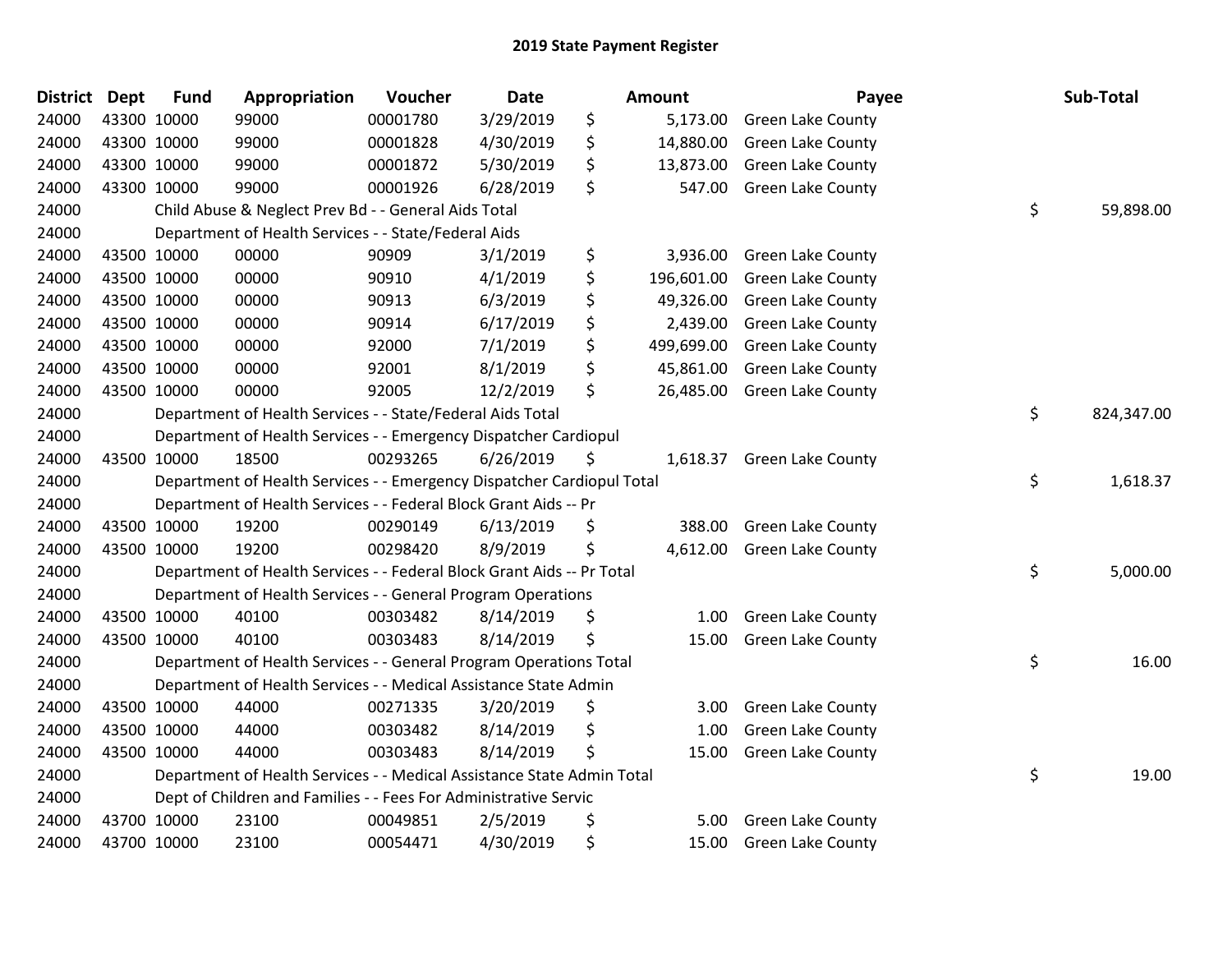| <b>District</b> | <b>Dept</b> | <b>Fund</b> | Appropriation                                                          | Voucher  | <b>Date</b> | Amount           | Payee                    | Sub-Total   |
|-----------------|-------------|-------------|------------------------------------------------------------------------|----------|-------------|------------------|--------------------------|-------------|
| 24000           |             | 43700 10000 | 23100                                                                  | 00058393 | 7/26/2019   | \$<br>25.00      | <b>Green Lake County</b> |             |
| 24000           |             | 43700 10000 | 23100                                                                  | 00062284 | 10/31/2019  | \$<br>45.00      | <b>Green Lake County</b> |             |
| 24000           |             |             | Dept of Children and Families - - Fees For Administrative Servic Total |          |             |                  |                          | \$<br>90.00 |
| 24000           |             |             | Dept of Children and Families - - General Aids                         |          |             |                  |                          |             |
| 24000           |             | 43700 10000 | 99000                                                                  | 00048520 | 1/7/2019    | \$<br>17,784.08  | Green Lake County        |             |
| 24000           |             | 43700 10000 | 99000                                                                  | 00049407 | 1/31/2019   | \$<br>49,508.11  | <b>Green Lake County</b> |             |
| 24000           |             | 43700 10000 | 99000                                                                  | 00049485 | 2/5/2019    | \$<br>4,265.00   | <b>Green Lake County</b> |             |
| 24000           |             | 43700 10000 | 99000                                                                  | 00049646 | 2/5/2019    | \$<br>60.68      | Green Lake County        |             |
| 24000           |             | 43700 10000 | 99000                                                                  | 00049718 | 2/5/2019    | \$<br>38.00      | Green Lake County        |             |
| 24000           |             | 43700 10000 | 99000                                                                  | 00050355 | 2/21/2019   | \$<br>4,161.38   | <b>Green Lake County</b> |             |
| 24000           |             | 43700 10000 | 99000                                                                  | 00050604 | 2/26/2019   | \$<br>18,006.00  | <b>Green Lake County</b> |             |
| 24000           |             | 43700 10000 | 99000                                                                  | 00050924 | 3/5/2019    | \$<br>53,700.29  | <b>Green Lake County</b> |             |
| 24000           |             | 43700 10000 | 99000                                                                  | 00051125 | 3/7/2019    | \$<br>11,186.40  | <b>Green Lake County</b> |             |
| 24000           |             | 43700 10000 | 99000                                                                  | 00052864 | 4/5/2019    | \$<br>58,274.03  | Green Lake County        |             |
| 24000           |             | 43700 10000 | 99000                                                                  | 00052959 | 4/8/2019    | \$<br>724.02     | Green Lake County        |             |
| 24000           |             | 43700 10000 | 99000                                                                  | 00053993 | 4/30/2019   | \$<br>60,162.67  | <b>Green Lake County</b> |             |
| 24000           |             | 43700 10000 | 99000                                                                  | 00054661 | 5/6/2019    | \$<br>24,033.93  | <b>Green Lake County</b> |             |
| 24000           |             | 43700 10000 | 99000                                                                  | 00056092 | 6/5/2019    | \$<br>25,805.17  | Green Lake County        |             |
| 24000           |             | 43700 10000 | 99000                                                                  | 00056238 | 6/6/2019    | \$<br>11,379.34  | Green Lake County        |             |
| 24000           |             | 43700 10000 | 99000                                                                  | 00057360 | 7/5/2019    | \$<br>11,027.16  | <b>Green Lake County</b> |             |
| 24000           |             | 43700 10000 | 99000                                                                  | 00057821 | 7/16/2019   | \$<br>23,446.00  | <b>Green Lake County</b> |             |
| 24000           |             | 43700 10000 | 99000                                                                  | 00058467 | 7/30/2019   | \$<br>49,962.45  | <b>Green Lake County</b> |             |
| 24000           |             | 43700 10000 | 99000                                                                  | 00058682 | 8/6/2019    | \$<br>11,732.00  | <b>Green Lake County</b> |             |
| 24000           |             | 43700 10000 | 99000                                                                  | 00058764 | 8/5/2019    | \$<br>4,102.49   | <b>Green Lake County</b> |             |
| 24000           |             | 43700 10000 | 99000                                                                  | 00058765 | 8/6/2019    | \$<br>12,219.39  | Green Lake County        |             |
| 24000           |             | 43700 10000 | 99000                                                                  | 00059889 | 9/5/2019    | \$<br>9,311.19   | Green Lake County        |             |
| 24000           |             | 43700 10000 | 99000                                                                  | 00060350 | 9/18/2019   | \$<br>262,812.94 | Green Lake County        |             |
| 24000           |             | 43700 10000 | 99000                                                                  | 00060746 | 9/26/2019   | \$<br>1,089.00   | Green Lake County        |             |
| 24000           |             | 43700 10000 | 99000                                                                  | 00060747 | 9/27/2019   | \$<br>322.32     | <b>Green Lake County</b> |             |
| 24000           |             | 43700 10000 | 99000                                                                  | 00061157 | 10/7/2019   | \$<br>25,675.67  | <b>Green Lake County</b> |             |
| 24000           |             | 43700 10000 | 99000                                                                  | 00061966 | 10/30/2019  | \$<br>57,589.78  | <b>Green Lake County</b> |             |
| 24000           |             | 43700 10000 | 99000                                                                  | 00062378 | 11/5/2019   | \$<br>6,280.67   | Green Lake County        |             |
| 24000           |             | 43700 10000 | 99000                                                                  | 00062540 | 11/12/2019  | \$<br>12,225.72  | <b>Green Lake County</b> |             |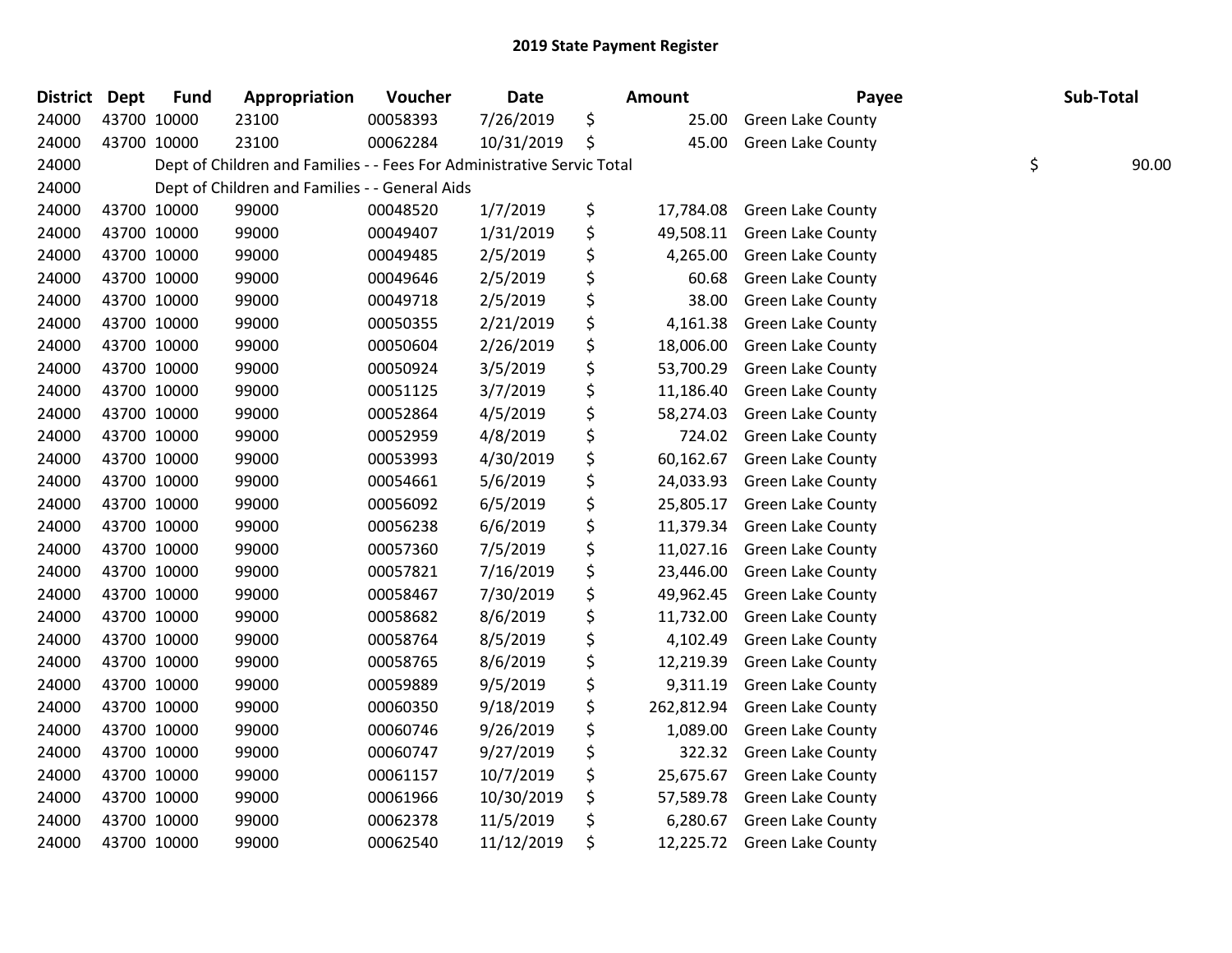| <b>District</b> | <b>Dept</b> | <b>Fund</b> | Appropriation                                             | Voucher  | <b>Date</b> | <b>Amount</b>   | Payee                    | Sub-Total        |
|-----------------|-------------|-------------|-----------------------------------------------------------|----------|-------------|-----------------|--------------------------|------------------|
| 24000           | 43700 10000 |             | 99000                                                     | 00062931 | 11/18/2019  | \$<br>13,133.95 | <b>Green Lake County</b> |                  |
| 24000           | 43700 10000 |             | 99000                                                     | 00063548 | 12/5/2019   | \$<br>5,048.64  | <b>Green Lake County</b> |                  |
| 24000           | 43700 10000 |             | 99000                                                     | 00063627 | 12/5/2019   | \$<br>45.83     | <b>Green Lake County</b> |                  |
| 24000           |             |             | Dept of Children and Families - - General Aids Total      |          |             |                 |                          | \$<br>845,114.30 |
| 24000           |             |             | Dept of Workforce Development - - Ui Admin Fed            |          |             |                 |                          |                  |
| 24000           | 44500 10000 |             | 15100                                                     | 00204031 | 1/3/2019    | \$<br>15.00     | Green Lake County        |                  |
| 24000           | 44500 10000 |             | 15100                                                     | 00208771 | 2/4/2019    | \$<br>20.00     | <b>Green Lake County</b> |                  |
| 24000           | 44500 10000 |             | 15100                                                     | 00213471 | 3/4/2019    | \$<br>20.00     | Green Lake County        |                  |
| 24000           | 44500 10000 |             | 15100                                                     | 00218403 | 4/2/2019    | \$<br>30.00     | Green Lake County        |                  |
| 24000           | 44500 10000 |             | 15100                                                     | 00223360 | 5/2/2019    | \$<br>30.00     | Green Lake County        |                  |
| 24000           | 44500 10000 |             | 15100                                                     | 00228647 | 6/4/2019    | \$<br>20.00     | Green Lake County        |                  |
| 24000           | 44500 10000 |             | 15100                                                     | 00233333 | 7/2/2019    | \$<br>45.00     | Green Lake County        |                  |
| 24000           | 44500 10000 |             | 15100                                                     | 00238703 | 8/2/2019    | \$<br>30.00     | <b>Green Lake County</b> |                  |
| 24000           | 44500 10000 |             | 15100                                                     | 00244408 | 9/4/2019    | \$<br>35.00     | Green Lake County        |                  |
| 24000           | 44500 10000 |             | 15100                                                     | 00249245 | 10/2/2019   | \$<br>20.00     | Green Lake County        |                  |
| 24000           | 44500 10000 |             | 15100                                                     | 00255632 | 11/4/2019   | \$<br>35.00     | Green Lake County        |                  |
| 24000           | 44500 10000 |             | 15100                                                     | 00261193 | 12/3/2019   | \$<br>20.00     | Green Lake County        |                  |
| 24000           |             |             | Dept of Workforce Development - - Ui Admin Fed Total      |          |             |                 |                          | \$<br>320.00     |
| 24000           |             |             | Dept of Workforce Development - - Title Ib Aids State GPR |          |             |                 |                          |                  |
| 24000           | 44500 10000 |             | 50900                                                     | 00205782 | 1/22/2019   | \$<br>259.18    | Green Lake County        |                  |
| 24000           | 44500 10000 |             | 50900                                                     | 00205783 | 1/22/2019   | \$<br>319.50    | <b>Green Lake County</b> |                  |
| 24000           | 44500 10000 |             | 50900                                                     | 00206705 | 1/22/2019   | \$<br>202.35    | Green Lake County        |                  |
| 24000           | 44500 10000 |             | 50900                                                     | 00208016 | 2/4/2019    | \$<br>127.80    | <b>Green Lake County</b> |                  |
| 24000           | 44500 10000 |             | 50900                                                     | 00208017 | 2/4/2019    | \$<br>372.75    | Green Lake County        |                  |
| 24000           | 44500 10000 |             | 50900                                                     | 00209103 | 2/5/2019    | \$<br>282.76    | Green Lake County        |                  |
| 24000           | 44500 10000 |             | 50900                                                     | 00210000 | 2/14/2019   | \$<br>42.60     | <b>Green Lake County</b> |                  |
| 24000           | 44500 10000 |             | 50900                                                     | 00214775 | 3/13/2019   | \$<br>42.60     | <b>Green Lake County</b> |                  |
| 24000           | 44500 10000 |             | 50900                                                     | 00214776 | 3/13/2019   | \$<br>28.75     | <b>Green Lake County</b> |                  |
| 24000           | 44500 10000 |             | 50900                                                     | 00214777 | 3/13/2019   | \$<br>287.55    | Green Lake County        |                  |
| 24000           | 44500 10000 |             | 50900                                                     | 00214779 | 3/14/2019   | \$<br>42.60     | Green Lake County        |                  |
| 24000           | 44500 10000 |             | 50900                                                     | 00214781 | 3/18/2019   | \$<br>287.55    | <b>Green Lake County</b> |                  |
| 24000           | 44500 10000 |             | 50900                                                     | 00214783 | 3/18/2019   | \$<br>177.76    | <b>Green Lake County</b> |                  |
| 24000           | 44500 10000 |             | 50900                                                     | 00214784 | 3/18/2019   | \$<br>31.95     | Green Lake County        |                  |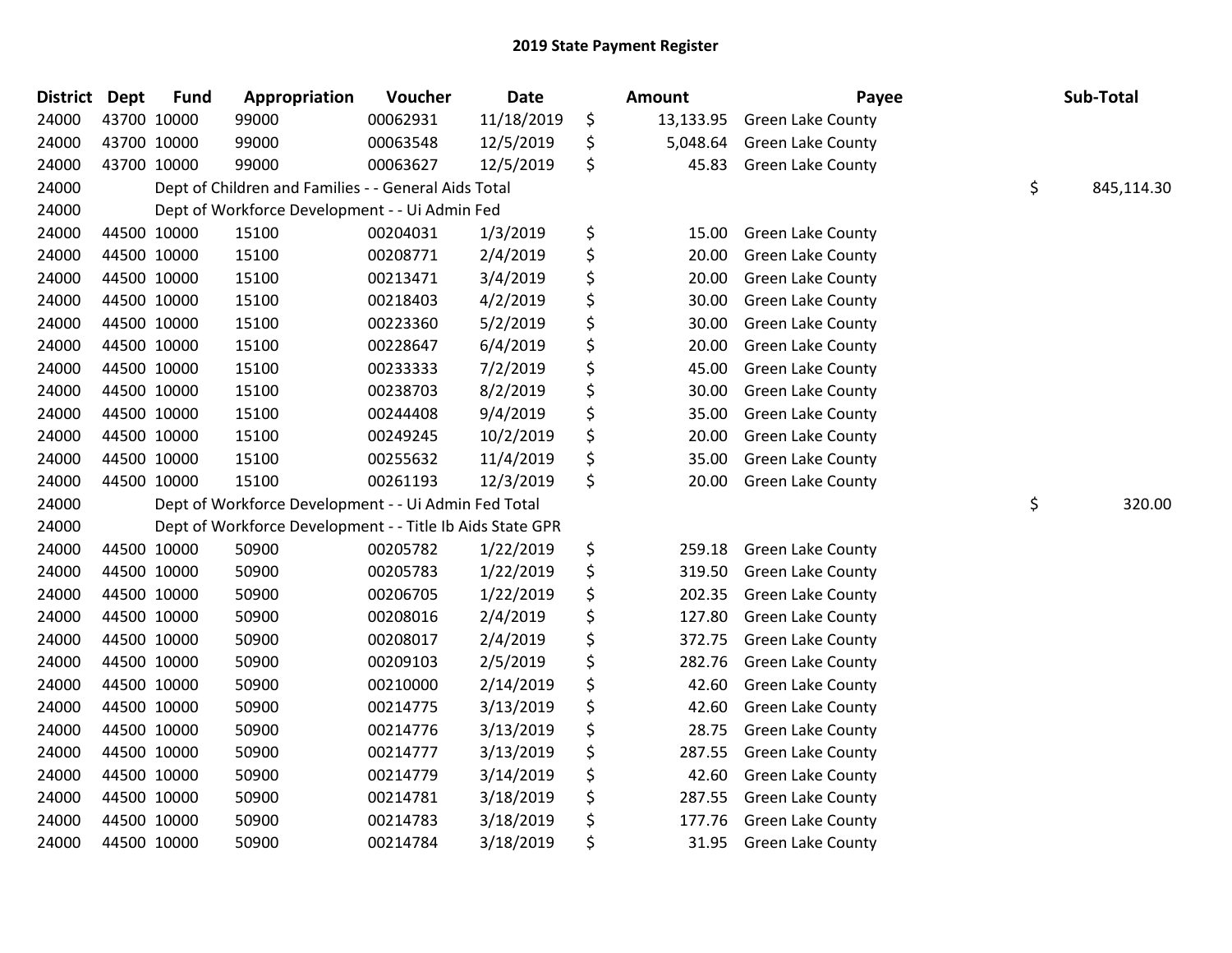| District | <b>Dept</b> | <b>Fund</b> | Appropriation | Voucher  | <b>Date</b> | <b>Amount</b> | Payee                    | Sub-Total |
|----------|-------------|-------------|---------------|----------|-------------|---------------|--------------------------|-----------|
| 24000    | 44500 10000 |             | 50900         | 00214786 | 3/18/2019   | \$<br>319.50  | <b>Green Lake County</b> |           |
| 24000    | 44500 10000 |             | 50900         | 00216983 | 3/28/2019   | \$<br>175.92  | <b>Green Lake County</b> |           |
| 24000    | 44500 10000 |             | 50900         | 00216984 | 3/28/2019   | \$<br>31.95   | <b>Green Lake County</b> |           |
| 24000    | 44500 10000 |             | 50900         | 00216985 | 3/28/2019   | \$<br>31.95   | <b>Green Lake County</b> |           |
| 24000    | 44500 10000 |             | 50900         | 00216986 | 4/1/2019    | \$<br>170.40  | <b>Green Lake County</b> |           |
| 24000    | 44500 10000 |             | 50900         | 00217798 | 3/29/2019   | \$<br>28.75   | <b>Green Lake County</b> |           |
| 24000    | 44500 10000 |             | 50900         | 00219389 | 4/12/2019   | \$<br>19.17   | <b>Green Lake County</b> |           |
| 24000    | 44500 10000 |             | 50900         | 00220526 | 4/22/2019   | \$<br>42.60   | Green Lake County        |           |
| 24000    | 44500 10000 |             | 50900         | 00220527 | 4/24/2019   | \$<br>175.92  | <b>Green Lake County</b> |           |
| 24000    | 44500 10000 |             | 50900         | 00220528 | 4/25/2019   | \$<br>86.26   | <b>Green Lake County</b> |           |
| 24000    | 44500 10000 |             | 50900         | 00221499 | 5/2/2019    | \$<br>33.55   | <b>Green Lake County</b> |           |
| 24000    | 44500 10000 |             | 50900         | 00221500 | 5/2/2019    | \$<br>255.60  | <b>Green Lake County</b> |           |
| 24000    | 44500 10000 |             | 50900         | 00221501 | 5/3/2019    | \$<br>170.40  | Green Lake County        |           |
| 24000    | 44500 10000 |             | 50900         | 00222827 | 5/2/2019    | \$<br>42.60   | <b>Green Lake County</b> |           |
| 24000    | 44500 10000 |             | 50900         | 00222828 | 5/3/2019    | \$<br>42.60   | <b>Green Lake County</b> |           |
| 24000    | 44500 10000 |             | 50900         | 00224985 | 5/20/2019   | \$<br>42.60   | <b>Green Lake County</b> |           |
| 24000    | 44500 10000 |             | 50900         | 00226013 | 5/28/2019   | \$<br>38.34   | <b>Green Lake County</b> |           |
| 24000    | 44500 10000 |             | 50900         | 00226014 | 5/28/2019   | \$<br>337.31  | <b>Green Lake County</b> |           |
| 24000    | 44500 10000 |             | 50900         | 00227390 | 5/31/2019   | \$<br>31.15   | Green Lake County        |           |
| 24000    | 44500 10000 |             | 50900         | 00227391 | 5/31/2019   | \$<br>170.40  | <b>Green Lake County</b> |           |
| 24000    | 44500 10000 |             | 50900         | 00233149 | 7/11/2019   | \$<br>330.15  | <b>Green Lake County</b> |           |
| 24000    | 44500 10000 |             | 50900         | 00233150 | 7/11/2019   | \$<br>31.95   | Green Lake County        |           |
| 24000    | 44500 10000 |             | 50900         | 00233793 | 7/8/2019    | \$<br>33.55   | <b>Green Lake County</b> |           |
| 24000    | 44500 10000 |             | 50900         | 00233794 | 7/8/2019    | \$<br>42.60   | Green Lake County        |           |
| 24000    | 44500 10000 |             | 50900         | 00233796 | 7/8/2019    | \$<br>31.95   | Green Lake County        |           |
| 24000    | 44500 10000 |             | 50900         | 00233798 | 7/8/2019    | \$<br>54.36   | <b>Green Lake County</b> |           |
| 24000    | 44500 10000 |             | 50900         | 00233799 | 7/8/2019    | \$<br>31.95   | Green Lake County        |           |
| 24000    | 44500 10000 |             | 50900         | 00235248 | 7/22/2019   | \$<br>170.40  | Green Lake County        |           |
| 24000    | 44500 10000 |             | 50900         | 00235698 | 7/25/2019   | \$<br>170.40  | Green Lake County        |           |
| 24000    | 44500 10000 |             | 50900         | 00236260 | 7/22/2019   | \$<br>133.12  | Green Lake County        |           |
| 24000    | 44500 10000 |             | 50900         | 00236261 | 7/25/2019   | \$<br>62.47   | <b>Green Lake County</b> |           |
| 24000    | 44500 10000 |             | 50900         | 00236792 | 7/25/2019   | \$<br>95.85   | Green Lake County        |           |
| 24000    | 44500 10000 |             | 50900         | 00237105 | 8/7/2019    | \$<br>23.96   | <b>Green Lake County</b> |           |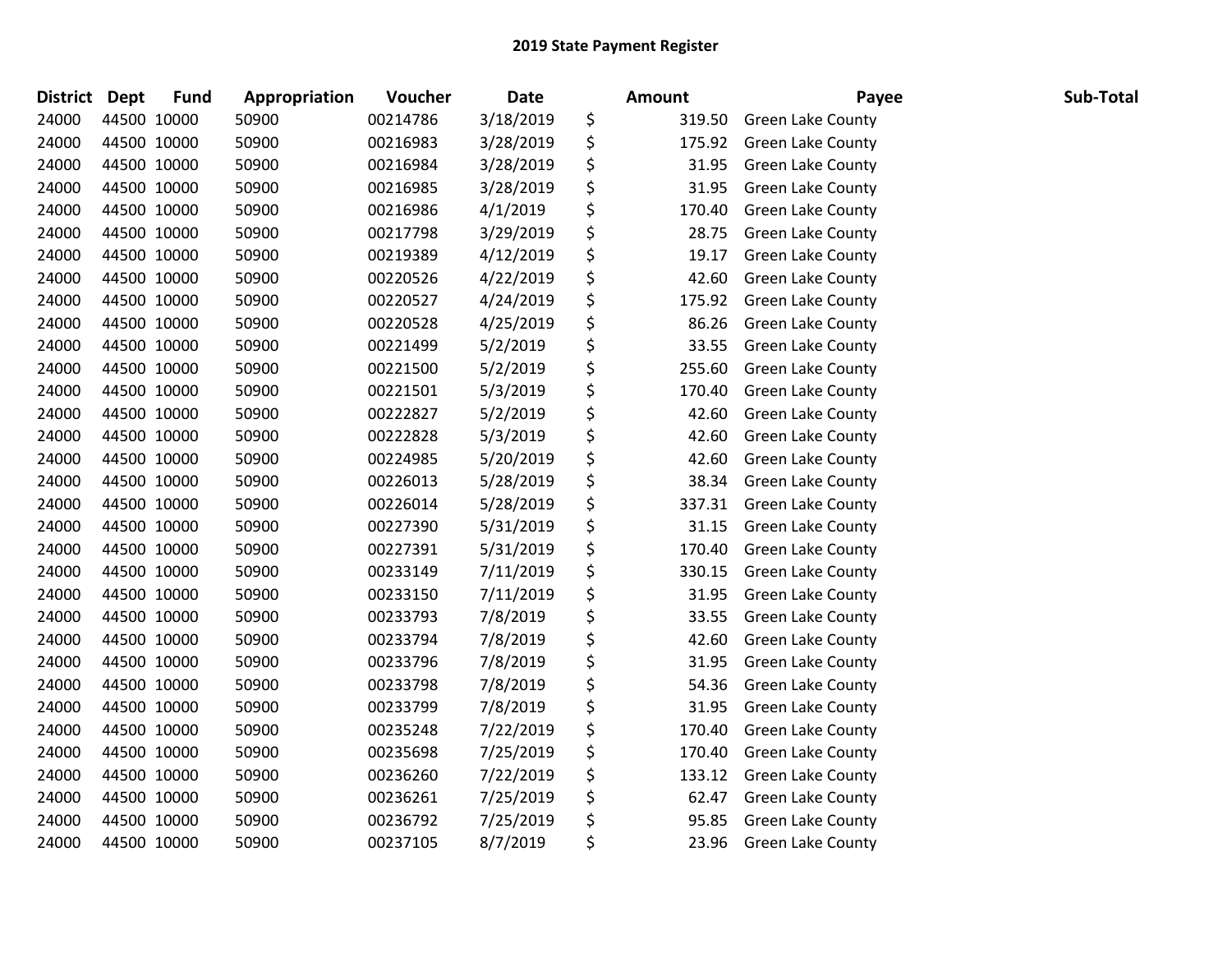| <b>District</b> | <b>Dept</b> | <b>Fund</b> | Appropriation                                                   | Voucher  | Date       | <b>Amount</b>  | Payee                    | Sub-Total       |
|-----------------|-------------|-------------|-----------------------------------------------------------------|----------|------------|----------------|--------------------------|-----------------|
| 24000           |             | 44500 10000 | 50900                                                           | 00237106 | 8/7/2019   | \$<br>240.72   | <b>Green Lake County</b> |                 |
| 24000           |             | 44500 10000 | 50900                                                           | 00238896 | 8/14/2019  | \$<br>255.60   | <b>Green Lake County</b> |                 |
| 24000           |             | 44500 10000 | 50900                                                           | 00243494 | 9/11/2019  | \$<br>287.55   | <b>Green Lake County</b> |                 |
| 24000           | 44500 10000 |             | 50900                                                           | 00244564 | 9/18/2019  | \$<br>106.50   | <b>Green Lake County</b> |                 |
| 24000           |             | 44500 10000 | 50900                                                           | 00246041 | 9/18/2019  | \$<br>38.34    | Green Lake County        |                 |
| 24000           |             | 44500 10000 | 50900                                                           | 00246384 | 9/27/2019  | \$<br>133.12   | <b>Green Lake County</b> |                 |
| 24000           |             | 44500 10000 | 50900                                                           | 00246578 | 9/20/2019  | \$<br>202.35   | Green Lake County        |                 |
| 24000           |             | 44500 10000 | 50900                                                           | 00246579 | 9/26/2019  | \$<br>199.32   | Green Lake County        |                 |
| 24000           |             | 44500 10000 | 50900                                                           | 00246581 | 9/27/2019  | \$<br>287.55   | <b>Green Lake County</b> |                 |
| 24000           |             | 44500 10000 | 50900                                                           | 00246582 | 9/27/2019  | \$<br>81.47    | <b>Green Lake County</b> |                 |
| 24000           |             | 44500 10000 | 50900                                                           | 00247301 | 10/2/2019  | \$<br>31.15    | Green Lake County        |                 |
| 24000           |             | 44500 10000 | 50900                                                           | 00249982 | 10/11/2019 | \$<br>133.12   | <b>Green Lake County</b> |                 |
| 24000           |             | 44500 10000 | 50900                                                           | 00251888 | 10/28/2019 | \$<br>319.50   | <b>Green Lake County</b> |                 |
| 24000           |             | 44500 10000 | 50900                                                           | 00253262 | 10/28/2019 | \$<br>234.30   | <b>Green Lake County</b> |                 |
| 24000           |             | 44500 10000 | 50900                                                           | 00253263 | 10/30/2019 | \$<br>319.50   | <b>Green Lake County</b> |                 |
| 24000           |             | 44500 10000 | 50900                                                           | 00253264 | 11/1/2019  | \$<br>133.12   | <b>Green Lake County</b> |                 |
| 24000           |             | 44500 10000 | 50900                                                           | 00253265 | 11/1/2019  | \$<br>52.72    | <b>Green Lake County</b> |                 |
| 24000           |             | 44500 10000 | 50900                                                           | 00253529 | 11/1/2019  | \$<br>319.50   | <b>Green Lake County</b> |                 |
| 24000           |             | 44500 10000 | 50900                                                           | 00255776 | 11/8/2019  | \$<br>42.60    | <b>Green Lake County</b> |                 |
| 24000           |             | 44500 10000 | 50900                                                           | 00258638 | 11/29/2019 | \$<br>319.50   | <b>Green Lake County</b> |                 |
| 24000           | 44500 10000 |             | 50900                                                           | 00259943 | 12/6/2019  | \$<br>146.80   | <b>Green Lake County</b> |                 |
| 24000           |             | 44500 10000 | 50900                                                           | 00260581 | 12/9/2019  | \$<br>202.35   | Green Lake County        |                 |
| 24000           |             | 44500 10000 | 50900                                                           | 00261066 | 12/12/2019 | \$<br>202.35   | Green Lake County        |                 |
| 24000           |             | 44500 10000 | 50900                                                           | 00261498 | 12/6/2019  | \$<br>265.98   | Green Lake County        |                 |
| 24000           |             | 44500 10000 | 50900                                                           | 00262857 | 12/26/2019 | \$<br>42.60    | Green Lake County        |                 |
| 24000           |             | 44500 10000 | 50900                                                           | 00263319 | 12/30/2019 | \$<br>319.50   | <b>Green Lake County</b> |                 |
| 24000           | 44500 10000 |             | 50900                                                           | 00263440 | 12/30/2019 | \$<br>57.51    | <b>Green Lake County</b> |                 |
| 24000           |             |             | Dept of Workforce Development - - Title Ib Aids State GPR Total |          |            |                |                          | \$<br>10,940.00 |
| 24000           |             |             | Dept of Workforce Development - - Title Ib Aids Federal Prf     |          |            |                |                          |                 |
| 24000           |             | 44500 10000 | 54400                                                           | 00205782 | 1/22/2019  | \$<br>957.66   | <b>Green Lake County</b> |                 |
| 24000           |             | 44500 10000 | 54400                                                           | 00205783 | 1/22/2019  | \$<br>1,180.50 | <b>Green Lake County</b> |                 |
| 24000           |             | 44500 10000 | 54400                                                           | 00205784 | 1/22/2019  | \$<br>200.00   | <b>Green Lake County</b> |                 |
| 24000           |             | 44500 10000 | 54400                                                           | 00206705 | 1/22/2019  | \$<br>747.65   | <b>Green Lake County</b> |                 |
|                 |             |             |                                                                 |          |            |                |                          |                 |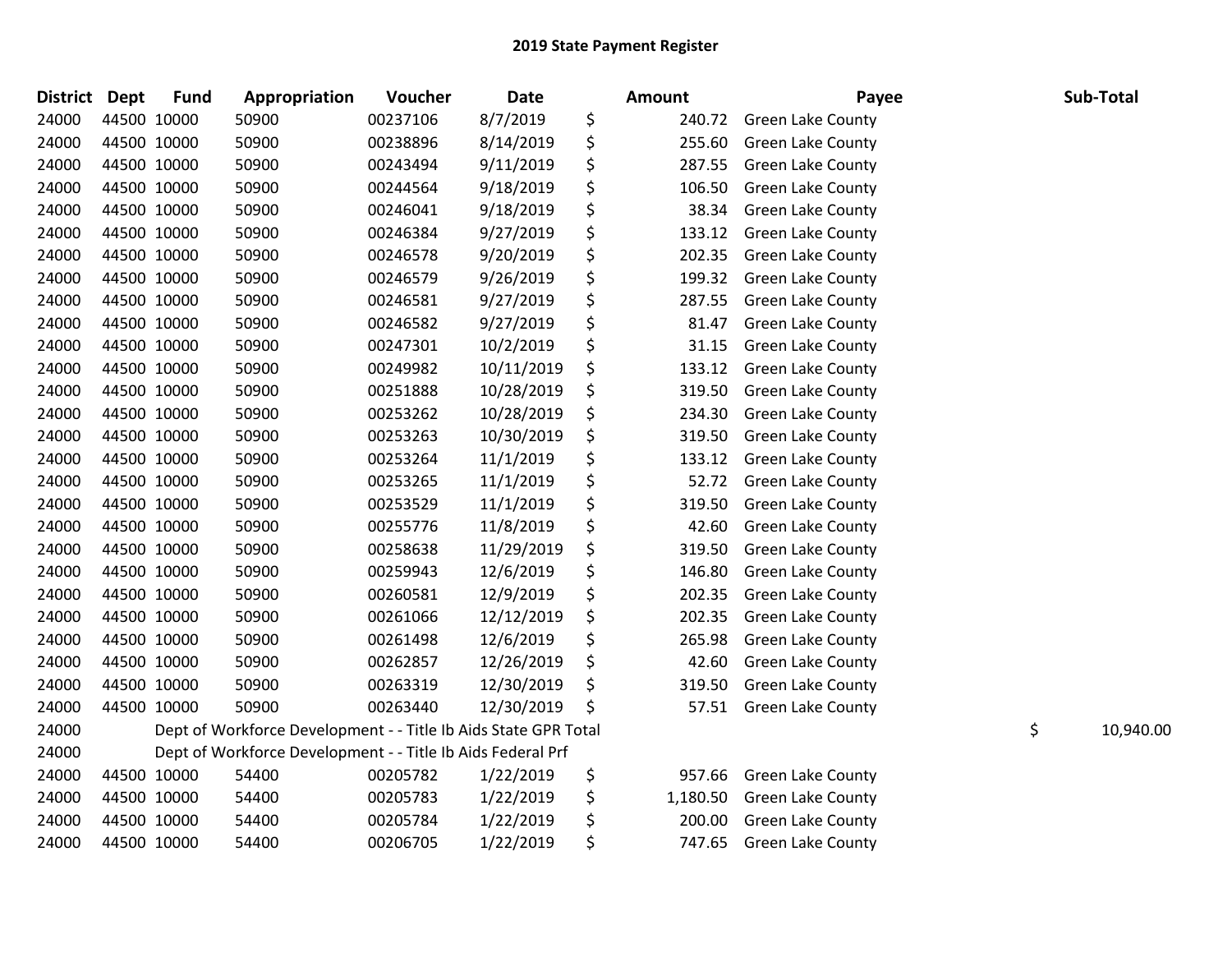| <b>District</b> | <b>Dept</b> | <b>Fund</b> | Appropriation | Voucher  | <b>Date</b> | Amount         | Payee                    | Sub-Total |
|-----------------|-------------|-------------|---------------|----------|-------------|----------------|--------------------------|-----------|
| 24000           | 44500 10000 |             | 54400         | 00208016 | 2/4/2019    | \$<br>872.20   | <b>Green Lake County</b> |           |
| 24000           | 44500 10000 |             | 54400         | 00208017 | 2/4/2019    | \$<br>1,377.25 | Green Lake County        |           |
| 24000           | 44500 10000 |             | 54400         | 00209103 | 2/5/2019    | \$<br>1,844.74 | Green Lake County        |           |
| 24000           | 44500 10000 |             | 54400         | 00210000 | 2/14/2019   | \$<br>157.40   | Green Lake County        |           |
| 24000           | 44500 10000 |             | 54400         | 00214775 | 3/13/2019   | \$<br>157.40   | <b>Green Lake County</b> |           |
| 24000           | 44500 10000 |             | 54400         | 00214776 | 3/13/2019   | \$<br>506.25   | <b>Green Lake County</b> |           |
| 24000           | 44500 10000 |             | 54400         | 00214777 | 3/13/2019   | \$<br>1,062.45 | <b>Green Lake County</b> |           |
| 24000           | 44500 10000 |             | 54400         | 00214778 | 3/13/2019   | \$<br>400.00   | Green Lake County        |           |
| 24000           | 44500 10000 |             | 54400         | 00214779 | 3/14/2019   | \$<br>157.40   | Green Lake County        |           |
| 24000           | 44500 10000 |             | 54400         | 00214780 | 3/14/2019   | \$<br>900.00   | Green Lake County        |           |
| 24000           | 44500 10000 |             | 54400         | 00214781 | 3/18/2019   | \$<br>1,062.45 | Green Lake County        |           |
| 24000           | 44500 10000 |             | 54400         | 00214782 | 3/18/2019   | \$<br>1,025.00 | Green Lake County        |           |
| 24000           | 44500 10000 |             | 54400         | 00214783 | 3/18/2019   | \$<br>656.80   | <b>Green Lake County</b> |           |
| 24000           | 44500 10000 |             | 54400         | 00214784 | 3/18/2019   | \$<br>118.05   | Green Lake County        |           |
| 24000           | 44500 10000 |             | 54400         | 00214785 | 3/18/2019   | \$<br>400.00   | <b>Green Lake County</b> |           |
| 24000           | 44500 10000 |             | 54400         | 00214786 | 3/18/2019   | \$<br>1,180.50 | <b>Green Lake County</b> |           |
| 24000           | 44500 10000 |             | 54400         | 00216983 | 3/28/2019   | \$<br>650.00   | Green Lake County        |           |
| 24000           | 44500 10000 |             | 54400         | 00216984 | 3/28/2019   | \$<br>118.05   | Green Lake County        |           |
| 24000           | 44500 10000 |             | 54400         | 00216985 | 3/28/2019   | \$<br>118.05   | Green Lake County        |           |
| 24000           | 44500 10000 |             | 54400         | 00216986 | 4/1/2019    | \$<br>629.60   | <b>Green Lake County</b> |           |
| 24000           | 44500 10000 |             | 54400         | 00217798 | 3/29/2019   | \$<br>106.25   | <b>Green Lake County</b> |           |
| 24000           | 44500 10000 |             | 54400         | 00219389 | 4/12/2019   | \$<br>1,095.83 | <b>Green Lake County</b> |           |
| 24000           | 44500 10000 |             | 54400         | 00220526 | 4/22/2019   | \$<br>157.40   | Green Lake County        |           |
| 24000           | 44500 10000 |             | 54400         | 00220527 | 4/24/2019   | \$<br>650.00   | Green Lake County        |           |
| 24000           | 44500 10000 |             | 54400         | 00220528 | 4/25/2019   | \$<br>318.74   | Green Lake County        |           |
| 24000           | 44500 10000 |             | 54400         | 00221499 | 5/2/2019    | \$<br>123.95   | <b>Green Lake County</b> |           |
| 24000           | 44500 10000 |             | 54400         | 00221500 | 5/2/2019    | \$<br>944.40   | <b>Green Lake County</b> |           |
| 24000           | 44500 10000 |             | 54400         | 00221501 | 5/3/2019    | \$<br>629.60   | <b>Green Lake County</b> |           |
| 24000           | 44500 10000 |             | 54400         | 00222827 | 5/2/2019    | \$<br>157.40   | Green Lake County        |           |
| 24000           |             | 44500 10000 | 54400         | 00222828 | 5/3/2019    | \$<br>157.40   | Green Lake County        |           |
| 24000           | 44500 10000 |             | 54400         | 00224985 | 5/20/2019   | \$<br>157.40   | Green Lake County        |           |
| 24000           | 44500 10000 |             | 54400         | 00226013 | 5/28/2019   | \$<br>141.66   | <b>Green Lake County</b> |           |
| 24000           | 44500 10000 |             | 54400         | 00226014 | 5/28/2019   | \$<br>1,246.33 | <b>Green Lake County</b> |           |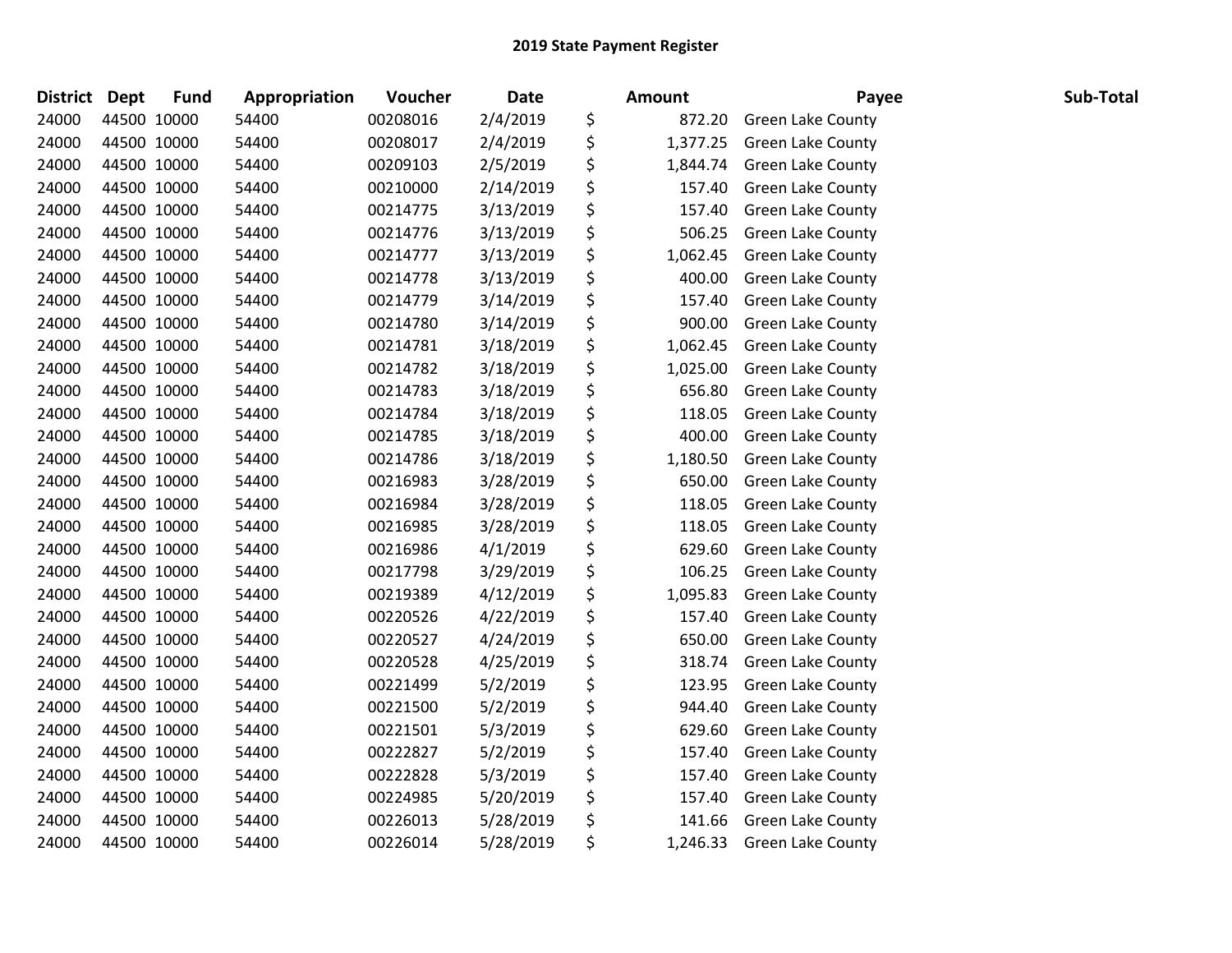| <b>District</b> | <b>Dept</b> | <b>Fund</b> | Appropriation | Voucher  | <b>Date</b> | <b>Amount</b>  | Payee                    | Sub-Total |
|-----------------|-------------|-------------|---------------|----------|-------------|----------------|--------------------------|-----------|
| 24000           | 44500 10000 |             | 54400         | 00227390 | 5/31/2019   | \$<br>115.10   | <b>Green Lake County</b> |           |
| 24000           | 44500 10000 |             | 54400         | 00227391 | 5/31/2019   | \$<br>629.60   | <b>Green Lake County</b> |           |
| 24000           | 44500 10000 |             | 54400         | 00230063 | 6/24/2019   | \$<br>500.00   | Green Lake County        |           |
| 24000           | 44500 10000 |             | 54400         | 00233149 | 7/11/2019   | \$<br>1,219.85 | Green Lake County        |           |
| 24000           | 44500 10000 |             | 54400         | 00233150 | 7/11/2019   | \$<br>118.05   | <b>Green Lake County</b> |           |
| 24000           | 44500 10000 |             | 54400         | 00233151 | 7/11/2019   | \$<br>200.00   | <b>Green Lake County</b> |           |
| 24000           | 44500 10000 |             | 54400         | 00233792 | 7/8/2019    | \$<br>1,800.00 | <b>Green Lake County</b> |           |
| 24000           | 44500 10000 |             | 54400         | 00233793 | 7/8/2019    | \$<br>123.95   | Green Lake County        |           |
| 24000           | 44500 10000 |             | 54400         | 00233794 | 7/8/2019    | \$<br>157.40   | Green Lake County        |           |
| 24000           | 44500 10000 |             | 54400         | 00233795 | 7/8/2019    | \$<br>200.00   | Green Lake County        |           |
| 24000           | 44500 10000 |             | 54400         | 00233796 | 7/8/2019    | \$<br>118.05   | <b>Green Lake County</b> |           |
| 24000           | 44500 10000 |             | 54400         | 00233797 | 7/8/2019    | \$<br>200.00   | <b>Green Lake County</b> |           |
| 24000           | 44500 10000 |             | 54400         | 00233798 | 7/8/2019    | \$<br>200.88   | Green Lake County        |           |
| 24000           | 44500 10000 |             | 54400         | 00233799 | 7/8/2019    | \$<br>118.05   | Green Lake County        |           |
| 24000           | 44500 10000 |             | 54400         | 00235248 | 7/22/2019   | \$<br>629.60   | Green Lake County        |           |
| 24000           | 44500 10000 |             | 54400         | 00235698 | 7/25/2019   | \$<br>629.60   | Green Lake County        |           |
| 24000           | 44500 10000 |             | 54400         | 00235699 | 7/25/2019   | \$<br>400.00   | <b>Green Lake County</b> |           |
| 24000           | 44500 10000 |             | 54400         | 00236260 | 7/22/2019   | \$<br>491.88   | Green Lake County        |           |
| 24000           | 44500 10000 |             | 54400         | 00236261 | 7/25/2019   | \$<br>230.84   | Green Lake County        |           |
| 24000           | 44500 10000 |             | 54400         | 00236792 | 7/25/2019   | \$<br>354.15   | <b>Green Lake County</b> |           |
| 24000           | 44500 10000 |             | 54400         | 00237105 | 8/7/2019    | \$<br>88.54    | <b>Green Lake County</b> |           |
| 24000           | 44500 10000 |             | 54400         | 00237106 | 8/7/2019    | \$<br>889.41   | Green Lake County        |           |
| 24000           | 44500 10000 |             | 54400         | 00238896 | 8/14/2019   | \$<br>944.40   | Green Lake County        |           |
| 24000           | 44500 10000 |             | 54400         | 00243494 | 9/11/2019   | \$<br>1,062.45 | Green Lake County        |           |
| 24000           | 44500 10000 |             | 54400         | 00244564 | 9/18/2019   | \$<br>393.50   | <b>Green Lake County</b> |           |
| 24000           | 44500 10000 |             | 54400         | 00246041 | 9/18/2019   | \$<br>541.66   | Green Lake County        |           |
| 24000           | 44500 10000 |             | 54400         | 00246384 | 9/27/2019   | \$<br>491.88   | Green Lake County        |           |
| 24000           | 44500 10000 |             | 54400         | 00246578 | 9/20/2019   | \$<br>947.65   | Green Lake County        |           |
| 24000           | 44500 10000 |             | 54400         | 00246579 | 9/26/2019   | \$<br>736.50   | Green Lake County        |           |
| 24000           | 44500 10000 |             | 54400         | 00246580 | 9/27/2019   | \$<br>1,025.00 | Green Lake County        |           |
| 24000           | 44500 10000 |             | 54400         | 00246581 | 9/27/2019   | \$<br>1,062.45 | <b>Green Lake County</b> |           |
| 24000           | 44500 10000 |             | 54400         | 00246582 | 9/27/2019   | \$<br>301.03   | <b>Green Lake County</b> |           |
| 24000           | 44500 10000 |             | 54400         | 00247301 | 10/2/2019   | \$<br>115.10   | <b>Green Lake County</b> |           |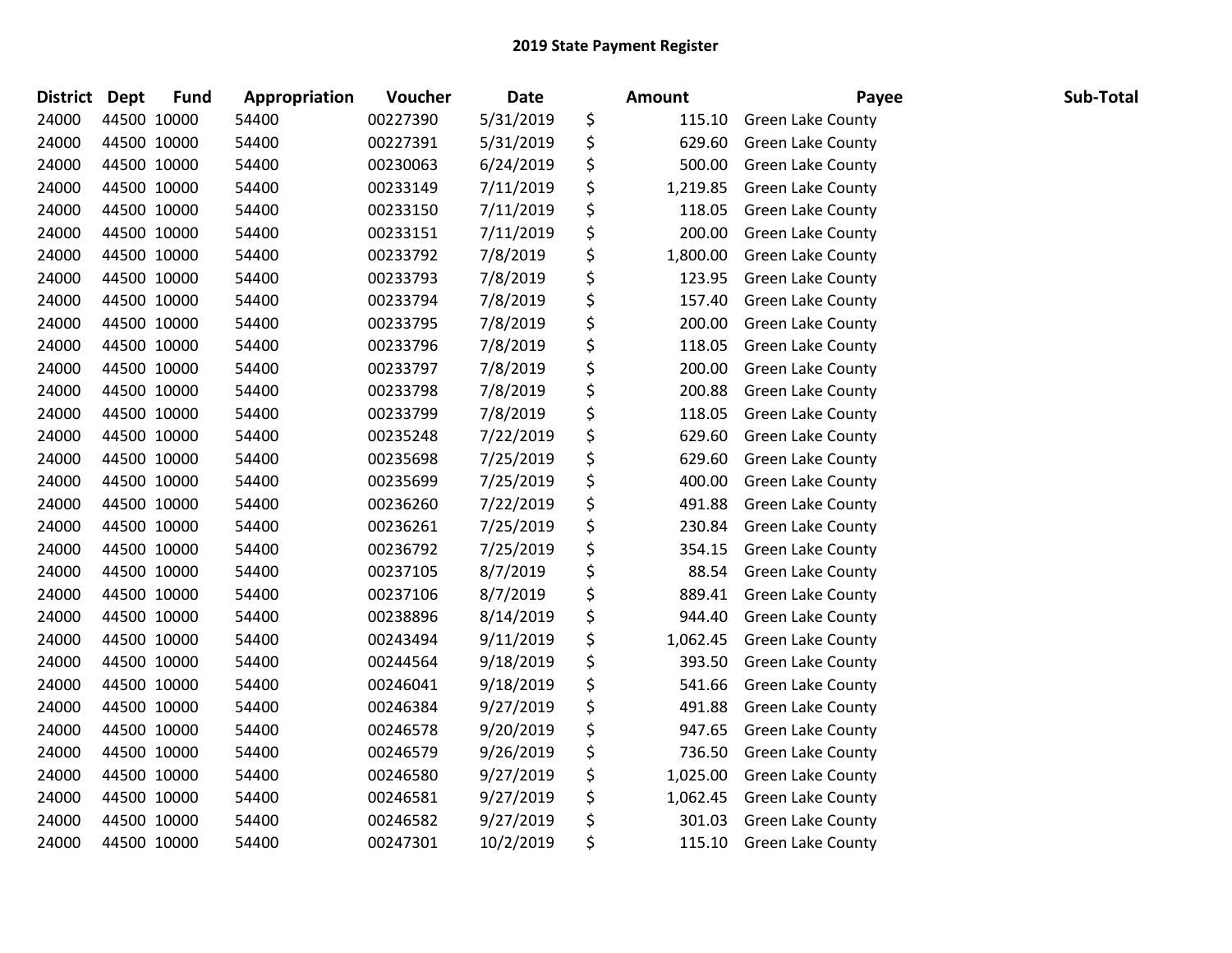| <b>District</b> | Dept | <b>Fund</b> | Appropriation                                                         | Voucher  | <b>Date</b> | <b>Amount</b>   | Payee                      | Sub-Total       |
|-----------------|------|-------------|-----------------------------------------------------------------------|----------|-------------|-----------------|----------------------------|-----------------|
| 24000           |      | 44500 10000 | 54400                                                                 | 00249982 | 10/11/2019  | \$<br>491.88    | <b>Green Lake County</b>   |                 |
| 24000           |      | 44500 10000 | 54400                                                                 | 00251888 | 10/28/2019  | \$<br>1,180.50  | <b>Green Lake County</b>   |                 |
| 24000           |      | 44500 10000 | 54400                                                                 | 00253262 | 10/28/2019  | \$<br>2,215.70  | <b>Green Lake County</b>   |                 |
| 24000           |      | 44500 10000 | 54400                                                                 | 00253263 | 10/30/2019  | \$<br>1,180.50  | <b>Green Lake County</b>   |                 |
| 24000           |      | 44500 10000 | 54400                                                                 | 00253264 | 11/1/2019   | \$<br>491.88    | <b>Green Lake County</b>   |                 |
| 24000           |      | 44500 10000 | 54400                                                                 | 00253265 | 11/1/2019   | \$<br>194.78    | <b>Green Lake County</b>   |                 |
| 24000           |      | 44500 10000 | 54400                                                                 | 00253529 | 11/1/2019   | \$<br>1,180.50  | <b>Green Lake County</b>   |                 |
| 24000           |      | 44500 10000 | 54400                                                                 | 00255776 | 11/8/2019   | \$<br>357.40    | Green Lake County          |                 |
| 24000           |      | 44500 10000 | 54400                                                                 | 00255991 | 11/14/2019  | \$<br>200.00    | Green Lake County          |                 |
| 24000           |      | 44500 10000 | 54400                                                                 | 00257505 | 11/27/2019  | \$<br>200.00    | <b>Green Lake County</b>   |                 |
| 24000           |      | 44500 10000 | 54400                                                                 | 00258638 | 11/29/2019  | \$<br>1,180.50  | <b>Green Lake County</b>   |                 |
| 24000           |      | 44500 10000 | 54400                                                                 | 00259943 | 12/6/2019   | \$<br>1,442.42  | <b>Green Lake County</b>   |                 |
| 24000           |      | 44500 10000 | 54400                                                                 | 00260581 | 12/9/2019   | \$<br>747.65    | <b>Green Lake County</b>   |                 |
| 24000           |      | 44500 10000 | 54400                                                                 | 00261066 | 12/12/2019  | \$<br>747.65    | <b>Green Lake County</b>   |                 |
| 24000           |      | 44500 10000 | 54400                                                                 | 00261498 | 12/6/2019   | \$<br>982.77    | <b>Green Lake County</b>   |                 |
| 24000           |      | 44500 10000 | 54400                                                                 | 00262857 | 12/26/2019  | \$<br>157.40    | Green Lake County          |                 |
| 24000           |      | 44500 10000 | 54400                                                                 | 00263319 | 12/30/2019  | \$<br>1,180.50  | Green Lake County          |                 |
| 24000           |      | 44500 10000 | 54400                                                                 | 00263439 | 12/30/2019  | \$<br>900.00    | <b>Green Lake County</b>   |                 |
| 24000           |      | 44500 10000 | 54400                                                                 | 00263440 | 12/30/2019  | \$<br>1,112.49  | Green Lake County          |                 |
| 24000           |      |             | Dept of Workforce Development - - Title Ib Aids Federal Prf Total     |          |             |                 |                            | \$<br>55,546.85 |
| 24000           |      |             | Dept of Workforce Development - - Wc Ops Uninsured Emplyr Admin       |          |             |                 |                            |                 |
| 24000           |      | 44500 22700 | 17700                                                                 | 00215982 | 3/21/2019   | \$<br>15.00     | <b>Green Lake County</b>   |                 |
| 24000           |      |             | Dept of Workforce Development - - Wc Ops Uninsured Emplyr Admin Total |          |             |                 |                            | \$<br>15.00     |
| 24000           |      |             | Department of Justice - - Drug Courts                                 |          |             |                 |                            |                 |
| 24000           |      | 45500 10000 | 21700                                                                 | 00060303 | 3/1/2019    | \$<br>25,350.92 | <b>Green Lake County</b>   |                 |
| 24000           |      | 45500 10000 | 21700                                                                 | 00064371 | 5/6/2019    | \$<br>14,346.60 | Green Lake County          |                 |
| 24000           |      | 45500 10000 | 21700                                                                 | 00069652 | 8/7/2019    | \$<br>21,831.73 | <b>Green Lake County</b>   |                 |
| 24000           |      |             | Department of Justice - - Drug Courts Total                           |          |             |                 |                            | \$<br>61,529.25 |
| 24000           |      |             | Department of Justice - - Crime Laboratories, Dna                     |          |             |                 |                            |                 |
| 24000           |      | 45500 10000 | 22100                                                                 | 00068543 | 7/19/2019   | \$              | 1,610.00 Green Lake County |                 |
| 24000           |      |             | Department of Justice - - Crime Laboratories, Dna Total               |          |             |                 |                            | \$<br>1,610.00  |
| 24000           |      |             | Department of Justice - - Law Enforcement Train, Local                |          |             |                 |                            |                 |
| 24000           |      | 45500 10000 | 23100                                                                 | 00073148 | 10/17/2019  | \$              | 4,800.00 Green Lake County |                 |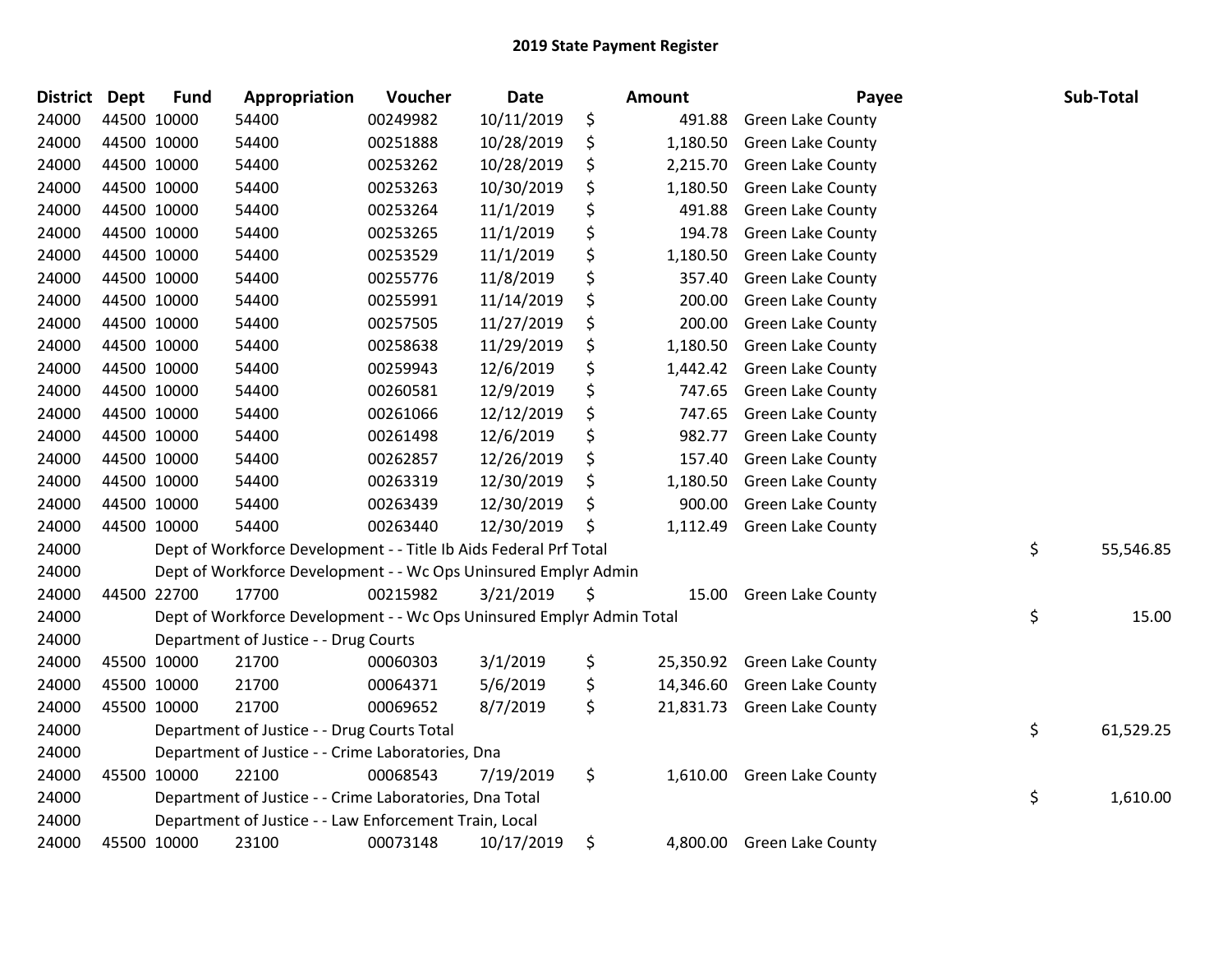| <b>District Dept</b> | <b>Fund</b> | Appropriation                                                          | Voucher  | <b>Date</b>   | Amount          | Payee                       | Sub-Total       |
|----------------------|-------------|------------------------------------------------------------------------|----------|---------------|-----------------|-----------------------------|-----------------|
| 24000                |             | Department of Justice - - Law Enforcement Train, Local Total           |          |               |                 |                             | \$<br>4,800.00  |
| 24000                |             | Department of Justice - - Federal Aid, State Operations                |          |               |                 |                             |                 |
| 24000                | 45500 10000 | 24100                                                                  | 00058543 | 1/24/2019     | \$              | 459.00 Green Lake County    |                 |
| 24000                |             | Department of Justice - - Federal Aid, State Operations Total          |          |               |                 |                             | \$<br>459.00    |
| 24000                |             | Department of Justice - - Federal Aid, Local Assistance                |          |               |                 |                             |                 |
| 24000                | 45500 10000 | 25100                                                                  | 00061838 | 3/21/2019     | \$<br>575.17    | <b>Green Lake County</b>    |                 |
| 24000                | 45500 10000 | 25100                                                                  | 00063634 | 4/26/2019     | \$<br>2,143.35  | <b>Green Lake County</b>    |                 |
| 24000                | 45500 10000 | 25100                                                                  | 00064437 | 5/10/2019     | \$<br>5,120.01  | <b>Green Lake County</b>    |                 |
| 24000                | 45500 10000 | 25100                                                                  | 00069430 | 8/5/2019      | \$<br>3,588.57  | Green Lake County           |                 |
| 24000                | 45500 10000 | 25100                                                                  | 00072835 | 10/11/2019    | \$<br>2,283.04  | Green Lake County           |                 |
| 24000                | 45500 10000 | 25100                                                                  | 00075983 | 12/9/2019     | \$<br>1,958.99  | <b>Green Lake County</b>    |                 |
| 24000                |             | Department of Justice - - Federal Aid, Local Assistance Total          |          |               |                 |                             | \$<br>15,669.13 |
| 24000                |             | Department of Justice - - Internet Crimes Against Childr               |          |               |                 |                             |                 |
| 24000                | 45500 10000 | 28400                                                                  | 00062825 | 4/9/2019      | \$<br>805.52    | <b>Green Lake County</b>    |                 |
| 24000                |             | Department of Justice - - Internet Crimes Against Childr Total         |          |               |                 |                             | \$<br>805.52    |
| 24000                |             | Department of Justice - - Crime Victim Witness Assist                  |          |               |                 |                             |                 |
| 24000                | 45500 10000 | 53200                                                                  | 00060563 | 2/27/2019     | \$<br>19,627.76 | <b>Green Lake County</b>    |                 |
| 24000                | 45500 10000 | 53200                                                                  | 00068323 | 7/17/2019     | \$              | 19,469.74 Green Lake County |                 |
| 24000                |             | Department of Justice - - Crime Victim Witness Assist Total            |          |               |                 |                             | \$<br>39,097.50 |
| 24000                |             | Department of Military Affairs - - Disaster Recovery Aid               |          |               |                 |                             |                 |
| 24000                | 46500 10000 | 30500                                                                  | 00060612 | 5/15/2019     | \$              | 1,691.53 Green Lake County  |                 |
| 24000                |             | Department of Military Affairs - - Disaster Recovery Aid Total         |          |               |                 |                             | \$<br>1,691.53  |
| 24000                |             | Department of Military Affairs - - Emergency Response Equipment        |          |               |                 |                             |                 |
| 24000                | 46500 10000 | 30800                                                                  | 00070922 | 12/18/2019 \$ | 7,475.13        | <b>Green Lake County</b>    |                 |
| 24000                |             | Department of Military Affairs - - Emergency Response Equipment Total  |          |               |                 |                             | \$<br>7,475.13  |
| 24000                |             | Department of Military Affairs - - Federal Aid, Local Assistance       |          |               |                 |                             |                 |
| 24000                | 46500 10000 | 34200                                                                  | 00055535 | 1/31/2019     | \$              | 12,149.56 Green Lake County |                 |
| 24000                | 46500 10000 | 34200                                                                  | 00060612 | 5/15/2019     | \$              | 10,149.16 Green Lake County |                 |
| 24000                | 46500 10000 | 34200                                                                  | 00070060 | 11/27/2019    | \$<br>16,240.28 | <b>Green Lake County</b>    |                 |
| 24000                | 46500 10000 | 34200                                                                  | 00071280 | 12/27/2019    | \$              | 24,051.72 Green Lake County |                 |
| 24000                |             | Department of Military Affairs - - Federal Aid, Local Assistance Total |          |               |                 |                             | \$<br>62,590.72 |
| 24000                |             | Department of Military Affairs - - St Emerg Response Bd Grant Pif      |          |               |                 |                             |                 |
| 24000                | 46500 27200 | 36400                                                                  | 00055473 | 1/31/2019     | \$              | 4,174.33 Green Lake County  |                 |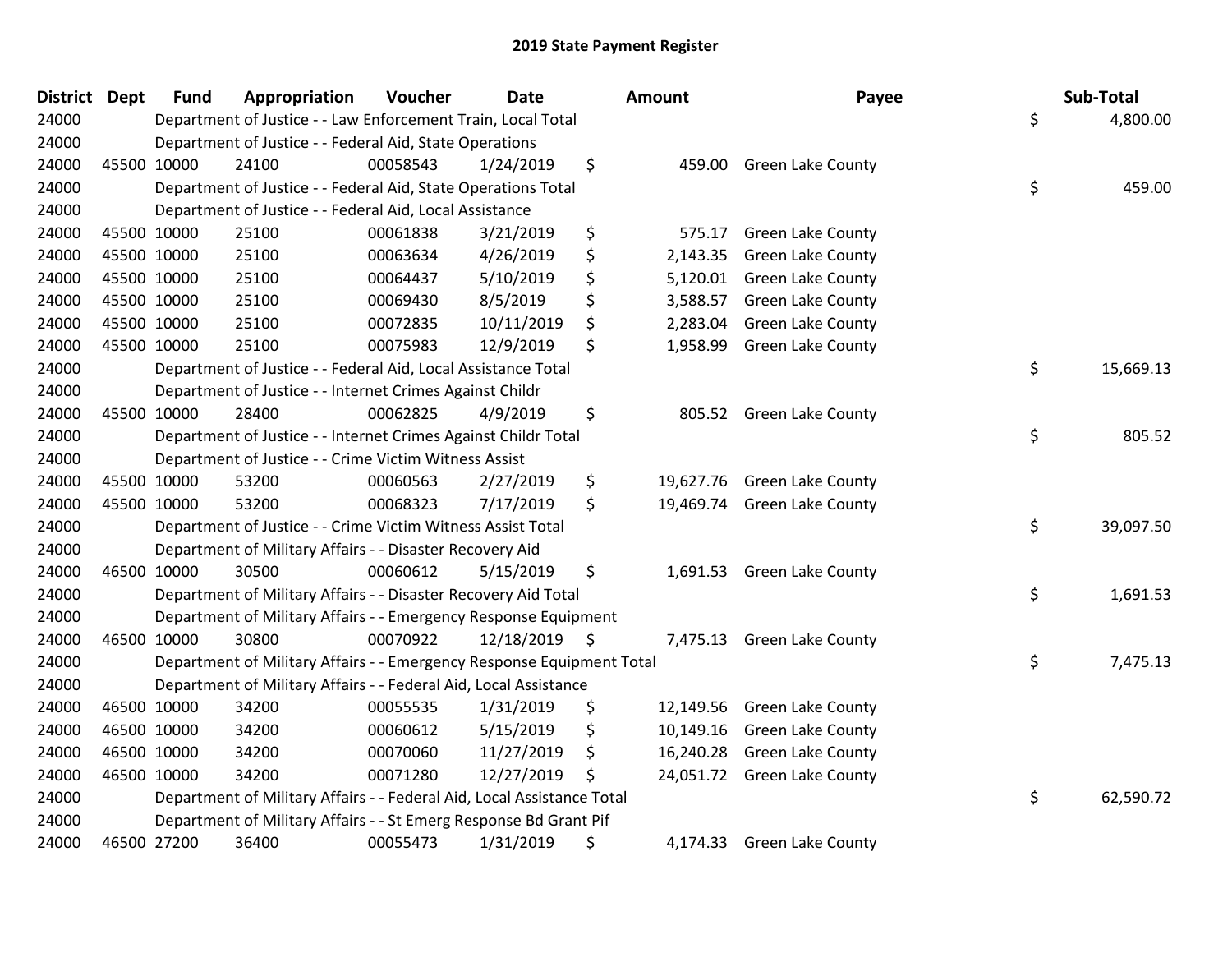| District Dept |             | <b>Fund</b> | Appropriation                                                           | Voucher  | <b>Date</b>   | Amount          | Payee                       | Sub-Total       |
|---------------|-------------|-------------|-------------------------------------------------------------------------|----------|---------------|-----------------|-----------------------------|-----------------|
| 24000         |             |             | Department of Military Affairs - - St Emerg Response Bd Grant Pif Total |          |               |                 |                             | \$<br>4,174.33  |
| 24000         |             |             | Department of Veterans Affairs - - Grants To Counties                   |          |               |                 |                             |                 |
| 24000         | 48500 15200 |             | 12700                                                                   | 00060686 | 2/22/2019     | \$              | 850.00 Green Lake County    |                 |
| 24000         |             |             | Department of Veterans Affairs - - Grants To Counties Total             |          |               |                 |                             | \$<br>850.00    |
| 24000         |             |             | Department of Veterans Affairs - - County Grants                        |          |               |                 |                             |                 |
| 24000         | 48500 58200 |             | 26700                                                                   | 00060686 | 2/22/2019     | \$              | 3,825.00 Green Lake County  |                 |
| 24000         |             |             | Department of Veterans Affairs - - County Grants Total                  |          |               |                 |                             | \$<br>3,825.00  |
| 24000         |             |             | Department of Veterans Affairs - - Veterans Transportation Grant        |          |               |                 |                             |                 |
| 24000         | 48500 58200 |             | 28000                                                                   | 00074090 | 12/10/2019 \$ | 944.01          | <b>Green Lake County</b>    |                 |
| 24000         |             |             | Department of Veterans Affairs - - Veterans Transportation Grant Total  |          |               |                 |                             | \$<br>944.01    |
| 24000         |             |             | Department of Veterans Affairs - - County Grants                        |          |               |                 |                             |                 |
| 24000         | 48500 58300 |             | 37000                                                                   | 00060686 | 2/22/2019     | \$              | 3,825.00 Green Lake County  |                 |
| 24000         |             |             | Department of Veterans Affairs - - County Grants Total                  |          |               |                 |                             | \$<br>3,825.00  |
| 24000         |             |             | Department of Administration - - Federal Aid                            |          |               |                 |                             |                 |
| 24000         | 50500 10000 |             | 14200                                                                   | 00099164 | 3/27/2019     | \$<br>4,342.50  | <b>Green Lake County</b>    |                 |
| 24000         |             |             | Department of Administration - - Federal Aid Total                      |          |               |                 |                             | \$<br>4,342.50  |
| 24000         |             |             | Department of Administration - - Federal Aid, Local Assistance          |          |               |                 |                             |                 |
| 24000         | 50500 10000 |             | 15500                                                                   | 00095313 | 1/14/2019     | \$              | 12,341.33 Green Lake County |                 |
| 24000         | 50500 10000 |             | 15500                                                                   | 00098061 | 2/28/2019     | \$<br>4,605.38  | <b>Green Lake County</b>    |                 |
| 24000         | 50500 10000 |             | 15500                                                                   | 00099613 | 3/28/2019     | \$<br>2,045.05  | <b>Green Lake County</b>    |                 |
| 24000         | 50500 10000 |             | 15500                                                                   | 00101625 | 4/29/2019     | \$<br>460.24    | <b>Green Lake County</b>    |                 |
| 24000         |             |             | Department of Administration - - Federal Aid, Local Assistance Total    |          |               |                 |                             | \$<br>19,452.00 |
| 24000         |             |             | Department of Administration - - Low-Income Assistance Grants           |          |               |                 |                             |                 |
| 24000         |             | 50500 23500 | 37100                                                                   | 00095313 | 1/14/2019     | \$<br>10,294.59 | <b>Green Lake County</b>    |                 |
| 24000         | 50500 23500 |             | 37100                                                                   | 00098061 | 2/28/2019     | \$<br>2,486.85  | <b>Green Lake County</b>    |                 |
| 24000         | 50500 23500 |             | 37100                                                                   | 00099613 | 3/28/2019     | \$<br>2,716.75  | Green Lake County           |                 |
| 24000         | 50500 23500 |             | 37100                                                                   | 00101625 | 4/29/2019     | \$<br>928.81    | <b>Green Lake County</b>    |                 |
| 24000         | 50500 23500 |             | 37100                                                                   | 00115136 | 12/31/2019    | \$<br>6,103.33  | <b>Green Lake County</b>    |                 |
| 24000         |             |             | Department of Administration - - Low-Income Assistance Grants Total     |          |               |                 |                             | \$<br>22,530.33 |
| 24000         |             |             | Department of Administration - - Land Information Program; Loca         |          |               |                 |                             |                 |
| 24000         | 50500 26900 |             | 17300                                                                   | 00095068 | 1/17/2019     | \$<br>1,000.00  | <b>Green Lake County</b>    |                 |
| 24000         | 50500 26900 |             | 17300                                                                   | 00096941 | 2/14/2019     | \$<br>25,000.00 | <b>Green Lake County</b>    |                 |
| 24000         | 50500 26900 |             | 17300                                                                   | 00097072 | 2/26/2019     | \$<br>68,680.00 | <b>Green Lake County</b>    |                 |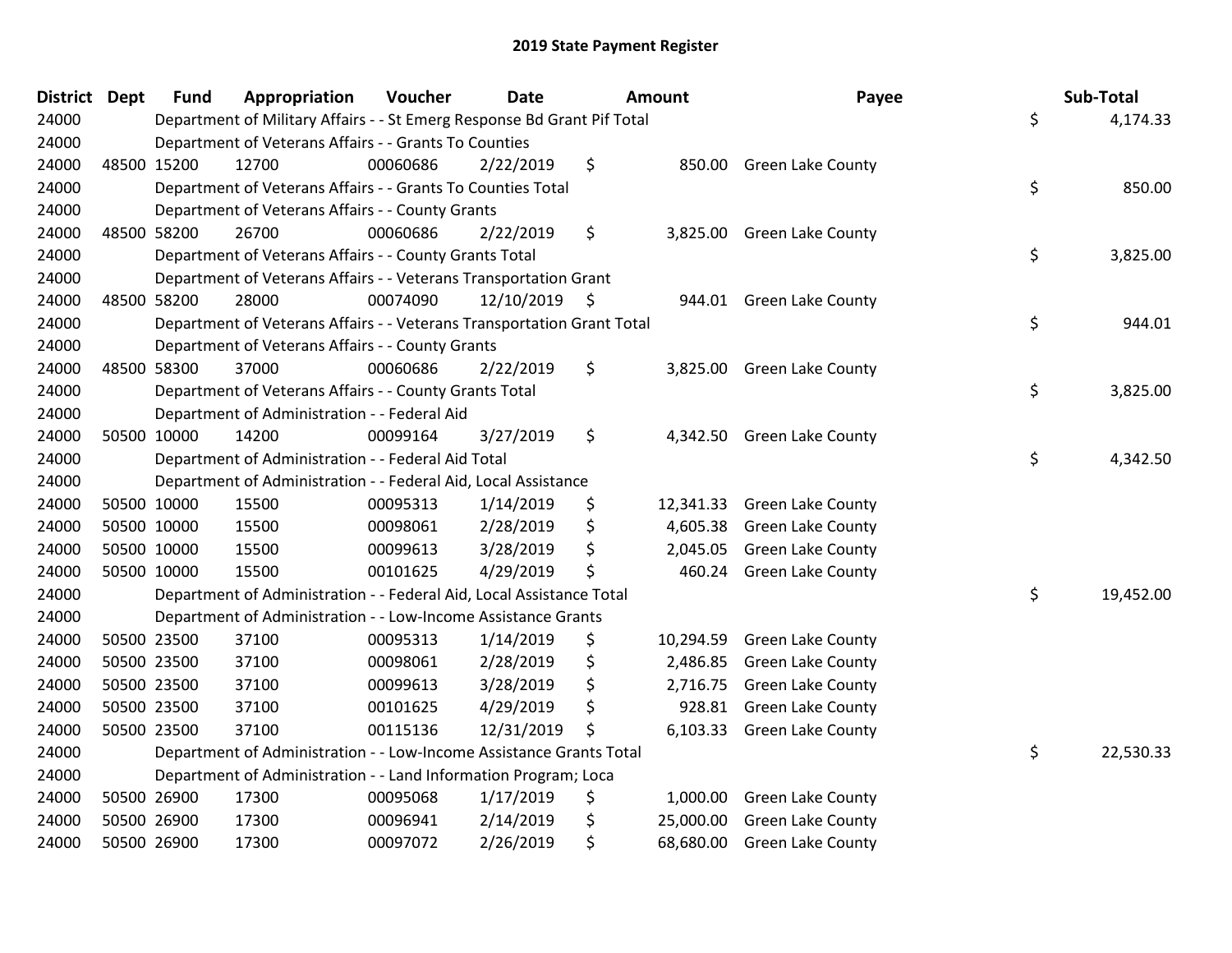| <b>District</b> | <b>Dept</b> | <b>Fund</b> | Appropriation                                                         | Voucher  | <b>Date</b> | Amount          | Payee                       | Sub-Total        |
|-----------------|-------------|-------------|-----------------------------------------------------------------------|----------|-------------|-----------------|-----------------------------|------------------|
| 24000           |             | 50500 26900 | 17300                                                                 | 00099314 | 3/21/2019   | \$<br>25,000.00 | <b>Green Lake County</b>    |                  |
| 24000           |             |             | Department of Administration - - Land Information Program; Loca Total |          |             |                 |                             | \$<br>119,680.00 |
| 24000           |             |             | Public Defender Board - - Transcript, Discovery And Int               |          |             |                 |                             |                  |
| 24000           |             | 55000 10000 | 10600                                                                 | 00189622 | 4/3/2019    | \$<br>1,969.40  | <b>Green Lake County</b>    |                  |
| 24000           |             | 55000 10000 | 10600                                                                 | 00223623 | 11/25/2019  | \$<br>20.22     | Green Lake County           |                  |
| 24000           |             | 55000 10000 | 10600                                                                 | 00227631 | 12/23/2019  | \$<br>6.25      | <b>Green Lake County</b>    |                  |
| 24000           |             | 55000 10000 | 10600                                                                 | 00227632 | 12/23/2019  | \$<br>0.24      | <b>Green Lake County</b>    |                  |
| 24000           |             | 55000 10000 | 10600                                                                 | 00227634 | 12/23/2019  | \$<br>3,460.20  | <b>Green Lake County</b>    |                  |
| 24000           |             |             | Public Defender Board - - Transcript, Discovery And Int Total         |          |             |                 |                             | \$<br>5,456.31   |
| 24000           |             |             | Department of Revenue - - Warrants and Satisfactions                  |          |             |                 |                             |                  |
| 24000           |             | 56600 10000 | 10100                                                                 | 00124931 | 3/8/2019    | \$<br>200.00    | <b>Green Lake County</b>    |                  |
| 24000           |             | 56600 10000 | 10100                                                                 | 00133686 | 5/23/2019   | \$<br>210.50    | Green Lake County           |                  |
| 24000           |             | 56600 10000 | 10100                                                                 | 00145529 | 9/13/2019   | \$<br>92.50     | Green Lake County           |                  |
| 24000           |             | 56600 10000 | 10100                                                                 | 00145757 | 9/18/2019   | \$<br>280.00    | <b>Green Lake County</b>    |                  |
| 24000           |             | 56600 10000 | 10100                                                                 | 00150638 | 11/15/2019  | \$<br>210.50    | Green Lake County           |                  |
| 24000           |             |             | Department of Revenue - - Warrants and Satisfactions Total            |          |             |                 |                             | \$<br>993.50     |
| 24000           |             |             | Department of Revenue - - General Program Operations                  |          |             |                 |                             |                  |
| 24000           |             | 56600 10000 | 20100                                                                 | 00135822 | 6/13/2019   | \$<br>22.50     | <b>Green Lake County</b>    |                  |
| 24000           |             |             | Department of Revenue - - General Program Operations Total            |          |             |                 |                             | \$<br>22.50      |
| 24000           |             |             | Circuit Courts - - Circuit Court Costs                                |          |             |                 |                             |                  |
| 24000           |             | 62500 10000 | 10500                                                                 | 00001227 | 1/17/2019   | \$<br>29,172.19 | <b>Green Lake County</b>    |                  |
| 24000           |             | 62500 10000 | 10500                                                                 | 00001436 | 7/5/2019    | \$<br>2,526.00  | <b>Green Lake County</b>    |                  |
| 24000           |             | 62500 10000 | 10500                                                                 | 00001537 | 8/1/2019    | \$<br>49,533.00 | <b>Green Lake County</b>    |                  |
| 24000           |             |             | Circuit Courts - - Circuit Court Costs Total                          |          |             |                 |                             | \$<br>81,231.19  |
| 24000           |             |             | Shared Revenue and Tax Relief - - County And Municipal Aid            |          |             |                 |                             |                  |
| 24000           |             | 83500 10000 | 10500                                                                 | 00048915 | 7/22/2019   | \$<br>10,531.64 | <b>Green Lake County</b>    |                  |
| 24000           |             | 83500 10000 | 10500                                                                 | 00053211 | 11/18/2019  | \$              | 59,679.29 Green Lake County |                  |
| 24000           |             |             | Shared Revenue and Tax Relief - - County And Municipal Aid Total      |          |             |                 |                             | \$<br>70,210.93  |
| 24000           |             |             | Shared Revenue and Tax Relief - - Exempt Computer Aid                 |          |             |                 |                             |                  |
| 24000           |             | 83500 10000 | 10900                                                                 | 00045393 | 7/22/2019   | \$              | 15,288.49 Green Lake County |                  |
| 24000           |             |             | Shared Revenue and Tax Relief - - Exempt Computer Aid Total           |          |             |                 |                             | \$<br>15,288.49  |
| 24000           |             |             | Shared Revenue and Tax Relief - - Utility Aid                         |          |             |                 |                             |                  |
| 24000           |             | 83500 10000 | 11000                                                                 | 00048915 | 7/22/2019   | \$              | 9,061.00 Green Lake County  |                  |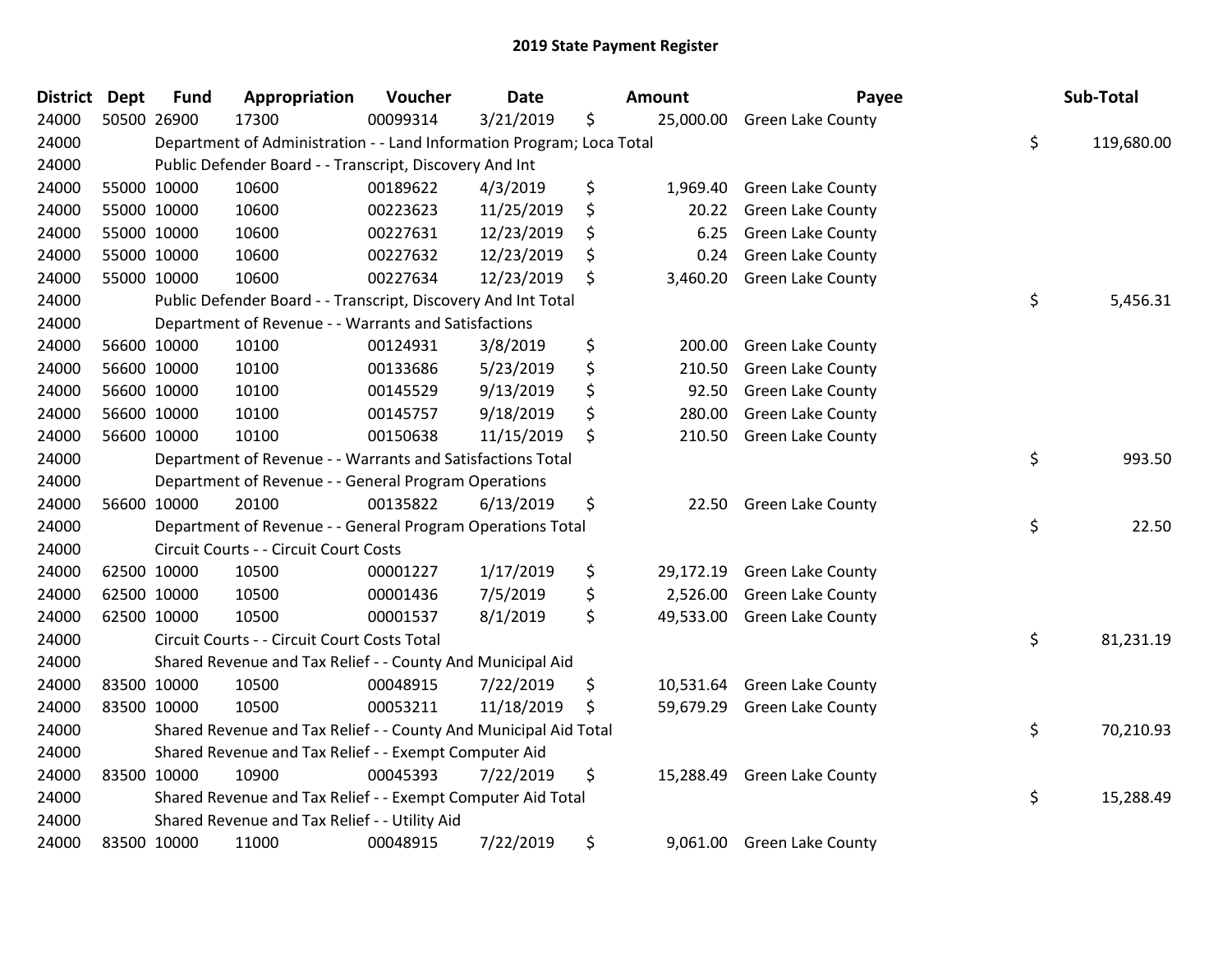| <b>District</b> | Dept | Fund        | Appropriation                                                         | <b>Voucher</b> | Date       | Amount             | Payee                    | Sub-Total    |
|-----------------|------|-------------|-----------------------------------------------------------------------|----------------|------------|--------------------|--------------------------|--------------|
| 24000           |      | 83500 10000 | 11000                                                                 | 00053211       | 11/18/2019 | \$<br>50,995.13    | <b>Green Lake County</b> |              |
| 24000           |      |             | Shared Revenue and Tax Relief - - Utility Aid Total                   |                |            |                    |                          | 60,056.13    |
| 24000           |      |             | Shared Revenue and Tax Relief - - Personal Property Aid               |                |            |                    |                          |              |
| 24000           |      | 83500 10000 | 11100                                                                 | 00039916       | 5/6/2019   | \$<br>124,646.95   | <b>Green Lake County</b> |              |
| 24000           |      |             | Shared Revenue and Tax Relief - - Personal Property Aid Total         |                |            |                    |                          | 124,646.95   |
| 24000           |      |             | Shared Revenue and Tax Relief - - School Lvy Tx/First Dollar Cr       |                |            |                    |                          |              |
| 24000           |      | 83500 10000 | 30200                                                                 | 00045251       | 7/22/2019  | \$<br>3,414,412.21 | <b>Green Lake County</b> |              |
| 24000           |      | 83500 10000 | 30200                                                                 | 00048135       | 7/22/2019  | \$<br>609,411.84   | <b>Green Lake County</b> |              |
| 24000           |      |             | Shared Revenue and Tax Relief - - School Lvy Tx/First Dollar Cr Total |                |            |                    |                          | 4,023,824.05 |
| 24000           |      |             | Shared Revenue and Tax Relief - - Lottery & Gaming Credit             |                |            |                    |                          |              |
| 24000           |      | 83500 52100 | 36300                                                                 | 00038621       | 3/25/2019  | \$<br>782,091.44   | <b>Green Lake County</b> |              |
| 24000           |      |             | Shared Revenue and Tax Relief - - Lottery & Gaming Credit Total       |                |            |                    |                          | 782,091.44   |
| 24000 Total     |      |             |                                                                       |                |            |                    |                          | 9,400,807.11 |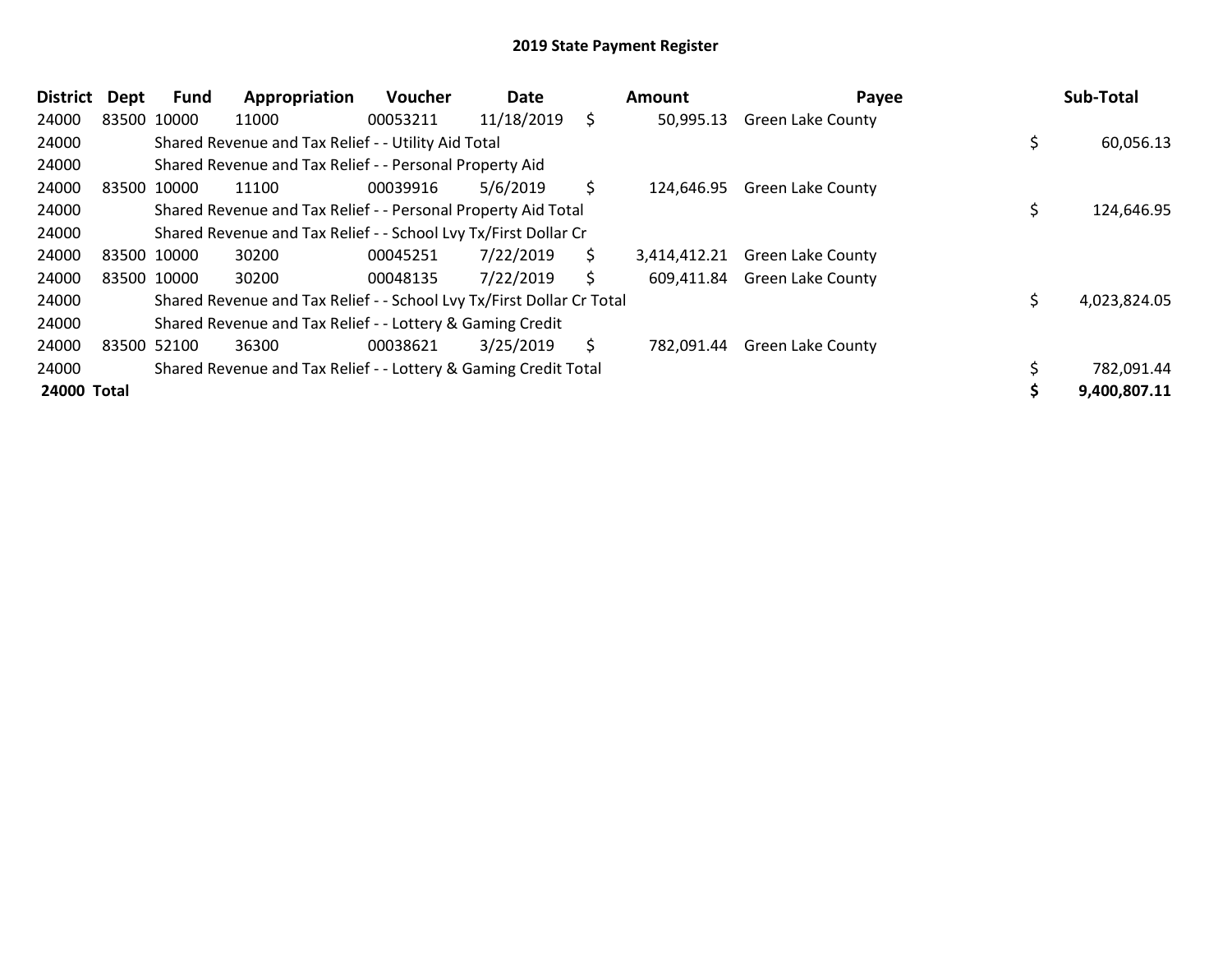| <b>District</b> | Dept        | Fund        | Appropriation                                                     | Voucher  | Date       | Amount          | Payee                    | Sub-Total       |
|-----------------|-------------|-------------|-------------------------------------------------------------------|----------|------------|-----------------|--------------------------|-----------------|
| 24002           |             |             | Dept of Safety & Prof Services - - Fire Dues Distribution         |          |            |                 |                          |                 |
| 24002           |             | 16500 10000 | 22500                                                             | 00030579 | 7/16/2019  | \$              | 4,481.32 Town Of Berlin  |                 |
| 24002           |             |             | Dept of Safety & Prof Services - - Fire Dues Distribution Total   |          |            |                 |                          | \$<br>4,481.32  |
| 24002           |             |             | Dept of Natural Resources - - Aids In Lieu Of Taxes - Gener       |          |            |                 |                          |                 |
| 24002           |             | 37000 10000 | 50300                                                             | 00313243 | 4/19/2019  | \$              | 13.86 Town Of Berlin     |                 |
| 24002           |             |             | Dept of Natural Resources - - Aids In Lieu Of Taxes - Gener Total |          |            |                 |                          | \$<br>13.86     |
| 24002           |             |             | Dept of Natural Resources - - Aids In Lieu Of Taxes - Sum S       |          |            |                 |                          |                 |
| 24002           |             | 37000 21200 | 57900                                                             | 00313244 | 4/19/2019  | \$<br>55.09     | Town Of Berlin           |                 |
| 24002           |             |             | Dept of Natural Resources - - Aids In Lieu Of Taxes - Sum S Total |          |            |                 |                          | \$<br>55.09     |
| 24002           |             |             | WI Dept of Transportation - - Trns Aids To Mnc.-Sf                |          |            |                 |                          |                 |
| 24002           |             | 39500 21100 | 19100                                                             | 00336480 | 1/7/2019   | \$<br>18,025.00 | Town Of Berlin           |                 |
| 24002           |             | 39500 21100 | 19100                                                             | 00363795 | 4/1/2019   | \$<br>18,025.00 | Town Of Berlin           |                 |
| 24002           |             | 39500 21100 | 19100                                                             | 00401804 | 7/1/2019   | \$<br>18,025.00 | Town Of Berlin           |                 |
| 24002           | 39500 21100 |             | 19100                                                             | 00444622 | 10/7/2019  | \$              | 18,025.02 Town Of Berlin |                 |
| 24002           |             |             | WI Dept of Transportation - - Trns Aids To Mnc.-Sf Total          |          |            |                 |                          | \$<br>72,100.02 |
| 24002           |             |             | Elections Commission - - 2018 Hava Election Security              |          |            |                 |                          |                 |
| 24002           |             | 51000 22000 | 18200                                                             | 00002320 | 11/7/2019  | \$<br>1,100.00  | Town Of Berlin           |                 |
| 24002           |             |             | Elections Commission - - 2018 Hava Election Security Total        |          |            |                 |                          | \$<br>1,100.00  |
| 24002           |             |             | Shared Revenue and Tax Relief - - County And Municipal Aid        |          |            |                 |                          |                 |
| 24002           | 83500 10000 |             | 10500                                                             | 00048899 | 7/22/2019  | \$<br>2,100.82  | Town Of Berlin           |                 |
| 24002           | 83500 10000 |             | 10500                                                             | 00053195 | 11/18/2019 | \$<br>11,904.65 | Town Of Berlin           |                 |
| 24002           |             |             | Shared Revenue and Tax Relief - - County And Municipal Aid Total  |          |            |                 |                          | \$<br>14,005.47 |
| 24002 Total     |             |             |                                                                   |          |            |                 |                          | \$<br>91,755.76 |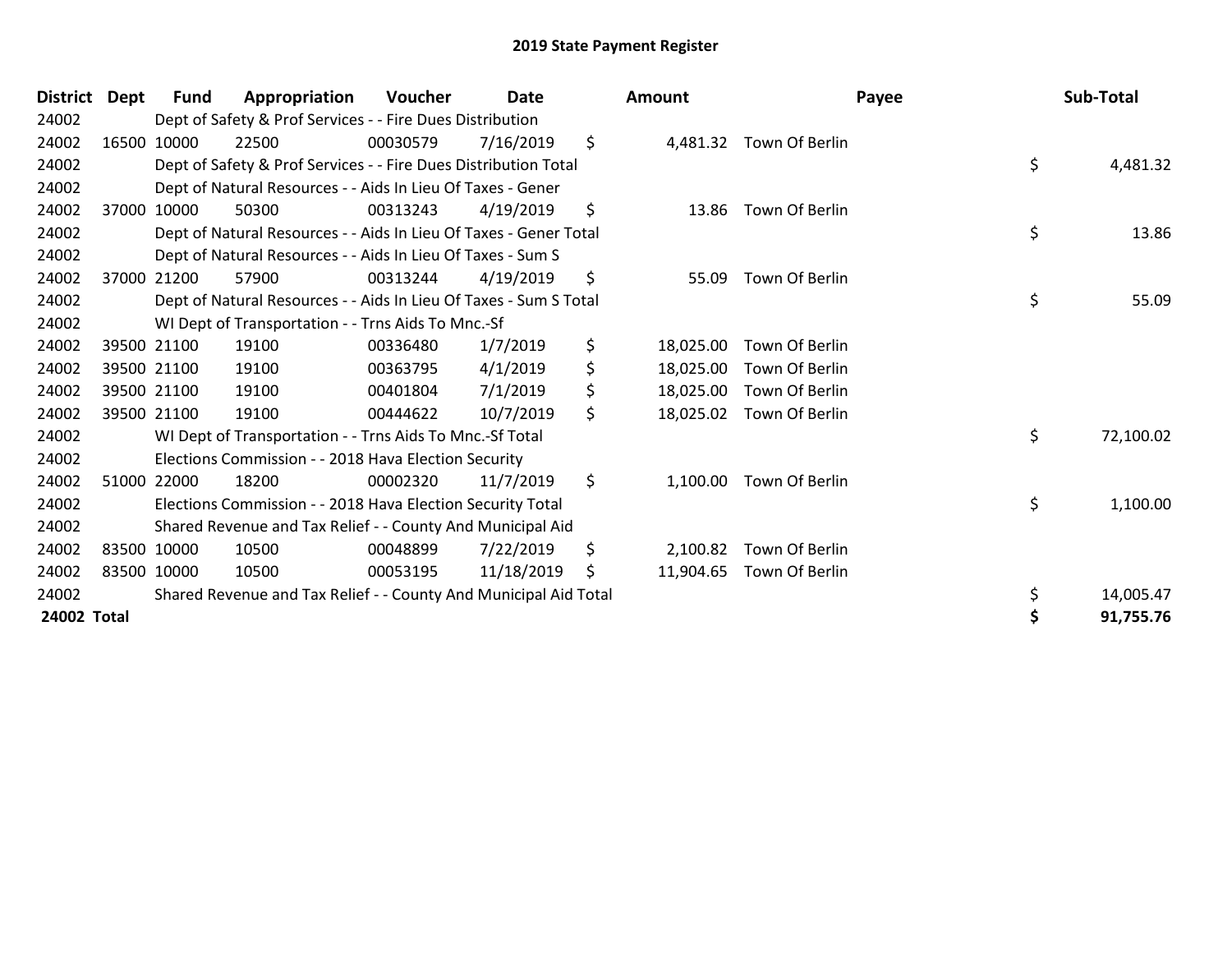| District Dept |             | <b>Fund</b> | Appropriation                                                      | Voucher  | <b>Date</b> | Amount         | Payee                      | Sub-Total        |
|---------------|-------------|-------------|--------------------------------------------------------------------|----------|-------------|----------------|----------------------------|------------------|
| 24004         |             |             | Dept of Safety & Prof Services - - Fire Dues Distribution          |          |             |                |                            |                  |
| 24004         | 16500 10000 |             | 22500                                                              | 00030127 | 7/16/2019   | \$             | 12,108.22 Town Of Brooklyn |                  |
| 24004         |             |             | Dept of Safety & Prof Services - - Fire Dues Distribution Total    |          |             |                |                            | \$<br>12,108.22  |
| 24004         |             |             | Dept of Natural Resources - - Aids In Lieu Of Taxes - Gener        |          |             |                |                            |                  |
| 24004         | 37000 10000 |             | 50300                                                              | 00296459 | 2/6/2019    | \$<br>5,110.04 | Town Of Brooklyn           |                  |
| 24004         | 37000 10000 |             | 50300                                                              | 00296460 | 2/6/2019    | \$<br>52.59    | Town Of Brooklyn           |                  |
| 24004         |             |             | Dept of Natural Resources - - Aids In Lieu Of Taxes - Gener Total  |          |             |                |                            | \$<br>5,162.63   |
| 24004         |             |             | Dept of Natural Resources - - Resaids - Cnty Forst, Cl & Mfl       |          |             |                |                            |                  |
| 24004         | 37000 21200 |             | 57100                                                              | 00332614 | 6/21/2019   | \$             | 46.40 Town Of Brooklyn     |                  |
| 24004         |             |             | Dept of Natural Resources - - Resaids - Cnty Forst, Cl & Mfl Total |          |             |                |                            | \$<br>46.40      |
| 24004         |             |             | Dept of Natural Resources - - Fin Asst For Responsible Units       |          |             |                |                            |                  |
| 24004         | 37000 27400 |             | 67000                                                              | 00323402 | 5/22/2019   | \$             | 2,574.74 Town Of Brooklyn  |                  |
| 24004         |             |             | Dept of Natural Resources - - Fin Asst For Responsible Units Total |          |             |                |                            | \$<br>2,574.74   |
| 24004         |             |             | WI Dept of Transportation - - Trns Aids To Mnc.-Sf                 |          |             |                |                            |                  |
| 24004         | 39500 21100 |             | 19100                                                              | 00336481 | 1/7/2019    | \$             | 28,333.54 Town Of Brooklyn |                  |
| 24004         | 39500 21100 |             | 19100                                                              | 00363796 | 4/1/2019    | \$             | 28,333.54 Town Of Brooklyn |                  |
| 24004         | 39500 21100 |             | 19100                                                              | 00401805 | 7/1/2019    | \$             | 28,333.54 Town Of Brooklyn |                  |
| 24004         | 39500 21100 |             | 19100                                                              | 00444623 | 10/7/2019   | \$             | 28,333.54 Town Of Brooklyn |                  |
| 24004         |             |             | WI Dept of Transportation - - Trns Aids To Mnc.-Sf Total           |          |             |                |                            | \$<br>113,334.16 |
| 24004         |             |             | Elections Commission - - 2018 Hava Election Security               |          |             |                |                            |                  |
| 24004         | 51000 22000 |             | 18200                                                              | 00002790 | 11/21/2019  | \$             | 600.00 Town Of Brooklyn    |                  |
| 24004         |             |             | Elections Commission - - 2018 Hava Election Security Total         |          |             |                |                            | \$<br>600.00     |
| 24004         |             |             | Shared Revenue and Tax Relief - - County And Municipal Aid         |          |             |                |                            |                  |
| 24004         | 83500 10000 |             | 10500                                                              | 00048900 | 7/22/2019   | \$             | 3,872.38 Town Of Brooklyn  |                  |
| 24004         | 83500 10000 |             | 10500                                                              | 00053196 | 11/18/2019  | \$             | 21,943.46 Town Of Brooklyn |                  |
| 24004         |             |             | Shared Revenue and Tax Relief - - County And Municipal Aid Total   |          |             |                |                            | \$<br>25,815.84  |
| 24004         |             |             | Shared Revenue and Tax Relief - - Exempt Computer Aid              |          |             |                |                            |                  |
| 24004         | 83500 10000 |             | 10900                                                              | 00046044 | 7/22/2019   | \$             | 160.04 Town Of Brooklyn    |                  |
| 24004         |             |             | Shared Revenue and Tax Relief - - Exempt Computer Aid Total        |          |             |                |                            | \$<br>160.04     |
| 24004         |             |             | Shared Revenue and Tax Relief - - Utility Aid                      |          |             |                |                            |                  |
| 24004         | 83500 10000 |             | 11000                                                              | 00048900 | 7/22/2019   | \$<br>110.30   | Town Of Brooklyn           |                  |
| 24004         | 83500 10000 |             | 11000                                                              | 00053196 | 11/18/2019  | \$<br>638.25   | Town Of Brooklyn           |                  |
| 24004         |             |             | Shared Revenue and Tax Relief - - Utility Aid Total                |          |             |                |                            | \$<br>748.55     |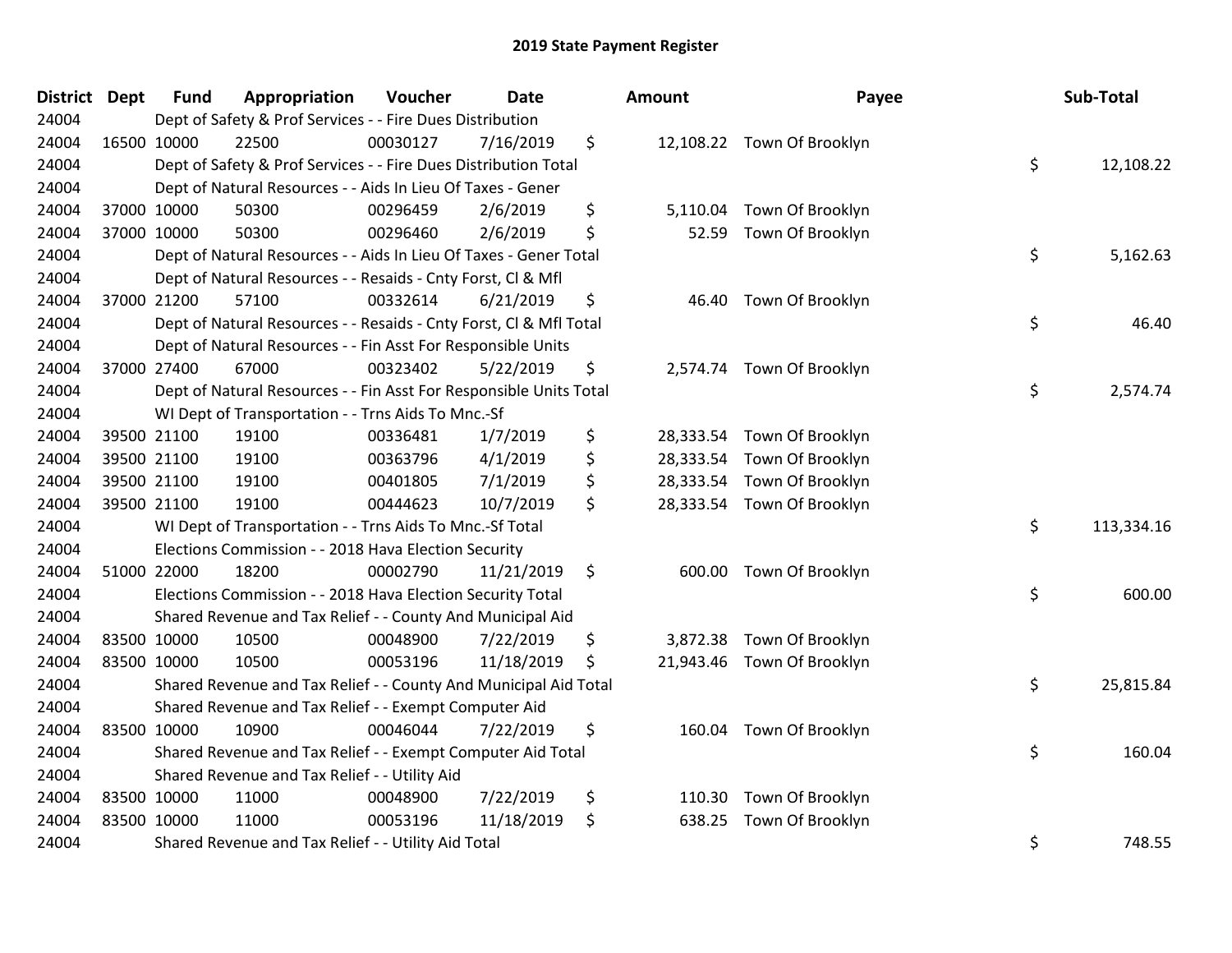| District Dept | <b>Fund</b> | Appropriation                                                   | Voucher  | Date      | <b>Amount</b> | Payee                     | Sub-Total  |
|---------------|-------------|-----------------------------------------------------------------|----------|-----------|---------------|---------------------------|------------|
| 24004         |             | Shared Revenue and Tax Relief - - Personal Property Aid         |          |           |               |                           |            |
| 24004         | 83500 10000 | 11100                                                           | 00040584 | 5/6/2019  | 5,171.87      | Town Of Brooklyn          |            |
| 24004         |             | Shared Revenue and Tax Relief - - Personal Property Aid Total   |          |           |               |                           | 5,171.87   |
| 24004         |             | Shared Revenue and Tax Relief - - Lottery & Gaming Credit       |          |           |               |                           |            |
| 24004         | 83500 52100 | 36300                                                           | 00038286 | 3/25/2019 |               | 2,067.12 Town Of Brooklyn |            |
| 24004         |             | Shared Revenue and Tax Relief - - Lottery & Gaming Credit Total |          |           |               |                           | 2,067.12   |
| 24004 Total   |             |                                                                 |          |           |               |                           | 167,789.57 |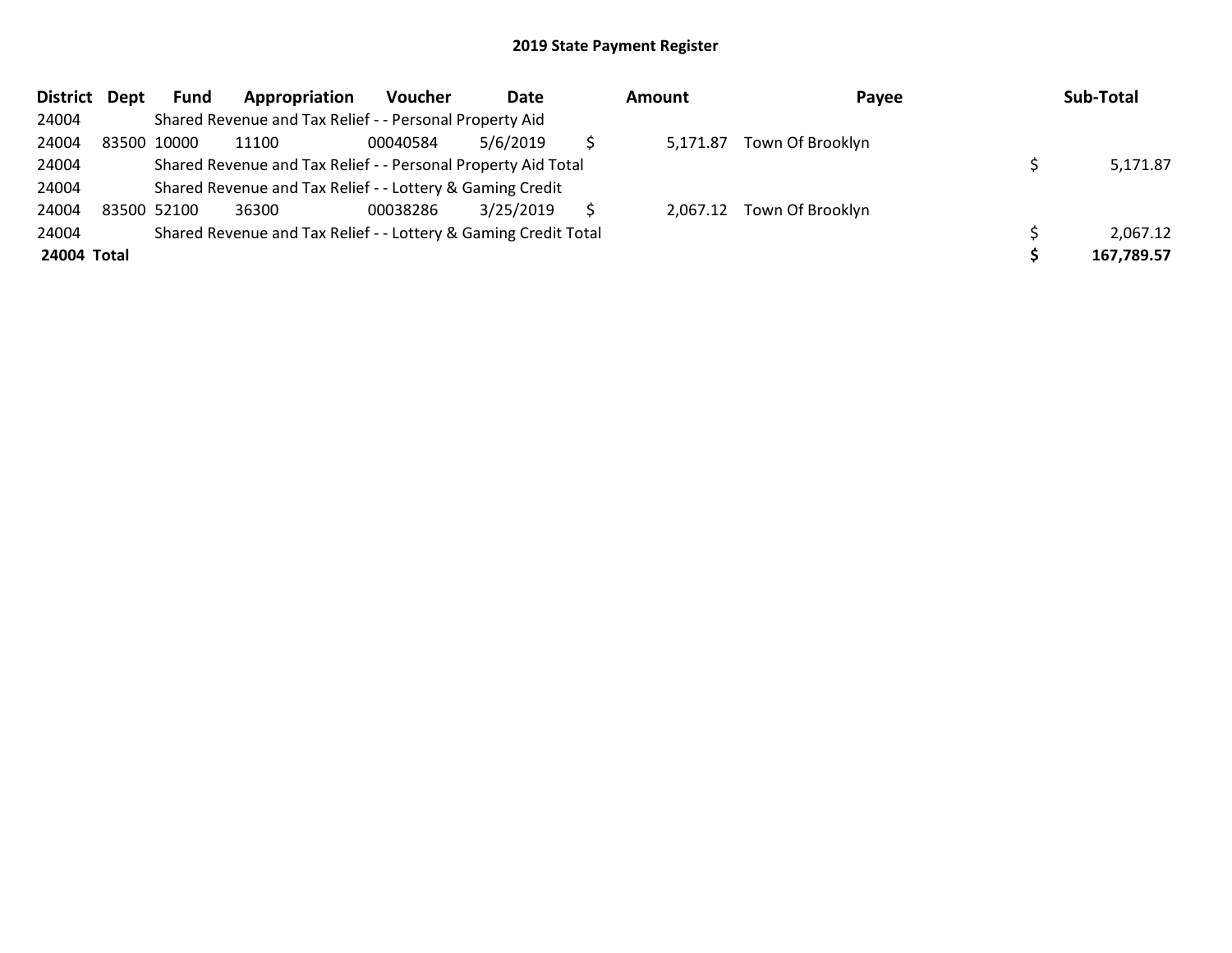| <b>District</b> | Dept | <b>Fund</b> | Appropriation                                                      | Voucher  | <b>Date</b> | <b>Amount</b>   | Payee                        | Sub-Total        |
|-----------------|------|-------------|--------------------------------------------------------------------|----------|-------------|-----------------|------------------------------|------------------|
| 24006           |      |             | Dept of Safety & Prof Services - - Fire Dues Distribution          |          |             |                 |                              |                  |
| 24006           |      | 16500 10000 | 22500                                                              | 00030156 | 7/16/2019   | \$              | 10,981.12 Town Of Green Lake |                  |
| 24006           |      |             | Dept of Safety & Prof Services - - Fire Dues Distribution Total    |          |             |                 |                              | \$<br>10,981.12  |
| 24006           |      |             | Dept of Natural Resources - - Aids In Lieu Of Taxes - Gener        |          |             |                 |                              |                  |
| 24006           |      | 37000 10000 | 50300                                                              | 00296495 | 2/6/2019    | \$<br>1,729.94  | Town Of Green Lake           |                  |
| 24006           |      | 37000 10000 | 50300                                                              | 00314778 | 4/19/2019   | \$<br>6.40      | Town Of Green Lake           |                  |
| 24006           |      | 37000 10000 | 50300                                                              | 00314779 | 4/19/2019   | \$<br>94.83     | Town Of Green Lake           |                  |
| 24006           |      |             | Dept of Natural Resources - - Aids In Lieu Of Taxes - Gener Total  |          |             |                 |                              | \$<br>1,831.17   |
| 24006           |      |             | Dept of Natural Resources - - Resaids - Cnty Forst, Cl & Mfl       |          |             |                 |                              |                  |
| 24006           |      | 37000 21200 | 57100                                                              | 00332615 | 6/21/2019   | \$<br>4.00      | Town Of Green Lake           |                  |
| 24006           |      |             | Dept of Natural Resources - - Resaids - Cnty Forst, Cl & Mfl Total |          |             |                 |                              | \$<br>4.00       |
| 24006           |      |             | Dept of Natural Resources - - Aids In Lieu Of Taxes - Sum S        |          |             |                 |                              |                  |
| 24006           |      | 37000 21200 | 57900                                                              | 00314780 | 4/19/2019   | \$<br>0.10      | Town Of Green Lake           |                  |
| 24006           |      | 37000 21200 | 57900                                                              | 00314781 | 4/19/2019   | \$<br>0.64      | Town Of Green Lake           |                  |
| 24006           |      |             | Dept of Natural Resources - - Aids In Lieu Of Taxes - Sum S Total  |          |             |                 |                              | \$<br>0.74       |
| 24006           |      |             | Dept of Natural Resources - - Fin Asst For Responsible Units       |          |             |                 |                              |                  |
| 24006           |      | 37000 27400 | 67000                                                              | 00322628 | 5/22/2019   | \$<br>992.97    | Town Of Green Lake           |                  |
| 24006           |      |             | Dept of Natural Resources - - Fin Asst For Responsible Units Total |          |             |                 |                              | \$<br>992.97     |
| 24006           |      |             | WI Dept of Transportation - - Trns Aids To Mnc.-Sf                 |          |             |                 |                              |                  |
| 24006           |      | 39500 21100 | 19100                                                              | 00336482 | 1/7/2019    | \$<br>31,481.04 | Town Of Green Lake           |                  |
| 24006           |      | 39500 21100 | 19100                                                              | 00363797 | 4/1/2019    | \$<br>31,481.04 | Town Of Green Lake           |                  |
| 24006           |      | 39500 21100 | 19100                                                              | 00401806 | 7/1/2019    | \$<br>31,481.04 | Town Of Green Lake           |                  |
| 24006           |      | 39500 21100 | 19100                                                              | 00444624 | 10/7/2019   | \$              | 31,481.07 Town Of Green Lake |                  |
| 24006           |      |             | WI Dept of Transportation - - Trns Aids To Mnc.-Sf Total           |          |             |                 |                              | \$<br>125,924.19 |
| 24006           |      |             | WI Dept of Transportation - - Loc Rd Imp Prg St Fd                 |          |             |                 |                              |                  |
| 24006           |      | 39500 21100 | 27800                                                              | 00341710 | 1/14/2019   | \$<br>12,931.48 | Town Of Green Lake           |                  |
| 24006           |      |             | WI Dept of Transportation - - Loc Rd Imp Prg St Fd Total           |          |             |                 |                              | \$<br>12,931.48  |
| 24006           |      |             | Elections Commission - - General Program Ops, GPR                  |          |             |                 |                              |                  |
| 24006           |      | 51000 10000 | 10100                                                              | 00001508 | 1/25/2019   | \$<br>228.00    | Town Of Green Lake           |                  |
| 24006           |      |             | Elections Commission - - General Program Ops, GPR Total            |          |             |                 |                              | \$<br>228.00     |
| 24006           |      |             | Elections Commission - - 2018 Hava Election Security               |          |             |                 |                              |                  |
| 24006           |      | 51000 22000 | 18200                                                              | 00002832 | 11/21/2019  | \$<br>600.00    | Town Of Green Lake           |                  |
| 24006           |      |             | Elections Commission - - 2018 Hava Election Security Total         |          |             |                 |                              | \$<br>600.00     |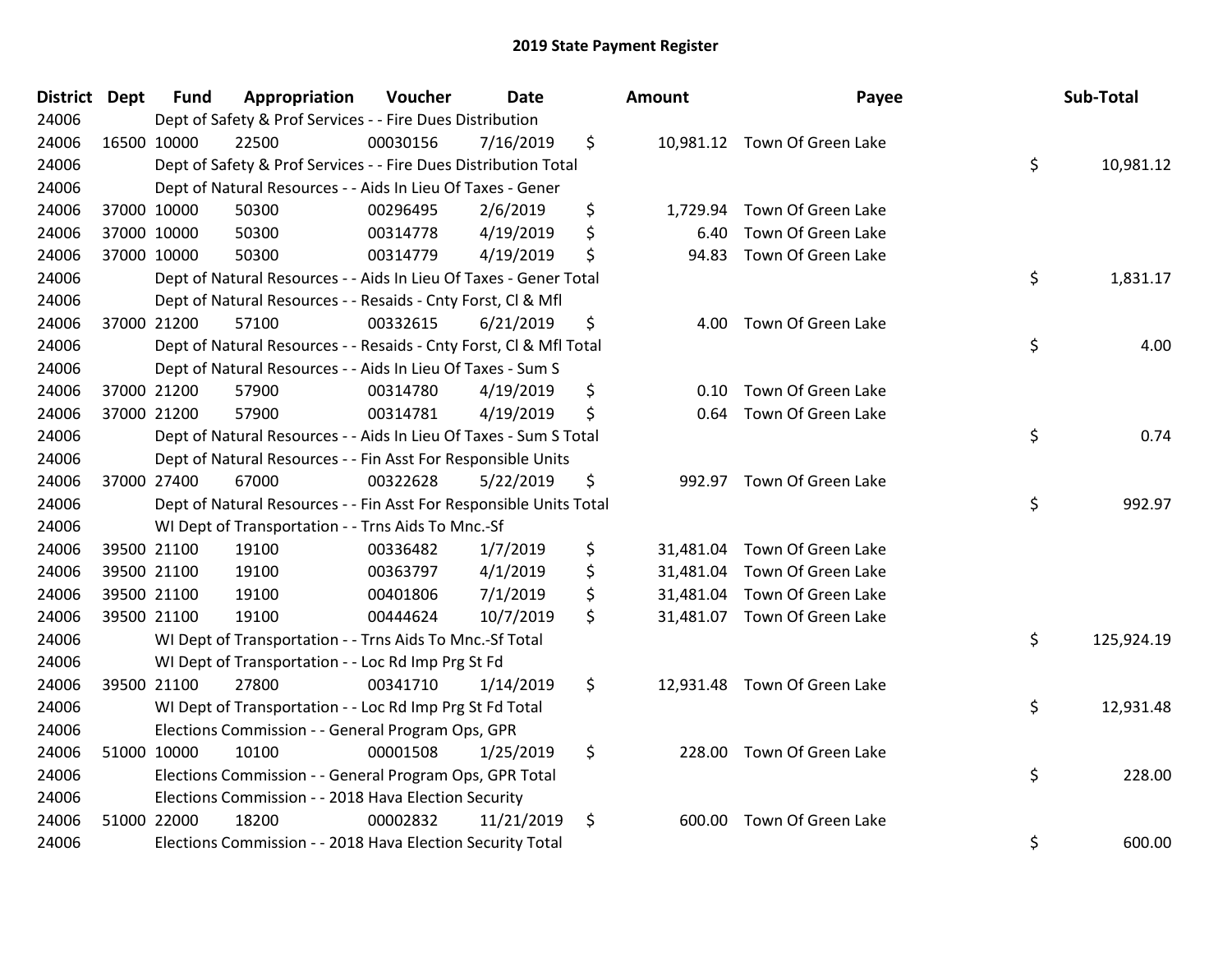| <b>District</b> | Dept        | Fund        | Appropriation                                                    | <b>Voucher</b> | Date       |     | <b>Amount</b> | Payee                        | Sub-Total       |
|-----------------|-------------|-------------|------------------------------------------------------------------|----------------|------------|-----|---------------|------------------------------|-----------------|
| 24006           |             |             | Shared Revenue and Tax Relief - - County And Municipal Aid       |                |            |     |               |                              |                 |
| 24006           |             | 83500 10000 | 10500                                                            | 00048901       | 7/22/2019  | \$. | 2,667.84      | Town Of Green Lake           |                 |
| 24006           | 83500 10000 |             | 10500                                                            | 00053197       | 11/18/2019 | S   |               | 15,117.75 Town Of Green Lake |                 |
| 24006           |             |             | Shared Revenue and Tax Relief - - County And Municipal Aid Total |                |            |     |               |                              | \$<br>17,785.59 |
| 24006           |             |             | Shared Revenue and Tax Relief - - Exempt Computer Aid            |                |            |     |               |                              |                 |
| 24006           | 83500 10000 |             | 10900                                                            | 00046045       | 7/22/2019  | \$  | 5.19          | Town Of Green Lake           |                 |
| 24006           |             |             | Shared Revenue and Tax Relief - - Exempt Computer Aid Total      |                |            |     |               |                              | \$<br>5.19      |
| 24006           |             |             | Shared Revenue and Tax Relief - - Utility Aid                    |                |            |     |               |                              |                 |
| 24006           | 83500 10000 |             | 11000                                                            | 00048901       | 7/22/2019  | \$  | 2.102.24      | Town Of Green Lake           |                 |
| 24006           |             | 83500 10000 | 11000                                                            | 00053197       | 11/18/2019 | \$  |               | 11,722.92 Town Of Green Lake |                 |
| 24006           |             |             | Shared Revenue and Tax Relief - - Utility Aid Total              |                |            |     |               |                              | \$<br>13,825.16 |
| 24006           |             |             | Shared Revenue and Tax Relief - - Personal Property Aid          |                |            |     |               |                              |                 |
| 24006           | 83500 10000 |             | 11100                                                            | 00040585       | 5/6/2019   | \$  | 29.87         | Town Of Green Lake           |                 |
| 24006           |             |             | Shared Revenue and Tax Relief - - Personal Property Aid Total    |                |            |     |               |                              | 29.87           |
| 24006 Total     |             |             |                                                                  |                |            |     |               |                              | 185,139.48      |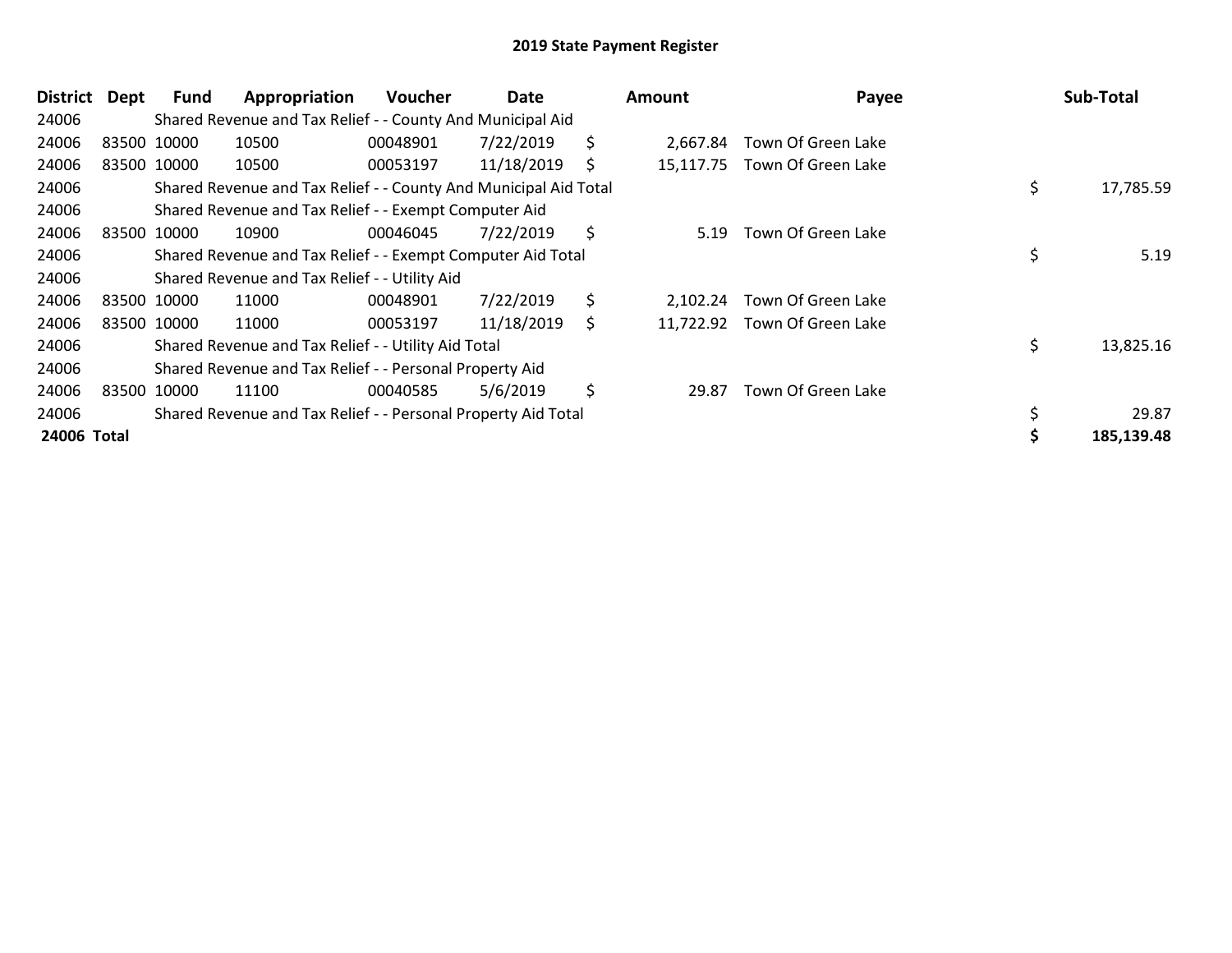| District Dept |             | <b>Fund</b> | Appropriation                                                      | Voucher  | <b>Date</b> | Amount          | Payee                      | Sub-Total       |
|---------------|-------------|-------------|--------------------------------------------------------------------|----------|-------------|-----------------|----------------------------|-----------------|
| 24008         |             |             | Dept of Safety & Prof Services - - Fire Dues Distribution          |          |             |                 |                            |                 |
| 24008         |             | 16500 10000 | 22500                                                              | 00031090 | 7/17/2019   | \$              | 2,105.34 Town Of Kingston  |                 |
| 24008         |             |             | Dept of Safety & Prof Services - - Fire Dues Distribution Total    |          |             |                 |                            | \$<br>2,105.34  |
| 24008         |             |             | Dept of Natural Resources - - Aids In Lieu Of Taxes - Gener        |          |             |                 |                            |                 |
| 24008         |             | 37000 10000 | 50300                                                              | 00296503 | 2/6/2019    | \$<br>450.89    | Town Of Kingston           |                 |
| 24008         |             | 37000 10000 | 50300                                                              | 00314933 | 4/19/2019   | \$<br>1,824.76  | Town Of Kingston           |                 |
| 24008         |             |             | Dept of Natural Resources - - Aids In Lieu Of Taxes - Gener Total  |          |             |                 |                            | \$<br>2,275.65  |
| 24008         |             |             | Dept of Natural Resources - - Resaids - Cnty Forst, Cl & Mfl       |          |             |                 |                            |                 |
| 24008         |             | 37000 21200 | 57100                                                              | 00332616 | 6/21/2019   | \$              | 100.60 Town Of Kingston    |                 |
| 24008         |             |             | Dept of Natural Resources - - Resaids - Cnty Forst, Cl & Mfl Total |          |             |                 |                            | \$<br>100.60    |
| 24008         |             |             | Dept of Natural Resources - - Aids In Lieu Of Taxes - Sum S        |          |             |                 |                            |                 |
| 24008         |             | 37000 21200 | 57900                                                              | 00314932 | 4/19/2019   | \$              | 720.74 Town Of Kingston    |                 |
| 24008         |             |             | Dept of Natural Resources - - Aids In Lieu Of Taxes - Sum S Total  |          |             |                 |                            | \$<br>720.74    |
| 24008         |             |             | Dept of Natural Resources - - Fin Asst For Responsible Units       |          |             |                 |                            |                 |
| 24008         |             | 37000 27400 | 67000                                                              | 00323515 | 5/22/2019   | \$              | 2,891.73 Town Of Kingston  |                 |
| 24008         |             |             | Dept of Natural Resources - - Fin Asst For Responsible Units Total |          |             |                 |                            | \$<br>2,891.73  |
| 24008         |             |             | WI Dept of Transportation - - Trns Aids To Mnc.-Sf                 |          |             |                 |                            |                 |
| 24008         |             | 39500 21100 | 19100                                                              | 00336483 | 1/7/2019    | \$              | 10,571.32 Town Of Kingston |                 |
| 24008         |             | 39500 21100 | 19100                                                              | 00363798 | 4/1/2019    | \$              | 10,571.32 Town Of Kingston |                 |
| 24008         |             | 39500 21100 | 19100                                                              | 00401807 | 7/1/2019    | \$              | 10,571.32 Town Of Kingston |                 |
| 24008         |             | 39500 21100 | 19100                                                              | 00444625 | 10/7/2019   | \$              | 10,571.34 Town Of Kingston |                 |
| 24008         |             |             | WI Dept of Transportation - - Trns Aids To Mnc.-Sf Total           |          |             |                 |                            | \$<br>42,285.30 |
| 24008         |             |             | Shared Revenue and Tax Relief - - County And Municipal Aid         |          |             |                 |                            |                 |
| 24008         | 83500 10000 |             | 10500                                                              | 00048902 | 7/22/2019   | \$              | 6,071.48 Town Of Kingston  |                 |
| 24008         | 83500 10000 |             | 10500                                                              | 00053198 | 11/18/2019  | \$<br>34,405.03 | Town Of Kingston           |                 |
| 24008         |             |             | Shared Revenue and Tax Relief - - County And Municipal Aid Total   |          |             |                 |                            | \$<br>40,476.51 |
| 24008         |             |             | Shared Revenue and Tax Relief - - Exempt Computer Aid              |          |             |                 |                            |                 |
| 24008         |             | 83500 10000 | 10900                                                              | 00046046 | 7/22/2019   | \$              | 12.47 Town Of Kingston     |                 |
| 24008         |             |             | Shared Revenue and Tax Relief - - Exempt Computer Aid Total        |          |             |                 |                            | \$<br>12.47     |
| 24008         |             |             | Shared Revenue and Tax Relief - - Utility Aid                      |          |             |                 |                            |                 |
| 24008         | 83500 10000 |             | 11000                                                              | 00048902 | 7/22/2019   | \$<br>49.81     | Town Of Kingston           |                 |
| 24008         | 83500 10000 |             | 11000                                                              | 00053198 | 11/18/2019  | \$<br>282.91    | Town Of Kingston           |                 |
| 24008         |             |             | Shared Revenue and Tax Relief - - Utility Aid Total                |          |             |                 |                            | \$<br>332.72    |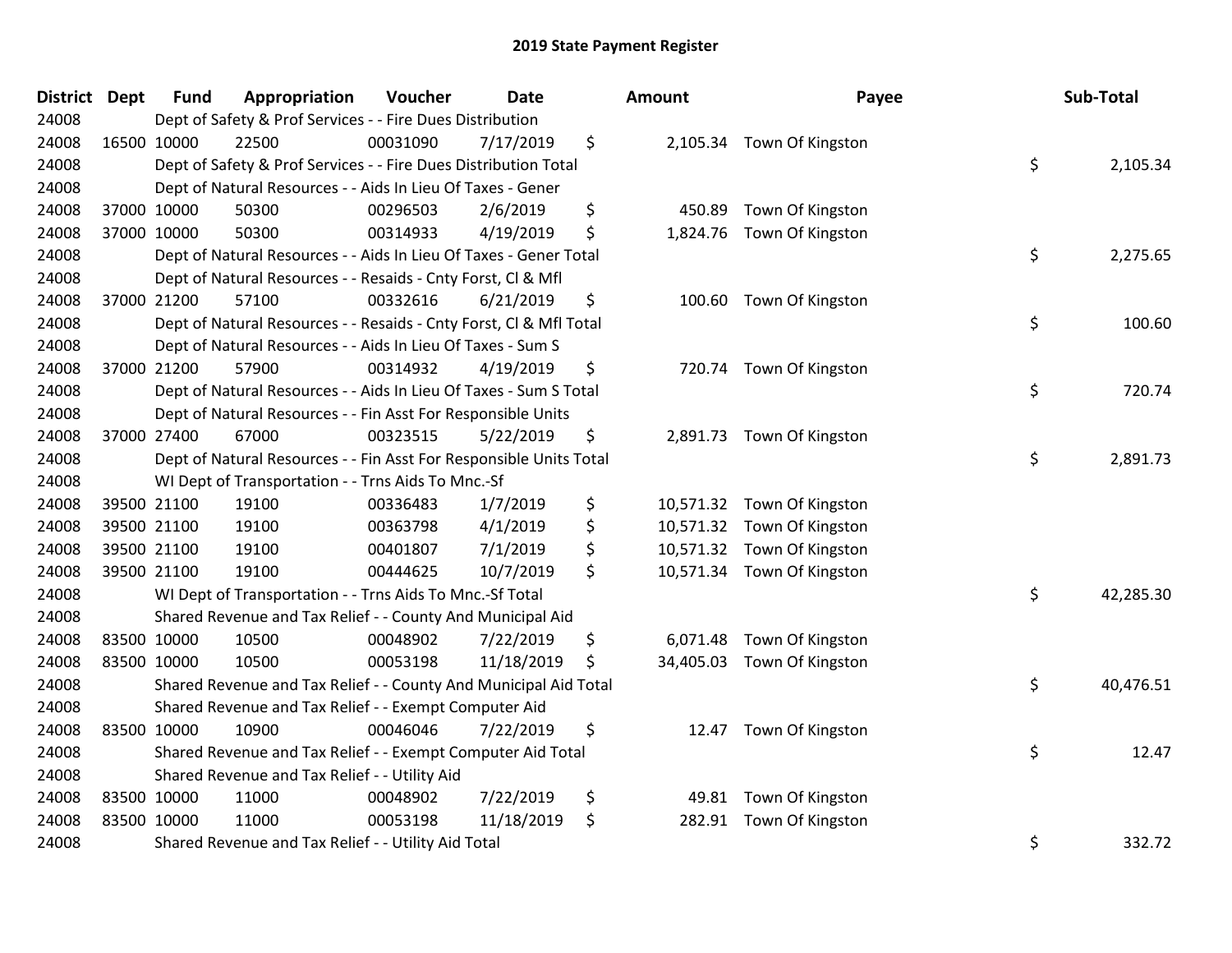| District Dept | Fund        | Appropriation                                                 | Voucher  | Date     | Amount | Payee                   | Sub-Total |
|---------------|-------------|---------------------------------------------------------------|----------|----------|--------|-------------------------|-----------|
| 24008         |             | Shared Revenue and Tax Relief - - Personal Property Aid       |          |          |        |                         |           |
| 24008         | 83500 10000 | 11100                                                         | 00040586 | 5/6/2019 |        | 760.78 Town Of Kingston |           |
| 24008         |             | Shared Revenue and Tax Relief - - Personal Property Aid Total |          |          |        |                         | 760.78    |
| 24008 Total   |             |                                                               |          |          |        |                         | 91.961.84 |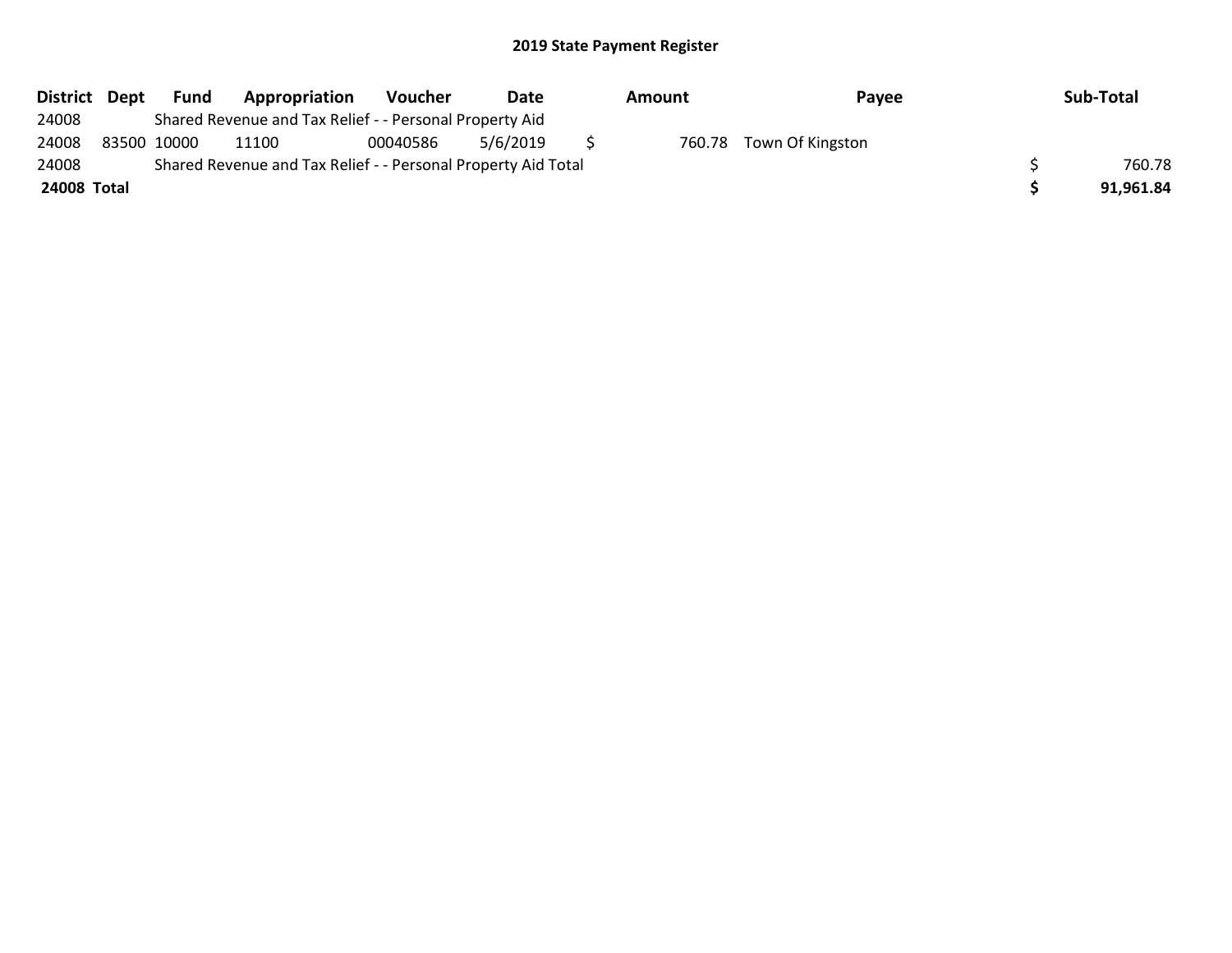| <b>District Dept</b> | <b>Fund</b> | Appropriation                                                      | Voucher  | <b>Date</b> | <b>Amount</b>   | Payee                      |    | Sub-Total  |
|----------------------|-------------|--------------------------------------------------------------------|----------|-------------|-----------------|----------------------------|----|------------|
| 24010                |             | Dept of Safety & Prof Services - - Fire Dues Distribution          |          |             |                 |                            |    |            |
| 24010                | 16500 10000 | 22500                                                              | 00031060 | 7/17/2019   | \$              | 2,179.67 Town Of Mackford  |    |            |
| 24010                |             | Dept of Safety & Prof Services - - Fire Dues Distribution Total    |          |             |                 |                            | \$ | 2,179.67   |
| 24010                |             | Dept of Natural Resources - - Aids In Lieu Of Taxes - Sum S        |          |             |                 |                            |    |            |
| 24010                | 37000 21200 | 57900                                                              | 00313277 | 4/19/2019   | \$              | 67.32 Town Of Mackford     |    |            |
| 24010                |             | Dept of Natural Resources - - Aids In Lieu Of Taxes - Sum S Total  |          |             |                 |                            | \$ | 67.32      |
| 24010                |             | Dept of Natural Resources - - Fin Asst For Responsible Units       |          |             |                 |                            |    |            |
| 24010                | 37000 27400 | 67000                                                              | 00323468 | 5/22/2019   | \$              | 744.92 Town Of Mackford    |    |            |
| 24010                |             | Dept of Natural Resources - - Fin Asst For Responsible Units Total |          |             |                 |                            | \$ | 744.92     |
| 24010                |             | WI Dept of Transportation - - Trns Aids To Mnc.-Sf                 |          |             |                 |                            |    |            |
| 24010                | 39500 21100 | 19100                                                              | 00336484 | 1/7/2019    | \$<br>20,187.05 | <b>Town Of Mackford</b>    |    |            |
| 24010                | 39500 21100 | 19100                                                              | 00363799 | 4/1/2019    | \$<br>20,187.05 | Town Of Mackford           |    |            |
| 24010                | 39500 21100 | 19100                                                              | 00401808 | 7/1/2019    | \$              | 20,187.05 Town Of Mackford |    |            |
| 24010                | 39500 21100 | 19100                                                              | 00444626 | 10/7/2019   | \$              | 20,187.05 Town Of Mackford |    |            |
| 24010                |             | WI Dept of Transportation - - Trns Aids To Mnc.-Sf Total           |          |             |                 |                            | \$ | 80,748.20  |
| 24010                |             | Elections Commission - - 2018 Hava Election Security               |          |             |                 |                            |    |            |
| 24010                | 51000 22000 | 18200                                                              | 00002876 | 11/22/2019  | \$              | 1,200.00 Town Of Mackford  |    |            |
| 24010                |             | Elections Commission - - 2018 Hava Election Security Total         |          |             |                 |                            | \$ | 1,200.00   |
| 24010                |             | Shared Revenue and Tax Relief - - County And Municipal Aid         |          |             |                 |                            |    |            |
| 24010                | 83500 10000 | 10500                                                              | 00048903 | 7/22/2019   | \$              | 2,558.87 Town Of Mackford  |    |            |
| 24010                | 83500 10000 | 10500                                                              | 00053199 | 11/18/2019  | \$              | 14,500.28 Town Of Mackford |    |            |
| 24010                |             | Shared Revenue and Tax Relief - - County And Municipal Aid Total   |          |             |                 |                            | \$ | 17,059.15  |
| 24010                |             | Shared Revenue and Tax Relief - - Exempt Computer Aid              |          |             |                 |                            |    |            |
| 24010                | 83500 10000 | 10900                                                              | 00046047 | 7/22/2019   | \$<br>108.08    | <b>Town Of Mackford</b>    |    |            |
| 24010                |             | Shared Revenue and Tax Relief - - Exempt Computer Aid Total        |          |             |                 |                            | \$ | 108.08     |
| 24010                |             | Shared Revenue and Tax Relief - - Utility Aid                      |          |             |                 |                            |    |            |
| 24010                | 83500 10000 | 11000                                                              | 00048903 | 7/22/2019   | \$<br>119.08    | Town Of Mackford           |    |            |
| 24010                | 83500 10000 | 11000                                                              | 00053199 | 11/18/2019  | \$              | 433.50 Town Of Mackford    |    |            |
| 24010                |             | Shared Revenue and Tax Relief - - Utility Aid Total                |          |             |                 |                            | \$ | 552.58     |
| 24010                |             | Shared Revenue and Tax Relief - - Personal Property Aid            |          |             |                 |                            |    |            |
| 24010                | 83500 10000 | 11100                                                              | 00040587 | 5/6/2019    | \$              | 7,035.01 Town Of Mackford  |    |            |
| 24010                |             | Shared Revenue and Tax Relief - - Personal Property Aid Total      |          |             |                 |                            | \$ | 7,035.01   |
| 24010 Total          |             |                                                                    |          |             |                 |                            | Ś  | 109,694.93 |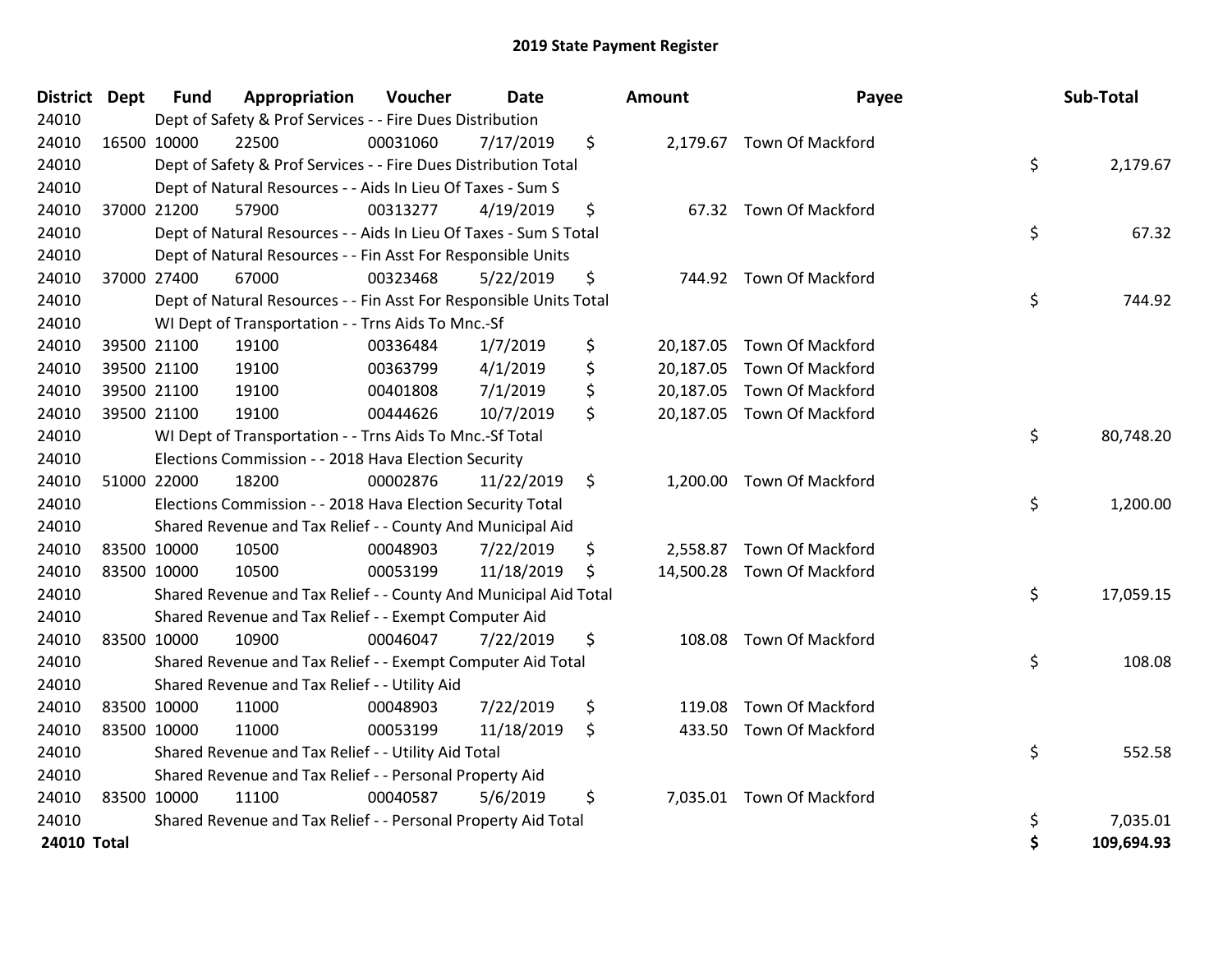| <b>District</b>    | <b>Dept</b> | <b>Fund</b> | Appropriation                                                      | Voucher  | <b>Date</b> |     | Amount    | Payee                        | Sub-Total       |
|--------------------|-------------|-------------|--------------------------------------------------------------------|----------|-------------|-----|-----------|------------------------------|-----------------|
| 24012              |             |             | Dept of Safety & Prof Services - - Fire Dues Distribution          |          |             |     |           |                              |                 |
| 24012              |             | 16500 10000 | 22500                                                              | 00030840 | 7/17/2019   | \$  |           | 2,927.46 Town Of Manchester  |                 |
| 24012              |             |             | Dept of Safety & Prof Services - - Fire Dues Distribution Total    |          |             |     |           |                              | \$<br>2,927.46  |
| 24012              |             |             | Dept of Natural Resources - - Resaids - Cnty Forst, CI & Mfl       |          |             |     |           |                              |                 |
| 24012              |             | 37000 21200 | 57100                                                              | 00332617 | 6/21/2019   | \$  |           | 71.77 Town Of Manchester     |                 |
| 24012              |             |             | Dept of Natural Resources - - Resaids - Cnty Forst, Cl & Mfl Total |          |             |     |           |                              | \$<br>71.77     |
| 24012              |             |             | Dept of Natural Resources - - Fin Asst For Responsible Units       |          |             |     |           |                              |                 |
| 24012              |             | 37000 27400 | 67000                                                              | 00322663 | 5/22/2019   | \$  | 616.54    | <b>Town Of Manchester</b>    |                 |
| 24012              |             |             | Dept of Natural Resources - - Fin Asst For Responsible Units Total |          |             |     |           |                              | \$<br>616.54    |
| 24012              |             |             | WI Dept of Transportation - - Trns Aids To Mnc.-Sf                 |          |             |     |           |                              |                 |
| 24012              |             | 39500 21100 | 19100                                                              | 00336485 | 1/7/2019    | \$  | 22,187.83 | <b>Town Of Manchester</b>    |                 |
| 24012              |             | 39500 21100 | 19100                                                              | 00363800 | 4/1/2019    | \$  | 22,187.83 | <b>Town Of Manchester</b>    |                 |
| 24012              |             | 39500 21100 | 19100                                                              | 00401809 | 7/1/2019    | \$  |           | 22,187.83 Town Of Manchester |                 |
| 24012              |             | 39500 21100 | 19100                                                              | 00444627 | 10/7/2019   | \$  |           | 22,187.86 Town Of Manchester |                 |
| 24012              |             |             | WI Dept of Transportation - - Trns Aids To Mnc.-Sf Total           |          |             |     |           |                              | \$<br>88,751.35 |
| 24012              |             |             | Elections Commission - - 2018 Hava Election Security               |          |             |     |           |                              |                 |
| 24012              |             | 51000 22000 | 18200                                                              | 00002516 | 11/25/2019  | \$  | 500.00    | <b>Town Of Manchester</b>    |                 |
| 24012              |             |             | Elections Commission - - 2018 Hava Election Security Total         |          |             |     |           |                              | \$<br>500.00    |
| 24012              |             |             | Shared Revenue and Tax Relief - - County And Municipal Aid         |          |             |     |           |                              |                 |
| 24012              |             | 83500 10000 | 10500                                                              | 00048904 | 7/22/2019   | \$  |           | 5,034.52 Town Of Manchester  |                 |
| 24012              |             | 83500 10000 | 10500                                                              | 00053200 | 11/18/2019  | \$. |           | 28,528.96 Town Of Manchester |                 |
| 24012              |             |             | Shared Revenue and Tax Relief - - County And Municipal Aid Total   |          |             |     |           |                              | \$<br>33,563.48 |
| 24012              |             |             | Shared Revenue and Tax Relief - - Exempt Computer Aid              |          |             |     |           |                              |                 |
| 24012              |             | 83500 10000 | 10900                                                              | 00046048 | 7/22/2019   | \$  | 7.27      | <b>Town Of Manchester</b>    |                 |
| 24012              |             |             | Shared Revenue and Tax Relief - - Exempt Computer Aid Total        |          |             |     |           |                              | \$<br>7.27      |
| 24012              |             |             | Shared Revenue and Tax Relief - - Personal Property Aid            |          |             |     |           |                              |                 |
| 24012              |             | 83500 10000 | 11100                                                              | 00040588 | 5/6/2019    | \$  | 383.26    | <b>Town Of Manchester</b>    |                 |
| 24012              |             |             | Shared Revenue and Tax Relief - - Personal Property Aid Total      |          |             |     |           |                              | \$<br>383.26    |
| <b>24012 Total</b> |             |             |                                                                    |          |             |     |           |                              | 126,821.13      |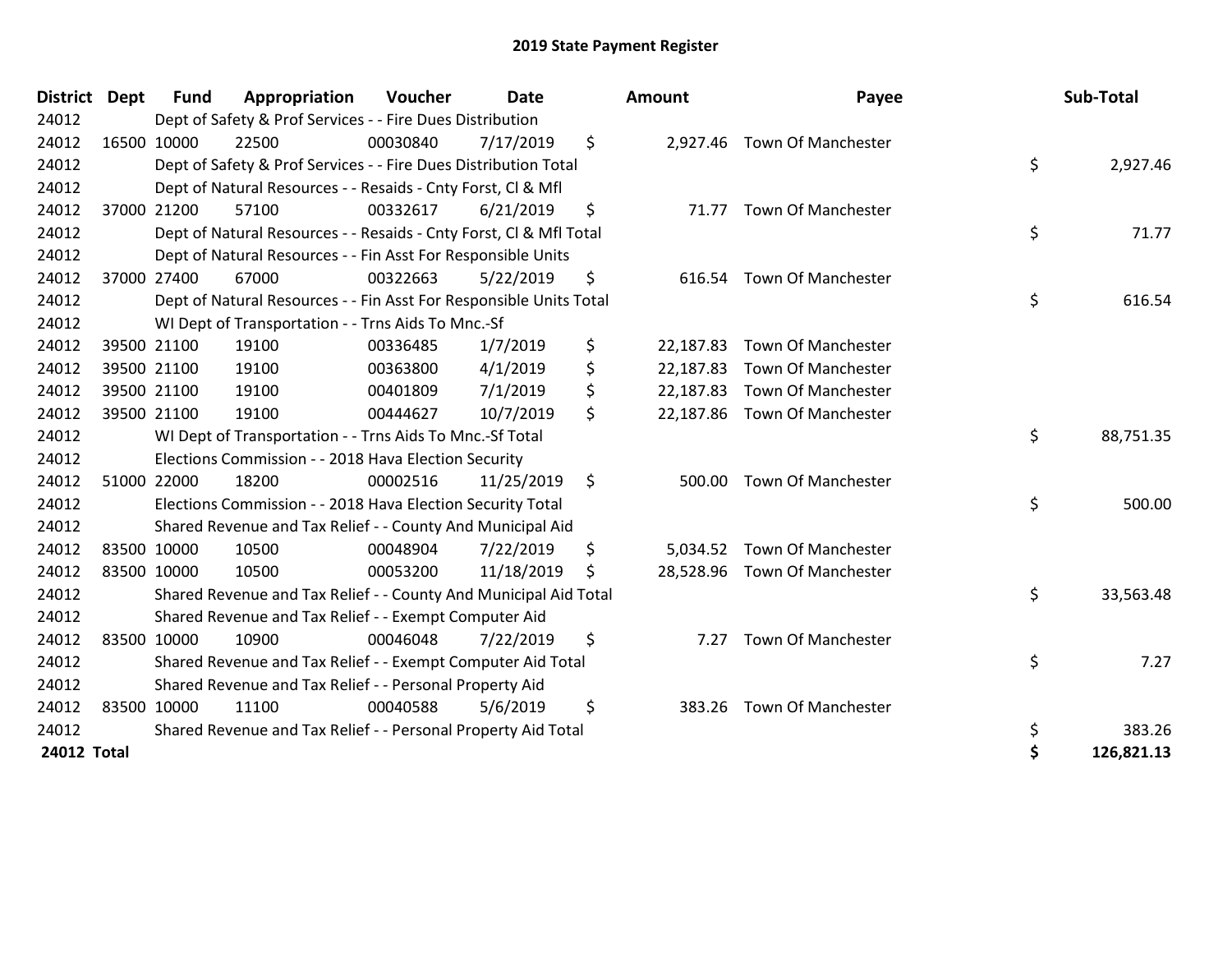| <b>District</b> | <b>Dept</b> | <b>Fund</b> | Appropriation                                                      | Voucher  | <b>Date</b> | Amount          | Payee                       | Sub-Total       |
|-----------------|-------------|-------------|--------------------------------------------------------------------|----------|-------------|-----------------|-----------------------------|-----------------|
| 24014           |             |             | Dept of Safety & Prof Services - - Fire Dues Distribution          |          |             |                 |                             |                 |
| 24014           |             | 16500 10000 | 22500                                                              | 00030967 | 7/17/2019   | \$              | 2,500.05 Town Of Marquette  |                 |
| 24014           |             |             | Dept of Safety & Prof Services - - Fire Dues Distribution Total    |          |             |                 |                             | \$<br>2,500.05  |
| 24014           |             |             | Dept of Natural Resources - - Aids In Lieu Of Taxes - Gener        |          |             |                 |                             |                 |
| 24014           |             | 37000 10000 | 50300                                                              | 00313849 | 4/19/2019   | \$<br>1,382.90  | <b>Town Of Marquette</b>    |                 |
| 24014           |             |             | Dept of Natural Resources - - Aids In Lieu Of Taxes - Gener Total  |          |             |                 |                             | \$<br>1,382.90  |
| 24014           |             |             | Dept of Natural Resources - - Resaids - Cnty Forst, Cl & Mfl       |          |             |                 |                             |                 |
| 24014           |             | 37000 21200 | 57100                                                              | 00332618 | 6/21/2019   | \$<br>138.96    | <b>Town Of Marquette</b>    |                 |
| 24014           |             |             | Dept of Natural Resources - - Resaids - Cnty Forst, Cl & Mfl Total |          |             |                 |                             | \$<br>138.96    |
| 24014           |             |             | Dept of Natural Resources - - Aids In Lieu Of Taxes - Sum S        |          |             |                 |                             |                 |
| 24014           |             | 37000 21200 | 57900                                                              | 00313850 | 4/19/2019   | \$<br>850.54    | <b>Town Of Marquette</b>    |                 |
| 24014           |             | 37000 21200 | 57900                                                              | 00313851 | 4/19/2019   | \$<br>64.97     | Town Of Marquette           |                 |
| 24014           |             |             | Dept of Natural Resources - - Aids In Lieu Of Taxes - Sum S Total  |          |             |                 |                             | \$<br>915.51    |
| 24014           |             |             | Dept of Natural Resources - - Resource Maint Develop Sp Frst       |          |             |                 |                             |                 |
| 24014           |             | 37000 21200 | 77900                                                              | 00290349 | 1/11/2019   | \$<br>40,000.00 | <b>Town Of Marquette</b>    |                 |
| 24014           |             |             | Dept of Natural Resources - - Resource Maint Develop Sp Frst Total |          |             |                 |                             | \$<br>40,000.00 |
| 24014           |             |             | Dept of Natural Resources - - Fin Asst For Responsible Units       |          |             |                 |                             |                 |
| 24014           |             | 37000 27400 | 67000                                                              | 00323064 | 5/22/2019   | \$<br>265.48    | <b>Town Of Marquette</b>    |                 |
| 24014           |             |             | Dept of Natural Resources - - Fin Asst For Responsible Units Total |          |             |                 |                             | \$<br>265.48    |
| 24014           |             |             | WI Dept of Transportation - - Trns Aids To Mnc.-Sf                 |          |             |                 |                             |                 |
| 24014           |             | 39500 21100 | 19100                                                              | 00336486 | 1/7/2019    | \$              | 14,829.71 Town Of Marquette |                 |
| 24014           |             | 39500 21100 | 19100                                                              | 00363801 | 4/1/2019    | \$              | 14,829.71 Town Of Marquette |                 |
| 24014           |             | 39500 21100 | 19100                                                              | 00401810 | 7/1/2019    | \$              | 14,829.71 Town Of Marquette |                 |
| 24014           |             | 39500 21100 | 19100                                                              | 00444628 | 10/7/2019   | \$              | 14,829.74 Town Of Marquette |                 |
| 24014           |             |             | WI Dept of Transportation - - Trns Aids To Mnc.-Sf Total           |          |             |                 |                             | \$<br>59,318.87 |
| 24014           |             |             | WI Dept of Transportation - - Loc Rd Imp Prg St Fd                 |          |             |                 |                             |                 |
| 24014           |             | 39500 21100 | 27800                                                              | 00389045 | 6/3/2019    | \$              | 12,931.48 Town Of Marquette |                 |
| 24014           |             |             | WI Dept of Transportation - - Loc Rd Imp Prg St Fd Total           |          |             |                 |                             | \$<br>12,931.48 |
| 24014           |             |             | Department of Military Affairs - - Disaster Recovery Aid           |          |             |                 |                             |                 |
| 24014           |             | 46500 10000 | 30500                                                              | 00069762 | 11/21/2019  | \$<br>5,603.03  | <b>Town Of Marquette</b>    |                 |
| 24014           |             |             | Department of Military Affairs - - Disaster Recovery Aid Total     |          |             |                 |                             | \$<br>5,603.03  |
| 24014           |             |             | Department of Military Affairs - - Federal Aid, Local Assistance   |          |             |                 |                             |                 |
| 24014           |             | 46500 10000 | 34200                                                              | 00067127 | 9/23/2019   | \$              | 22,149.00 Town Of Marquette |                 |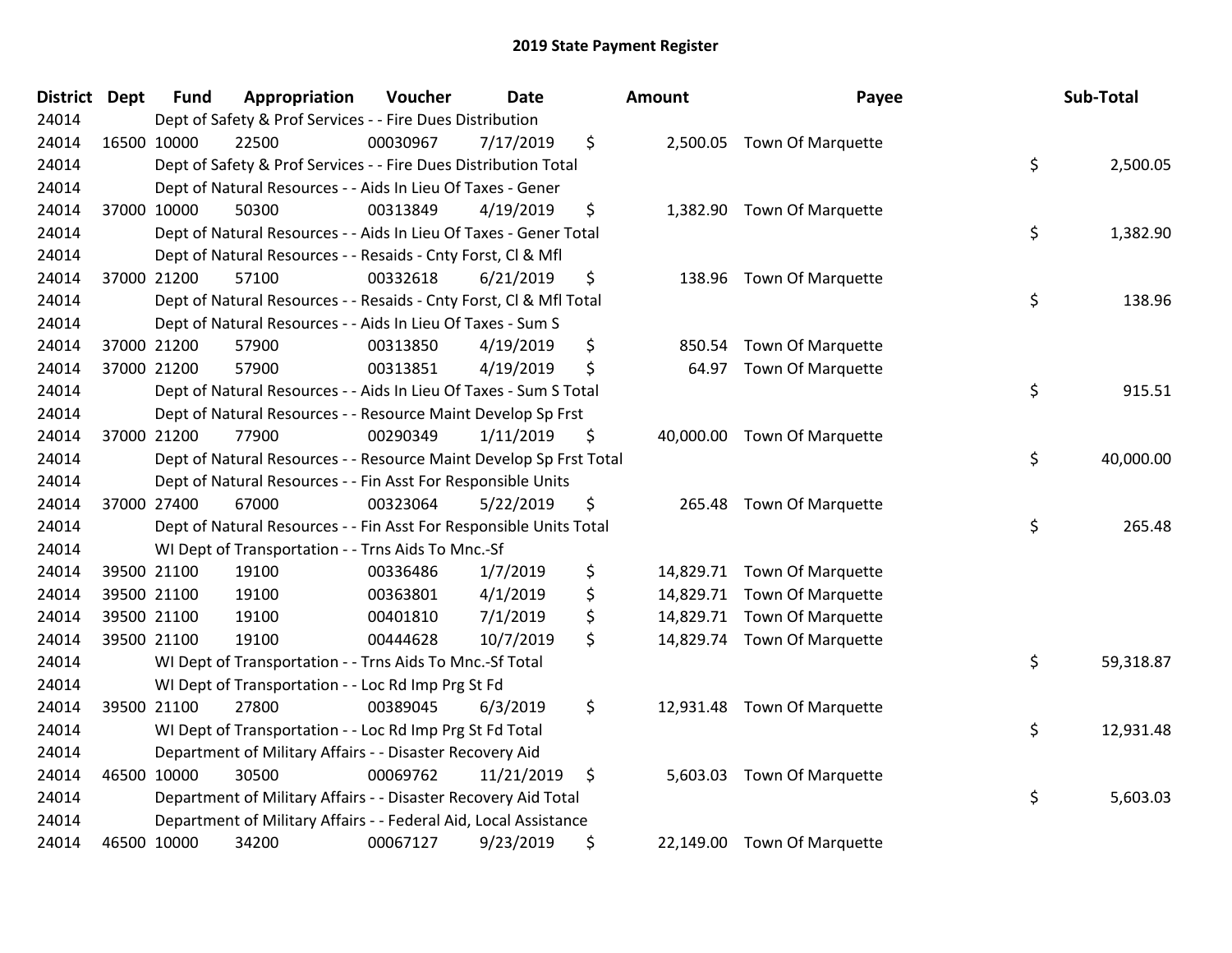| <b>District</b> | Dept | Fund        | Appropriation                                                          | Voucher  | Date       | Amount          | Payee             | Sub-Total       |
|-----------------|------|-------------|------------------------------------------------------------------------|----------|------------|-----------------|-------------------|-----------------|
| 24014           |      | 46500 10000 | 34200                                                                  | 00069762 | 11/21/2019 | \$<br>33,618.20 | Town Of Marquette |                 |
| 24014           |      |             | Department of Military Affairs - - Federal Aid, Local Assistance Total |          |            |                 |                   | \$<br>55,767.20 |
| 24014           |      |             | Elections Commission - - 2018 Hava Election Security                   |          |            |                 |                   |                 |
| 24014           |      | 51000 22000 | 18200                                                                  | 00002682 | 11/20/2019 | \$<br>600.00    | Town Of Marquette |                 |
| 24014           |      |             | Elections Commission - - 2018 Hava Election Security Total             |          |            |                 |                   | \$<br>600.00    |
| 24014           |      |             | Shared Revenue and Tax Relief - - County And Municipal Aid             |          |            |                 |                   |                 |
| 24014           |      | 83500 10000 | 10500                                                                  | 00048905 | 7/22/2019  | \$<br>885.41    | Town Of Marquette |                 |
| 24014           |      | 83500 10000 | 10500                                                                  | 00053201 | 11/18/2019 | \$<br>5,017.33  | Town Of Marquette |                 |
| 24014           |      |             | Shared Revenue and Tax Relief - - County And Municipal Aid Total       |          |            |                 |                   | \$<br>5,902.74  |
| 24014           |      |             | Shared Revenue and Tax Relief - - Exempt Computer Aid                  |          |            |                 |                   |                 |
| 24014           |      | 83500 10000 | 10900                                                                  | 00046049 | 7/22/2019  | \$<br>2.08      | Town Of Marquette |                 |
| 24014           |      |             | Shared Revenue and Tax Relief - - Exempt Computer Aid Total            |          |            |                 |                   | \$<br>2.08      |
| 24014           |      |             | Shared Revenue and Tax Relief - - Personal Property Aid                |          |            |                 |                   |                 |
| 24014           |      | 83500 10000 | 11100                                                                  | 00040589 | 5/6/2019   | \$<br>221.91    | Town Of Marquette |                 |
| 24014           |      |             | Shared Revenue and Tax Relief - - Personal Property Aid Total          |          |            |                 |                   | \$<br>221.91    |
| 24014           |      |             | Shared Revenue and Tax Relief - - Lottery & Gaming Credit              |          |            |                 |                   |                 |
| 24014           |      | 83500 52100 | 36300                                                                  | 00038287 | 3/25/2019  | \$<br>1,328.64  | Town Of Marquette |                 |
| 24014           |      |             | Shared Revenue and Tax Relief - - Lottery & Gaming Credit Total        |          |            |                 |                   | \$<br>1,328.64  |
| 24014 Total     |      |             |                                                                        |          |            |                 |                   | 186,878.85      |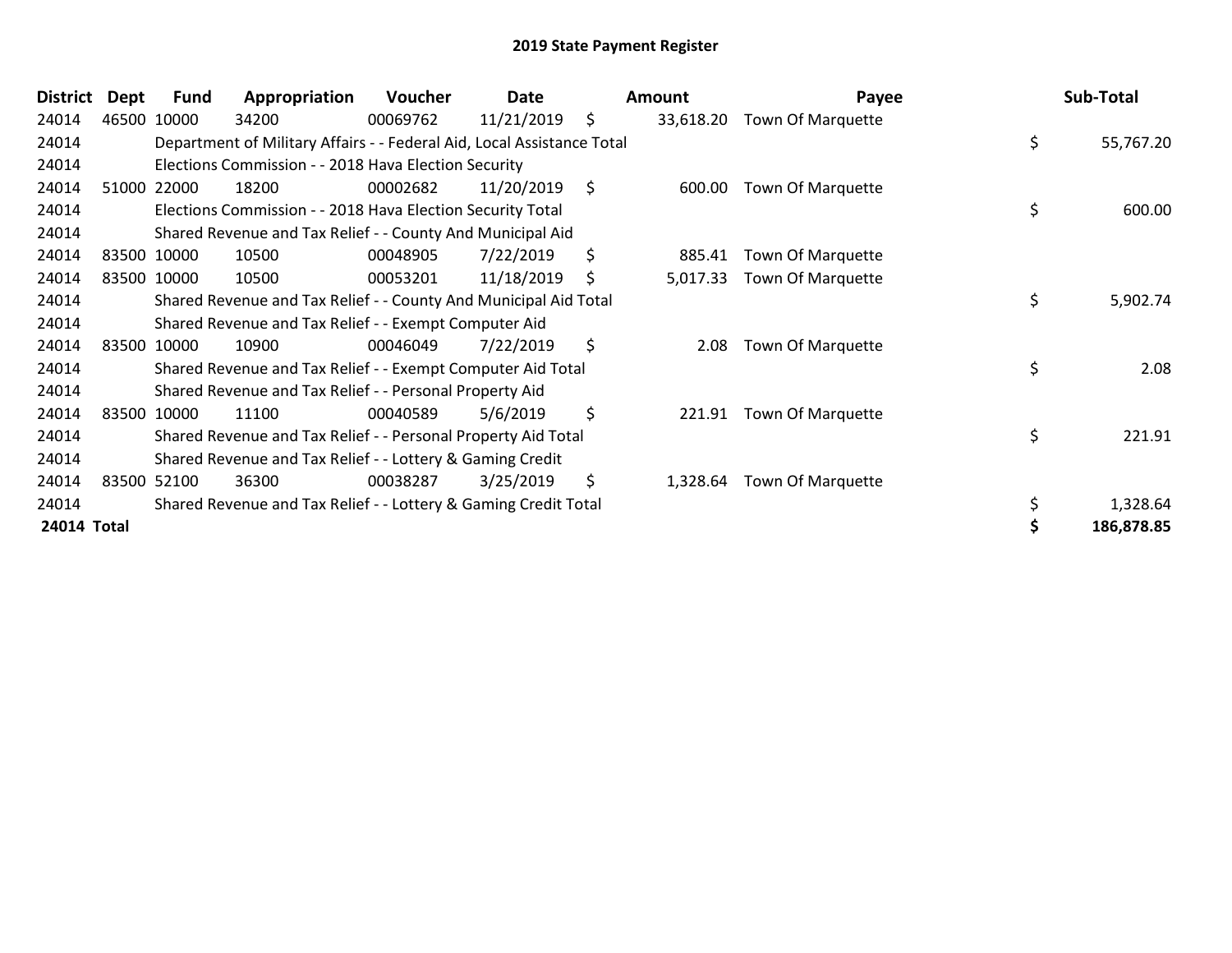| District Dept | <b>Fund</b> | Appropriation                                                      | Voucher  | <b>Date</b> | <b>Amount</b>   | Payee                       | Sub-Total       |
|---------------|-------------|--------------------------------------------------------------------|----------|-------------|-----------------|-----------------------------|-----------------|
| 24016         |             | Dept of Safety & Prof Services - - Fire Dues Distribution          |          |             |                 |                             |                 |
| 24016         | 16500 10000 | 22500                                                              | 00030246 | 7/16/2019   | \$              | 8,715.29 Town Of Princeton  |                 |
| 24016         |             | Dept of Safety & Prof Services - - Fire Dues Distribution Total    |          |             |                 |                             | \$<br>8,715.29  |
| 24016         |             | Dept of Natural Resources - - Aids In Lieu Of Taxes - Gener        |          |             |                 |                             |                 |
| 24016         | 37000 10000 | 50300                                                              | 00296455 | 2/6/2019    | \$              | 2,292.84 Town Of Princeton  |                 |
| 24016         |             | Dept of Natural Resources - - Aids In Lieu Of Taxes - Gener Total  |          |             |                 |                             | \$<br>2,292.84  |
| 24016         |             | Dept of Natural Resources - - Resaids - Cnty Forst, Cl & Mfl       |          |             |                 |                             |                 |
| 24016         | 37000 21200 | 57100                                                              | 00332619 | 6/21/2019   | \$<br>109.40    | Town Of Princeton           |                 |
| 24016         |             | Dept of Natural Resources - - Resaids - Cnty Forst, Cl & Mfl Total |          |             |                 |                             | \$<br>109.40    |
| 24016         |             | Dept of Natural Resources - - Aids In Lieu Of Taxes - Sum S        |          |             |                 |                             |                 |
| 24016         | 37000 21200 | 57900                                                              | 00313815 | 4/19/2019   | \$              | 25.52 Town Of Princeton     |                 |
| 24016         |             | Dept of Natural Resources - - Aids In Lieu Of Taxes - Sum S Total  |          |             |                 |                             | \$<br>25.52     |
| 24016         |             | Dept of Natural Resources - - Fin Asst For Responsible Units       |          |             |                 |                             |                 |
| 24016         | 37000 27400 | 67000                                                              | 00323035 | 5/22/2019   | \$<br>1,578.60  | Town Of Princeton           |                 |
| 24016         |             | Dept of Natural Resources - - Fin Asst For Responsible Units Total |          |             |                 |                             | \$<br>1,578.60  |
| 24016         |             | WI Dept of Transportation - - Trns Aids To Mnc.-Sf                 |          |             |                 |                             |                 |
| 24016         | 39500 21100 | 19100                                                              | 00336487 | 1/7/2019    | \$<br>22,420.76 | Town Of Princeton           |                 |
| 24016         | 39500 21100 | 19100                                                              | 00363802 | 4/1/2019    | \$<br>22,420.76 | Town Of Princeton           |                 |
| 24016         | 39500 21100 | 19100                                                              | 00401811 | 7/1/2019    | \$<br>22,420.76 | Town Of Princeton           |                 |
| 24016         | 39500 21100 | 19100                                                              | 00444629 | 10/7/2019   | \$              | 22,420.78 Town Of Princeton |                 |
| 24016         |             | WI Dept of Transportation - - Trns Aids To Mnc.-Sf Total           |          |             |                 |                             | \$<br>89,683.06 |
| 24016         |             | Elections Commission - - 2018 Hava Election Security               |          |             |                 |                             |                 |
| 24016         | 51000 22000 | 18200                                                              | 00002392 | 11/13/2019  | \$              | 1,100.00 Town Of Princeton  |                 |
| 24016         |             | Elections Commission - - 2018 Hava Election Security Total         |          |             |                 |                             | \$<br>1,100.00  |
| 24016         |             | Shared Revenue and Tax Relief - - County And Municipal Aid         |          |             |                 |                             |                 |
| 24016         | 83500 10000 | 10500                                                              | 00048906 | 7/22/2019   | \$<br>2,813.04  | Town Of Princeton           |                 |
| 24016         | 83500 10000 | 10500                                                              | 00053202 | 11/18/2019  | \$              | 15,940.53 Town Of Princeton |                 |
| 24016         |             | Shared Revenue and Tax Relief - - County And Municipal Aid Total   |          |             |                 |                             | \$<br>18,753.57 |
| 24016         |             | Shared Revenue and Tax Relief - - Exempt Computer Aid              |          |             |                 |                             |                 |
| 24016         | 83500 10000 | 10900                                                              | 00046050 | 7/22/2019   | \$              | 50.92 Town Of Princeton     |                 |
| 24016         |             | Shared Revenue and Tax Relief - - Exempt Computer Aid Total        |          |             |                 |                             | \$<br>50.92     |
| 24016         |             | Shared Revenue and Tax Relief - - Utility Aid                      |          |             |                 |                             |                 |
| 24016         | 83500 10000 | 11000                                                              | 00048906 | 7/22/2019   | \$              | 500.98 Town Of Princeton    |                 |

| unt      | Payee                                                                                  | Sub-Total       |
|----------|----------------------------------------------------------------------------------------|-----------------|
|          | 8,715.29 Town Of Princeton                                                             | \$<br>8,715.29  |
|          | 2,292.84 Town Of Princeton                                                             | \$<br>2,292.84  |
|          | 109.40 Town Of Princeton                                                               | \$<br>109.40    |
|          | 25.52 Town Of Princeton                                                                | \$<br>25.52     |
| 1,578.60 | Town Of Princeton                                                                      | \$<br>1,578.60  |
|          | 2,420.76 Town Of Princeton<br>2,420.76 Town Of Princeton<br>2,420.76 Town Of Princeton |                 |
| 2,420.78 | Town Of Princeton                                                                      | \$<br>89,683.06 |
| 1,100.00 | Town Of Princeton                                                                      | \$<br>1,100.00  |
|          | 2,813.04 Town Of Princeton<br>15,940.53 Town Of Princeton                              | \$<br>18,753.57 |
|          | 50.92 Town Of Princeton                                                                | \$<br>50.92     |
|          | 500.98 Town Of Drincaton                                                               |                 |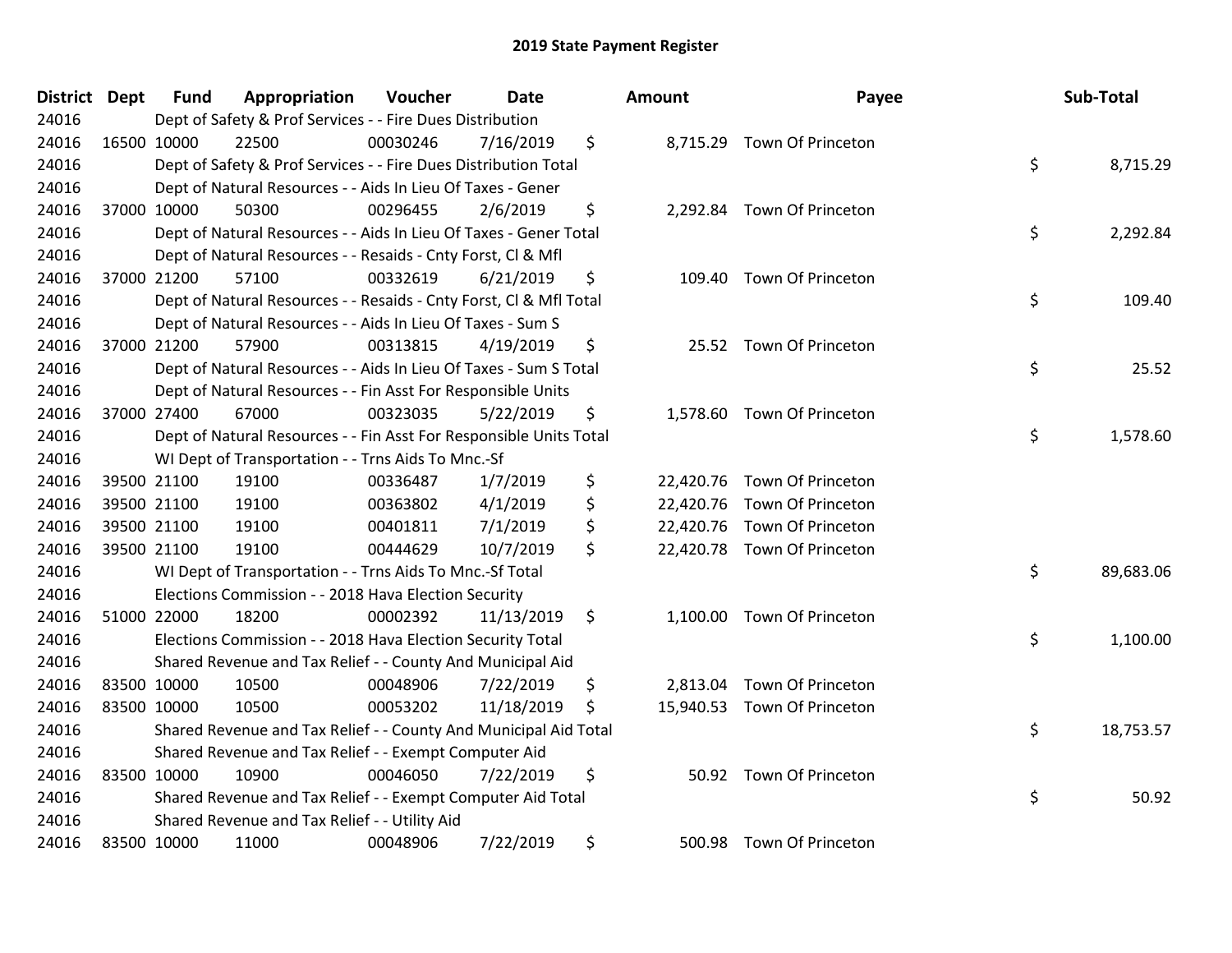| District Dept |             | <b>Fund</b> | Appropriation                                                 | <b>Voucher</b> | Date       | Amount   | <b>Pavee</b>               | Sub-Total  |
|---------------|-------------|-------------|---------------------------------------------------------------|----------------|------------|----------|----------------------------|------------|
| 24016         |             | 83500 10000 | 11000                                                         | 00053202       | 11/18/2019 | 3,031.59 | Town Of Princeton          |            |
| 24016         |             |             | Shared Revenue and Tax Relief - - Utility Aid Total           |                |            |          |                            | 3,532.57   |
| 24016         |             |             | Shared Revenue and Tax Relief - - Personal Property Aid       |                |            |          |                            |            |
| 24016         | 83500 10000 |             | 11100                                                         | 00040590       | 5/6/2019   |          | 6,242.52 Town Of Princeton |            |
| 24016         |             |             | Shared Revenue and Tax Relief - - Personal Property Aid Total |                |            |          |                            | 6,242.52   |
| 24016 Total   |             |             |                                                               |                |            |          |                            | 132,084.29 |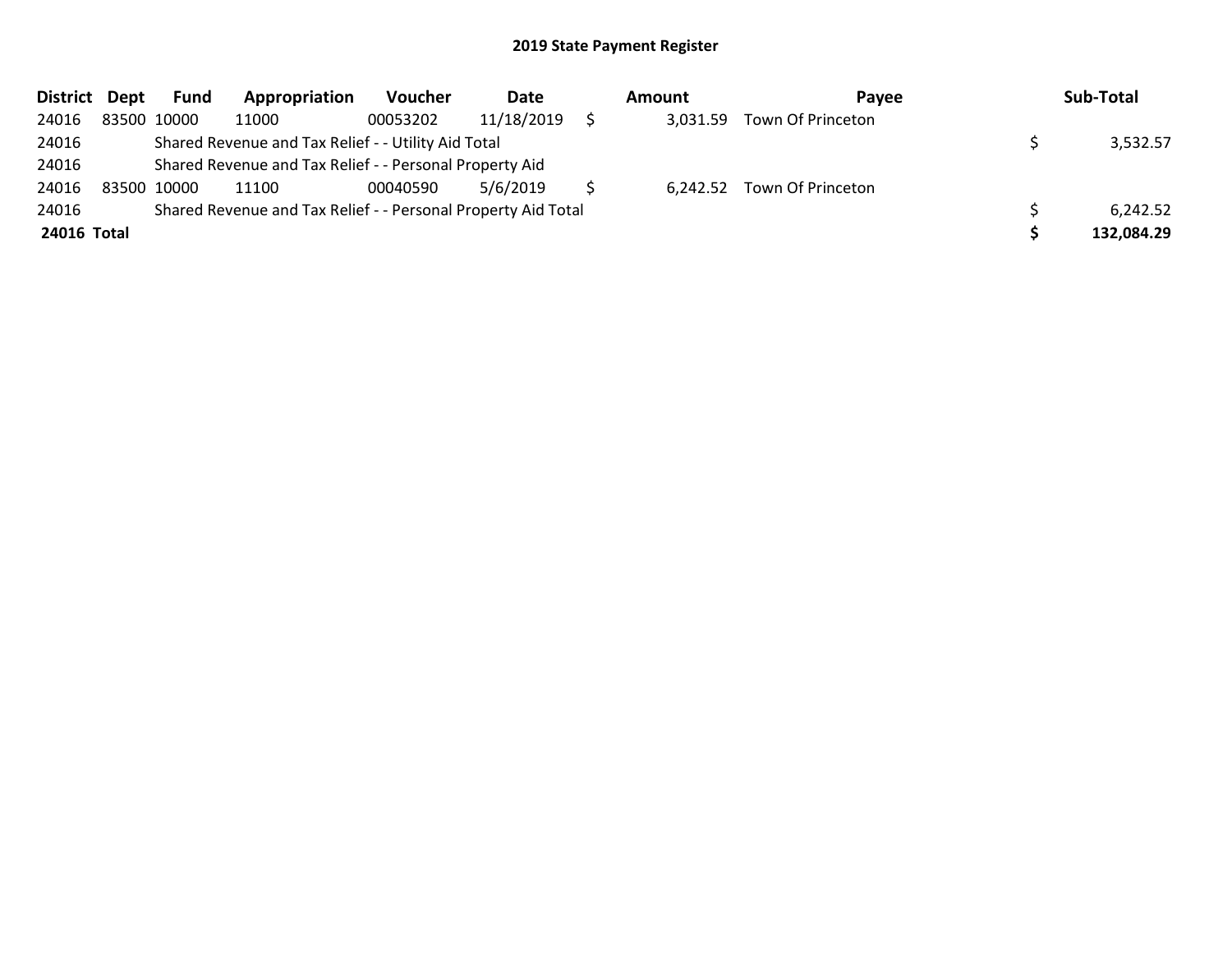| District Dept |             | <b>Fund</b> | Appropriation                                                      | Voucher  | <b>Date</b> | Amount          | Payee                         | Sub-Total       |
|---------------|-------------|-------------|--------------------------------------------------------------------|----------|-------------|-----------------|-------------------------------|-----------------|
| 24018         |             |             | Dept of Safety & Prof Services - - Fire Dues Distribution          |          |             |                 |                               |                 |
| 24018         |             | 16500 10000 | 22500                                                              | 00031370 | 7/18/2019   | \$              | 1,221.70 Town of Saint Marie  |                 |
| 24018         |             |             | Dept of Safety & Prof Services - - Fire Dues Distribution Total    |          |             |                 |                               | \$<br>1,221.70  |
| 24018         |             |             | Dept of Natural Resources - - Aids In Lieu Of Taxes - Gener        |          |             |                 |                               |                 |
| 24018         |             | 37000 10000 | 50300                                                              | 00296451 | 2/6/2019    | \$<br>4,099.15  | Town of Saint Marie           |                 |
| 24018         |             | 37000 10000 | 50300                                                              | 00296452 | 2/6/2019    | \$<br>8,420.91  | <b>Town of Saint Marie</b>    |                 |
| 24018         |             | 37000 10000 | 50300                                                              | 00296453 | 2/6/2019    | \$<br>2,173.59  | Town of Saint Marie           |                 |
| 24018         |             | 37000 10000 | 50300                                                              | 00313755 | 4/19/2019   | \$<br>2,022.71  | <b>Town of Saint Marie</b>    |                 |
| 24018         |             | 37000 10000 | 50300                                                              | 00313757 | 4/19/2019   | \$<br>189.36    | <b>Town of Saint Marie</b>    |                 |
| 24018         |             |             | Dept of Natural Resources - - Aids In Lieu Of Taxes - Gener Total  |          |             |                 |                               | \$<br>16,905.72 |
| 24018         |             |             | Dept of Natural Resources - - Resaids - Cnty Forst, CI & Mfl       |          |             |                 |                               |                 |
| 24018         |             | 37000 21200 | 57100                                                              | 00332620 | 6/21/2019   | \$<br>39.00     | <b>Town of Saint Marie</b>    |                 |
| 24018         |             |             | Dept of Natural Resources - - Resaids - Cnty Forst, Cl & Mfl Total |          |             |                 |                               | \$<br>39.00     |
| 24018         |             |             | Dept of Natural Resources - - Aids In Lieu Of Taxes - Sum S        |          |             |                 |                               |                 |
| 24018         |             | 37000 21200 | 57900                                                              | 00313754 | 4/19/2019   | \$<br>703.37    | Town of Saint Marie           |                 |
| 24018         |             | 37000 21200 | 57900                                                              | 00313756 | 4/19/2019   | \$<br>58.22     | Town of Saint Marie           |                 |
| 24018         |             |             | Dept of Natural Resources - - Aids In Lieu Of Taxes - Sum S Total  |          |             |                 |                               | \$<br>761.59    |
| 24018         |             |             | Dept of Natural Resources - - Fin Asst For Responsible Units       |          |             |                 |                               |                 |
| 24018         |             | 37000 27400 | 67000                                                              | 00323467 | 5/22/2019   | \$              | 438.24 Town of Saint Marie    |                 |
| 24018         |             |             | Dept of Natural Resources - - Fin Asst For Responsible Units Total |          |             |                 |                               | \$<br>438.24    |
| 24018         |             |             | WI Dept of Transportation - - Trns Aids To Mnc.-Sf                 |          |             |                 |                               |                 |
| 24018         |             | 39500 21100 | 19100                                                              | 00336488 | 1/7/2019    | \$              | 14,549.01 Town of Saint Marie |                 |
| 24018         |             | 39500 21100 | 19100                                                              | 00363803 | 4/1/2019    | \$              | 14,549.01 Town of Saint Marie |                 |
| 24018         |             | 39500 21100 | 19100                                                              | 00401812 | 7/1/2019    | \$              | 14,549.01 Town of Saint Marie |                 |
| 24018         |             | 39500 21100 | 19100                                                              | 00444630 | 10/7/2019   | \$              | 14,549.01 Town of Saint Marie |                 |
| 24018         |             |             | WI Dept of Transportation - - Trns Aids To Mnc.-Sf Total           |          |             |                 |                               | \$<br>58,196.04 |
| 24018         |             |             | Elections Commission - - 2018 Hava Election Security               |          |             |                 |                               |                 |
| 24018         |             | 51000 22000 | 18200                                                              | 00002520 | 11/15/2019  | \$              | 1,200.00 Town of Saint Marie  |                 |
| 24018         |             |             | Elections Commission - - 2018 Hava Election Security Total         |          |             |                 |                               | \$<br>1,200.00  |
| 24018         |             |             | Shared Revenue and Tax Relief - - County And Municipal Aid         |          |             |                 |                               |                 |
| 24018         |             | 83500 10000 | 10500                                                              | 00048907 | 7/22/2019   | \$<br>1,946.59  | Town of Saint Marie           |                 |
| 24018         | 83500 10000 |             | 10500                                                              | 00053203 | 11/18/2019  | \$<br>11,030.69 | Town of Saint Marie           |                 |
| 24018         |             |             | Shared Revenue and Tax Relief - - County And Municipal Aid Total   |          |             |                 |                               | \$<br>12,977.28 |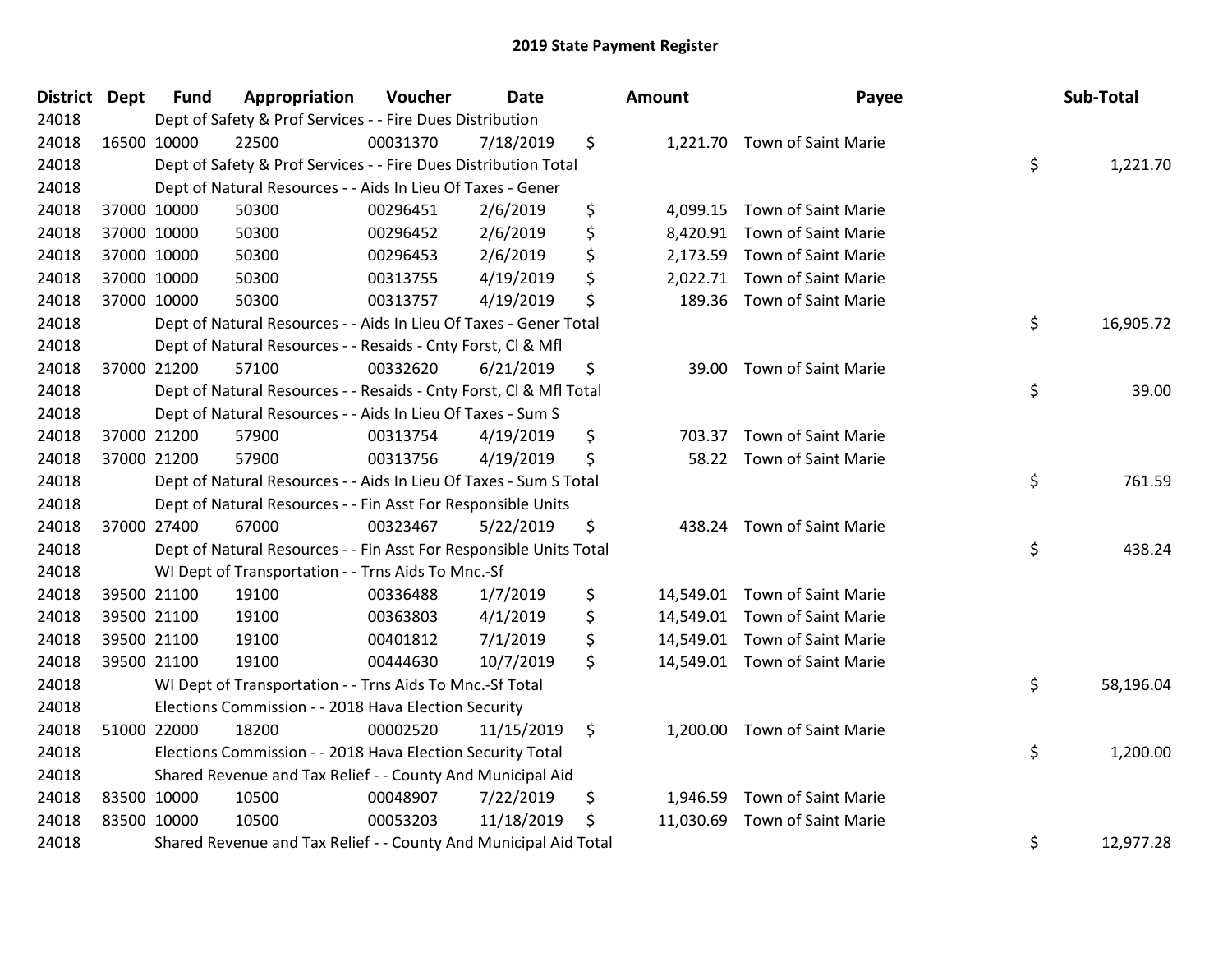| District Dept |             | Fund | Appropriation                                                 | Voucher  | Date      | <b>Amount</b> | Payee                    | Sub-Total |
|---------------|-------------|------|---------------------------------------------------------------|----------|-----------|---------------|--------------------------|-----------|
| 24018         |             |      | Shared Revenue and Tax Relief - - Exempt Computer Aid         |          |           |               |                          |           |
| 24018         | 83500 10000 |      | 10900                                                         | 00046051 | 7/22/2019 |               | 3.11 Town of Saint Marie |           |
| 24018         |             |      | Shared Revenue and Tax Relief - - Exempt Computer Aid Total   |          |           |               |                          | 3.11      |
| 24018         |             |      | Shared Revenue and Tax Relief - - Personal Property Aid       |          |           |               |                          |           |
| 24018         | 83500 10000 |      | 11100                                                         | 00040591 | 5/6/2019  | 434.75        | Town of Saint Marie      |           |
| 24018         |             |      | Shared Revenue and Tax Relief - - Personal Property Aid Total |          |           |               |                          | 434.75    |
| 24018 Total   |             |      |                                                               |          |           |               |                          | 92,177.43 |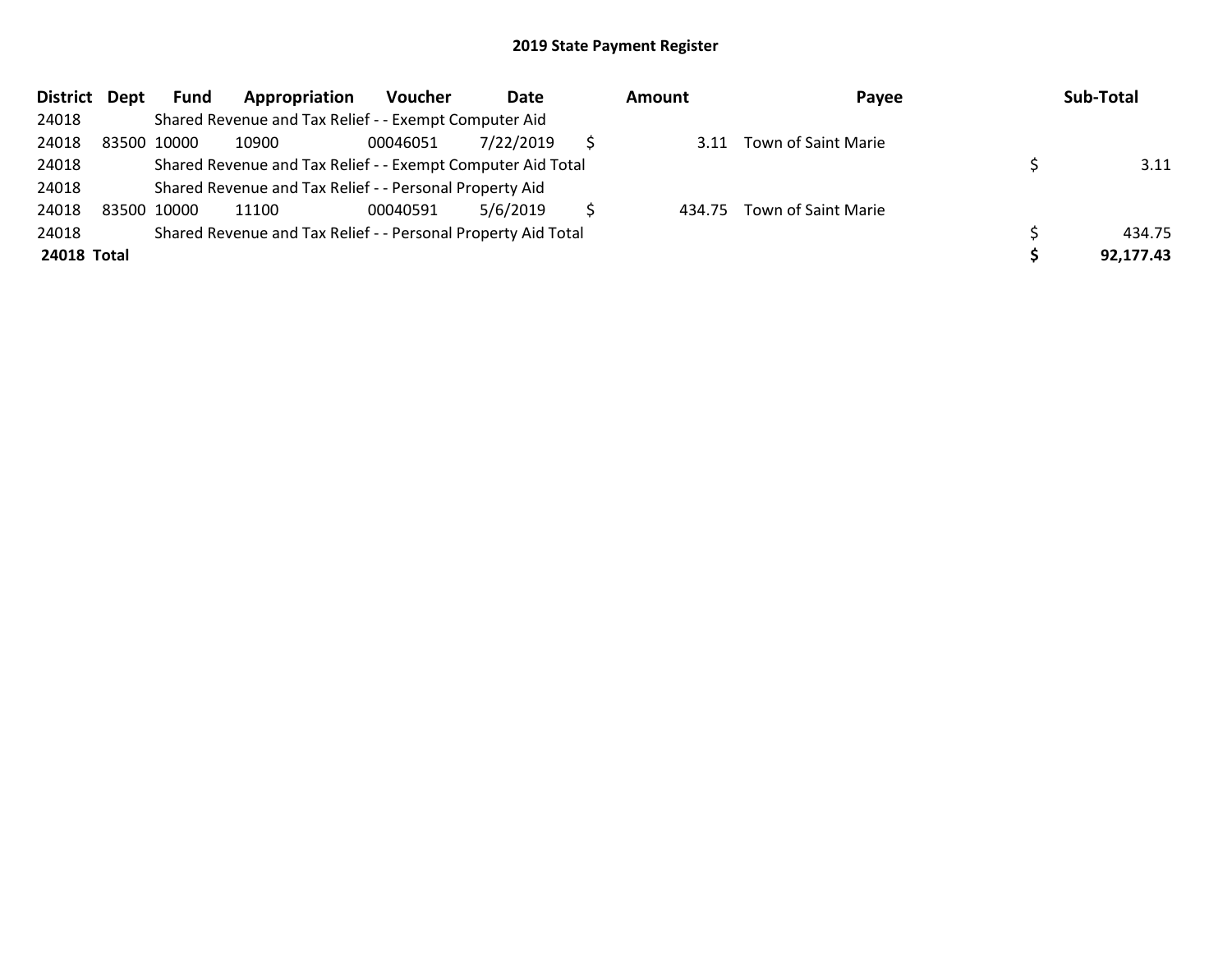| District Dept | <b>Fund</b> | Appropriation                                                      | Voucher  | <b>Date</b> | <b>Amount</b>   | Payee                     | Sub-Total       |
|---------------|-------------|--------------------------------------------------------------------|----------|-------------|-----------------|---------------------------|-----------------|
| 24020         |             | Dept of Safety & Prof Services - - Fire Dues Distribution          |          |             |                 |                           |                 |
| 24020         | 16500 10000 | 22500                                                              | 00031354 | 7/18/2019   | \$              | 1,262.54 Seneca, Town of  |                 |
| 24020         |             | Dept of Safety & Prof Services - - Fire Dues Distribution Total    |          |             |                 |                           | \$<br>1,262.54  |
| 24020         |             | Dept of Natural Resources - - Aids In Lieu Of Taxes - Gener        |          |             |                 |                           |                 |
| 24020         | 37000 10000 | 50300                                                              | 00296462 | 2/6/2019    | \$<br>15,302.71 | Seneca, Town of           |                 |
| 24020         | 37000 10000 | 50300                                                              | 00314089 | 4/19/2019   | \$<br>3,858.66  | Seneca, Town of           |                 |
| 24020         |             | Dept of Natural Resources - - Aids In Lieu Of Taxes - Gener Total  |          |             |                 |                           | \$<br>19,161.37 |
| 24020         |             | Dept of Natural Resources - - Resaids - Cnty Forst, Cl & Mfl       |          |             |                 |                           |                 |
| 24020         | 37000 21200 | 57100                                                              | 00332621 | 6/21/2019   | \$<br>16.60     | Seneca, Town of           |                 |
| 24020         |             | Dept of Natural Resources - - Resaids - Cnty Forst, Cl & Mfl Total |          |             |                 |                           | \$<br>16.60     |
| 24020         |             | Dept of Natural Resources - - Aids In Lieu Of Taxes - Sum S        |          |             |                 |                           |                 |
| 24020         | 37000 21200 | 57900                                                              | 00314087 | 4/19/2019   | \$<br>1.78      | Seneca, Town of           |                 |
| 24020         | 37000 21200 | 57900                                                              | 00314088 | 4/19/2019   | \$<br>1,841.48  | Seneca, Town of           |                 |
| 24020         |             | Dept of Natural Resources - - Aids In Lieu Of Taxes - Sum S Total  |          |             |                 |                           | \$<br>1,843.26  |
| 24020         |             | Dept of Natural Resources - - Fin Asst For Responsible Units       |          |             |                 |                           |                 |
| 24020         | 37000 27400 | 67000                                                              | 00323039 | 5/22/2019   | \$<br>588.81    | Seneca, Town of           |                 |
| 24020         |             | Dept of Natural Resources - - Fin Asst For Responsible Units Total |          |             |                 |                           | \$<br>588.81    |
| 24020         |             | WI Dept of Transportation - - Trns Aids To Mnc.-Sf                 |          |             |                 |                           |                 |
| 24020         | 39500 21100 | 19100                                                              | 00336489 | 1/7/2019    | \$<br>13,348.53 | Seneca, Town of           |                 |
| 24020         | 39500 21100 | 19100                                                              | 00363804 | 4/1/2019    | \$<br>13,348.53 | Seneca, Town of           |                 |
| 24020         | 39500 21100 | 19100                                                              | 00401813 | 7/1/2019    | \$<br>13,348.53 | Seneca, Town of           |                 |
| 24020         | 39500 21100 | 19100                                                              | 00444631 | 10/7/2019   | \$<br>13,348.56 | Seneca, Town of           |                 |
| 24020         |             | WI Dept of Transportation - - Trns Aids To Mnc.-Sf Total           |          |             |                 |                           | \$<br>53,394.15 |
| 24020         |             | Elections Commission - - 2018 Hava Election Security               |          |             |                 |                           |                 |
| 24020         | 51000 22000 | 18200                                                              | 00002533 | 11/15/2019  | \$<br>1,200.00  | Seneca, Town of           |                 |
| 24020         |             | Elections Commission - - 2018 Hava Election Security Total         |          |             |                 |                           | \$<br>1,200.00  |
| 24020         |             | Shared Revenue and Tax Relief - - County And Municipal Aid         |          |             |                 |                           |                 |
| 24020         | 83500 10000 | 10500                                                              | 00048908 | 7/22/2019   | \$<br>2,809.22  | Seneca, Town of           |                 |
| 24020         | 83500 10000 | 10500                                                              | 00053204 | 11/18/2019  | \$              | 15,918.92 Seneca, Town of |                 |
| 24020         |             | Shared Revenue and Tax Relief - - County And Municipal Aid Total   |          |             |                 |                           | \$<br>18,728.14 |
| 24020         |             | Shared Revenue and Tax Relief - - Exempt Computer Aid              |          |             |                 |                           |                 |
| 24020         | 83500 10000 | 10900                                                              | 00046052 | 7/22/2019   | \$<br>4.16      | Seneca, Town of           |                 |
| 24020         |             | Shared Revenue and Tax Relief - - Exempt Computer Aid Total        |          |             |                 |                           | \$<br>4.16      |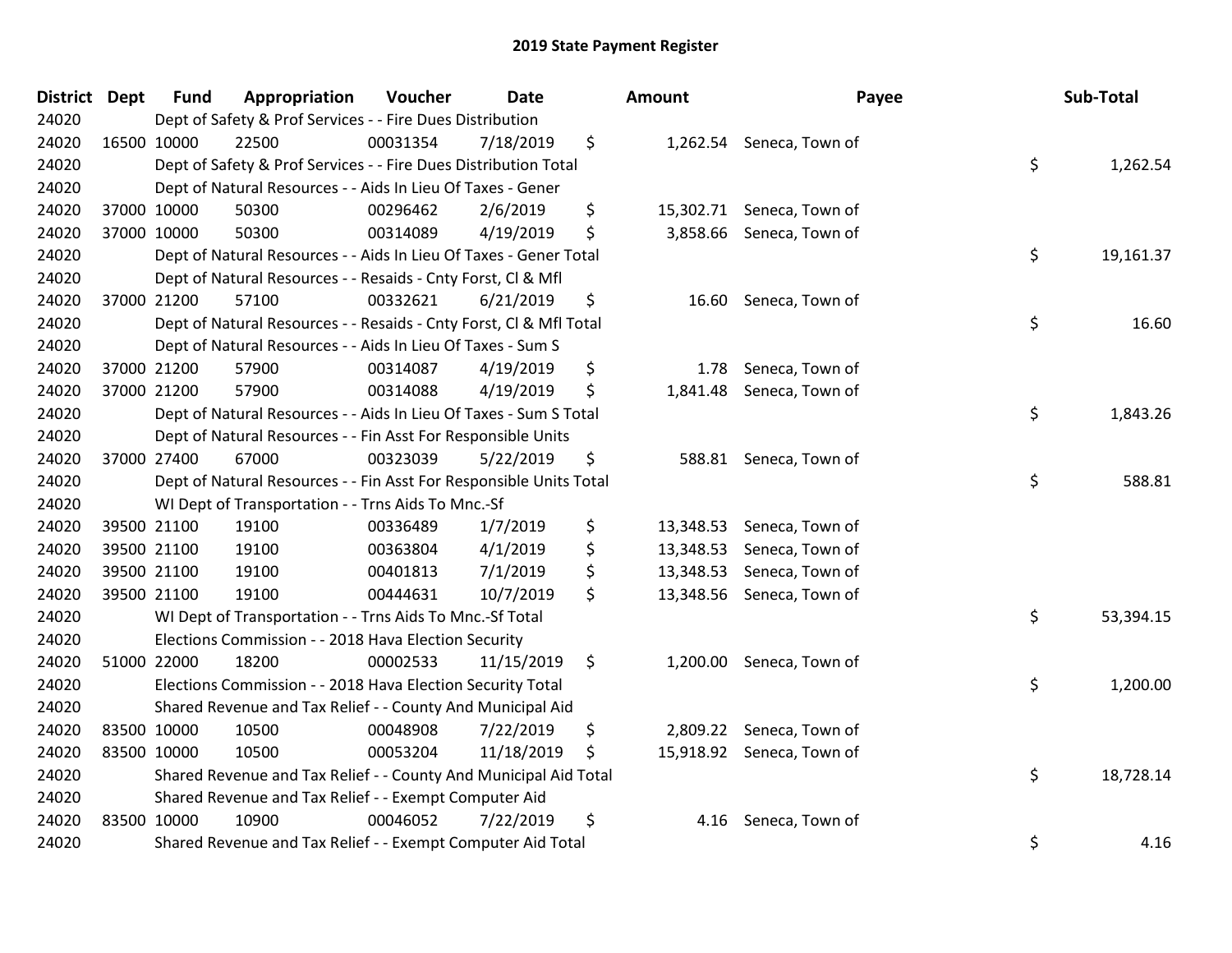| District Dept |             | <b>Fund</b> | Appropriation                                                       | Voucher  | Date      | Amount | Payee           | Sub-Total |
|---------------|-------------|-------------|---------------------------------------------------------------------|----------|-----------|--------|-----------------|-----------|
| 24020         |             |             | Shared Revenue and Tax Relief - - Personal Property Aid             |          |           |        |                 |           |
| 24020         | 83500 10000 |             | 11100                                                               | 00040592 | 5/6/2019  | 661.98 | Seneca, Town of |           |
| 24020         |             |             | Shared Revenue and Tax Relief - - Personal Property Aid Total       |          |           |        |                 | 661.98    |
| 24020         |             |             | Shared Revenue and Tax Relief - - Payments For Municipal Svcs       |          |           |        |                 |           |
| 24020         | 83500 10000 |             | 50100                                                               | 00037787 | 1/31/2019 | 75.07  | Seneca, Town of |           |
| 24020         |             |             | Shared Revenue and Tax Relief - - Payments For Municipal Svcs Total |          |           |        |                 | 75.07     |
| 24020 Total   |             |             |                                                                     |          |           |        |                 | 96,936.08 |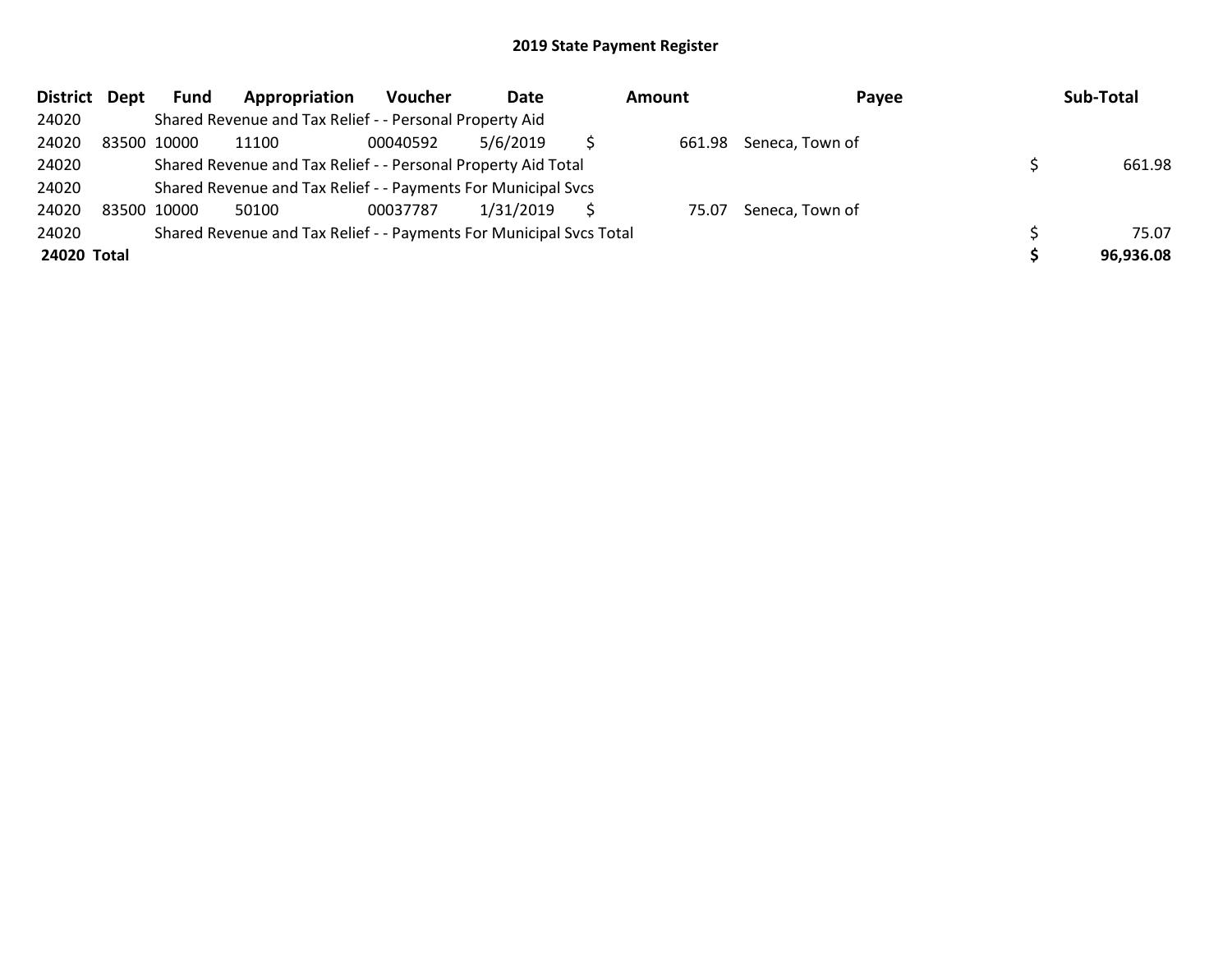| <b>District Dept</b> | <b>Fund</b> | Appropriation                                                          | Voucher  | <b>Date</b> |     | Amount    | Payee                         | Sub-Total       |
|----------------------|-------------|------------------------------------------------------------------------|----------|-------------|-----|-----------|-------------------------------|-----------------|
| 24141                |             | Dept of Safety & Prof Services - - Fire Dues Distribution              |          |             |     |           |                               |                 |
| 24141                | 16500 10000 | 22500                                                                  | 00031527 | 7/18/2019   | \$  |           | 699.02 Village Of Kingston    |                 |
| 24141                |             | Dept of Safety & Prof Services - - Fire Dues Distribution Total        |          |             |     |           |                               | \$<br>699.02    |
| 24141                |             | Dept of Natural Resources - - General Program Operations --            |          |             |     |           |                               |                 |
| 24141                | 37000 21200 | 25400                                                                  | 00317303 | 5/24/2019   | \$  | 287.50    | Village Of Kingston           |                 |
| 24141                |             | Dept of Natural Resources - - General Program Operations -- Total      |          |             |     |           |                               | \$<br>287.50    |
| 24141                |             | Dept of Natural Resources - - Resaids - Cnty Forst, Cl & Mfl           |          |             |     |           |                               |                 |
| 24141                | 37000 21200 | 57100                                                                  | 00332622 | 6/21/2019   | \$  | 5.60      | Village Of Kingston           |                 |
| 24141                |             | Dept of Natural Resources - - Resaids - Cnty Forst, Cl & Mfl Total     |          |             |     |           |                               | \$<br>5.60      |
| 24141                |             | Dept of Natural Resources - - Fin Asst For Responsible Units           |          |             |     |           |                               |                 |
| 24141                | 37000 27400 | 67000                                                                  | 00322963 | 5/22/2019   | \$  |           | 851.12 Village Of Kingston    |                 |
| 24141                |             | Dept of Natural Resources - - Fin Asst For Responsible Units Total     |          |             |     |           |                               | \$<br>851.12    |
| 24141                |             | WI Dept of Transportation - - Trns Aids To Mnc.-Sf                     |          |             |     |           |                               |                 |
| 24141                | 39500 21100 | 19100                                                                  | 00336490 | 1/7/2019    | \$  | 1,564.90  | Village Of Kingston           |                 |
| 24141                | 39500 21100 | 19100                                                                  | 00363805 | 4/1/2019    | \$  | 1,564.90  | Village Of Kingston           |                 |
| 24141                | 39500 21100 | 19100                                                                  | 00401814 | 7/1/2019    | \$  | 1,564.90  | Village Of Kingston           |                 |
| 24141                | 39500 21100 | 19100                                                                  | 00444632 | 10/7/2019   | \$. | 1,564.90  | Village Of Kingston           |                 |
| 24141                |             | WI Dept of Transportation - - Trns Aids To Mnc.-Sf Total               |          |             |     |           |                               | \$<br>6,259.60  |
| 24141                |             | WI Dept of Transportation - - Loc Rd Imp Prg St Fd                     |          |             |     |           |                               |                 |
| 24141                | 39500 21100 | 27800                                                                  | 00389048 | 6/3/2019    | \$  |           | 10,159.94 Village Of Kingston |                 |
| 24141                |             | WI Dept of Transportation - - Loc Rd Imp Prg St Fd Total               |          |             |     |           |                               | \$<br>10,159.94 |
| 24141                |             | Department of Military Affairs - - Disaster Recovery Aid               |          |             |     |           |                               |                 |
| 24141                | 46500 10000 | 30500                                                                  | 00070538 | 12/9/2019   | \$  |           | 491.93 Village Of Kingston    |                 |
| 24141                |             | Department of Military Affairs - - Disaster Recovery Aid Total         |          |             |     |           |                               | \$<br>491.93    |
| 24141                |             | Department of Military Affairs - - Federal Aid, Local Assistance       |          |             |     |           |                               |                 |
| 24141                | 46500 10000 | 34200                                                                  | 00070538 | 12/9/2019   | \$  |           | 2,951.57 Village Of Kingston  |                 |
| 24141                |             | Department of Military Affairs - - Federal Aid, Local Assistance Total |          |             |     |           |                               | \$<br>2,951.57  |
| 24141                |             | Shared Revenue and Tax Relief - - County And Municipal Aid             |          |             |     |           |                               |                 |
| 24141                | 83500 10000 | 10500                                                                  | 00048909 | 7/22/2019   | \$  |           | 9,751.29 Village Of Kingston  |                 |
| 24141                | 83500 10000 | 10500                                                                  | 00053205 | 11/18/2019  | \$. | 55,257.34 | Village Of Kingston           |                 |
| 24141                |             | Shared Revenue and Tax Relief - - County And Municipal Aid Total       |          |             |     |           |                               | \$<br>65,008.63 |
| 24141                |             | Shared Revenue and Tax Relief - - Exempt Computer Aid                  |          |             |     |           |                               |                 |
| 24141                | 83500 10000 | 10900                                                                  | 00046053 | 7/22/2019   | \$  |           | 32.22 Village Of Kingston     |                 |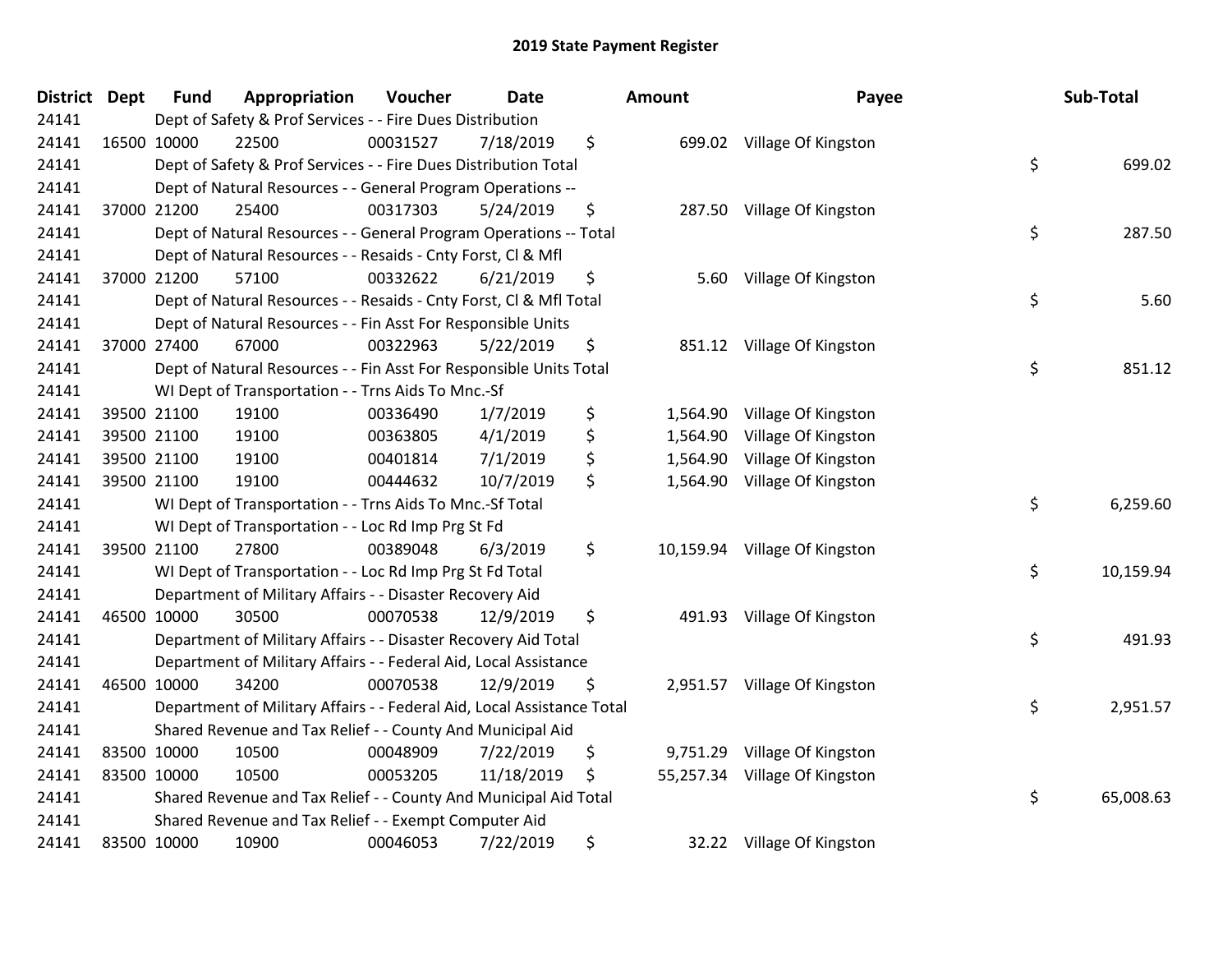|             | District Dept | <b>Fund</b> | Appropriation                                                 | <b>Voucher</b> | Date     | Amount   | Payee               | Sub-Total |
|-------------|---------------|-------------|---------------------------------------------------------------|----------------|----------|----------|---------------------|-----------|
| 24141       |               |             | Shared Revenue and Tax Relief - - Exempt Computer Aid Total   |                |          |          |                     | 32.22     |
| 24141       |               |             | Shared Revenue and Tax Relief - - Personal Property Aid       |                |          |          |                     |           |
| 24141       |               | 83500 10000 | 11100                                                         | 00040593       | 5/6/2019 | 1,389.39 | Village Of Kingston |           |
| 24141       |               |             | Shared Revenue and Tax Relief - - Personal Property Aid Total |                |          |          |                     | 1,389.39  |
| 24141 Total |               |             |                                                               |                |          |          |                     | 88,136.52 |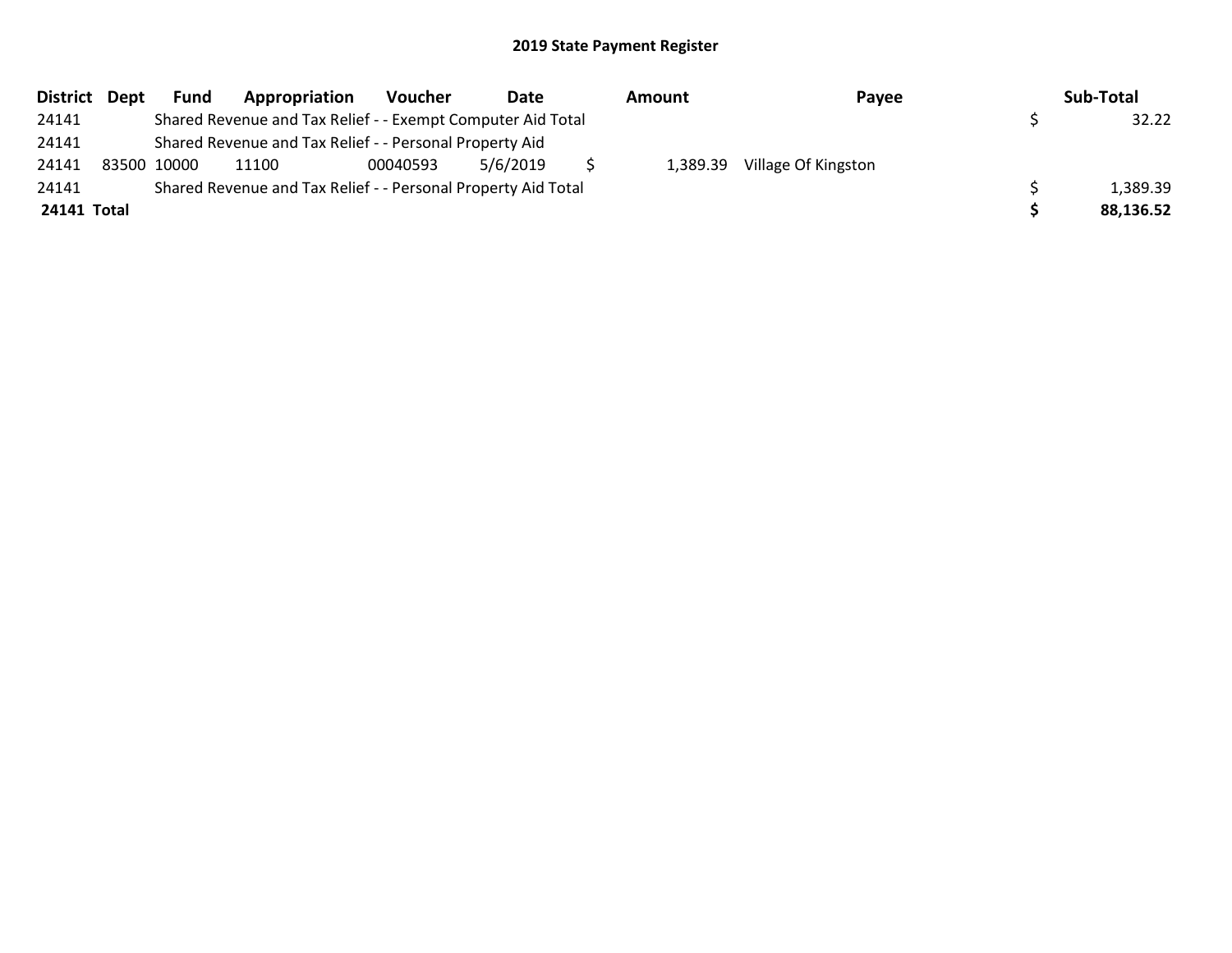| <b>District</b> | Dept | <b>Fund</b> | Appropriation                                                      | Voucher  | <b>Date</b> | <b>Amount</b>  | Payee                          | Sub-Total       |
|-----------------|------|-------------|--------------------------------------------------------------------|----------|-------------|----------------|--------------------------------|-----------------|
| 24154           |      |             | Dept of Safety & Prof Services - - Fire Dues Distribution          |          |             |                |                                |                 |
| 24154           |      | 16500 10000 | 22500                                                              | 00031525 | 7/18/2019   | \$             | 700.53 Village Of Marquette    |                 |
| 24154           |      |             | Dept of Safety & Prof Services - - Fire Dues Distribution Total    |          |             |                |                                | \$<br>700.53    |
| 24154           |      |             | Dept of Natural Resources - - Aids In Lieu Of Taxes - Gener        |          |             |                |                                |                 |
| 24154           |      | 37000 10000 | 50300                                                              | 00314952 | 4/19/2019   | \$<br>27.10    | <b>Village Of Marquette</b>    |                 |
| 24154           |      |             | Dept of Natural Resources - - Aids In Lieu Of Taxes - Gener Total  |          |             |                |                                | \$<br>27.10     |
| 24154           |      |             | Dept of Natural Resources - - Fin Asst For Responsible Units       |          |             |                |                                |                 |
| 24154           |      | 37000 27400 | 67000                                                              | 00322769 | 5/22/2019   | \$<br>122.83   | Village Of Marquette           |                 |
| 24154           |      |             | Dept of Natural Resources - - Fin Asst For Responsible Units Total |          |             |                |                                | \$<br>122.83    |
| 24154           |      |             | WI Dept of Transportation - - Trns Aids To Mnc.-Sf                 |          |             |                |                                |                 |
| 24154           |      | 39500 21100 | 19100                                                              | 00336491 | 1/7/2019    | \$<br>2,275.52 | Village Of Marquette           |                 |
| 24154           |      | 39500 21100 | 19100                                                              | 00363806 | 4/1/2019    | \$<br>2,275.52 | Village Of Marquette           |                 |
| 24154           |      | 39500 21100 | 19100                                                              | 00401815 | 7/1/2019    | \$<br>2,275.52 | Village Of Marquette           |                 |
| 24154           |      | 39500 21100 | 19100                                                              | 00444633 | 10/7/2019   | \$<br>2,275.53 | Village Of Marquette           |                 |
| 24154           |      |             | WI Dept of Transportation - - Trns Aids To Mnc.-Sf Total           |          |             |                |                                | \$<br>9,102.09  |
| 24154           |      |             | WI Dept of Transportation - - Loc Rd Imp Prg St Fd                 |          |             |                |                                |                 |
| 24154           |      | 39500 21100 | 27800                                                              | 00429749 | 8/30/2019   | \$             | 10,159.93 Village Of Marquette |                 |
| 24154           |      |             | WI Dept of Transportation - - Loc Rd Imp Prg St Fd Total           |          |             |                |                                | \$<br>10,159.93 |
| 24154           |      |             | Shared Revenue and Tax Relief - - County And Municipal Aid         |          |             |                |                                |                 |
| 24154           |      | 83500 10000 | 10500                                                              | 00048910 | 7/22/2019   | \$<br>4,277.78 | Village Of Marquette           |                 |
| 24154           |      | 83500 10000 | 10500                                                              | 00053206 | 11/18/2019  | \$             | 24,240.72 Village Of Marquette |                 |
| 24154           |      |             | Shared Revenue and Tax Relief - - County And Municipal Aid Total   |          |             |                |                                | \$<br>28,518.50 |
| 24154           |      |             | Shared Revenue and Tax Relief - - Exempt Computer Aid              |          |             |                |                                |                 |
| 24154           |      | 83500 10000 | 10900                                                              | 00046054 | 7/22/2019   | \$<br>1.03     | Village Of Marquette           |                 |
| 24154           |      |             | Shared Revenue and Tax Relief - - Exempt Computer Aid Total        |          |             |                |                                | \$<br>1.03      |
| 24154           |      |             | Shared Revenue and Tax Relief - - Personal Property Aid            |          |             |                |                                |                 |
| 24154           |      | 83500 10000 | 11100                                                              | 00040594 | 5/6/2019    | \$<br>0.30     | <b>Village Of Marquette</b>    |                 |
| 24154           |      |             | Shared Revenue and Tax Relief - - Personal Property Aid Total      |          |             |                |                                | \$<br>0.30      |
| 24154 Total     |      |             |                                                                    |          |             |                |                                | \$<br>48,632.31 |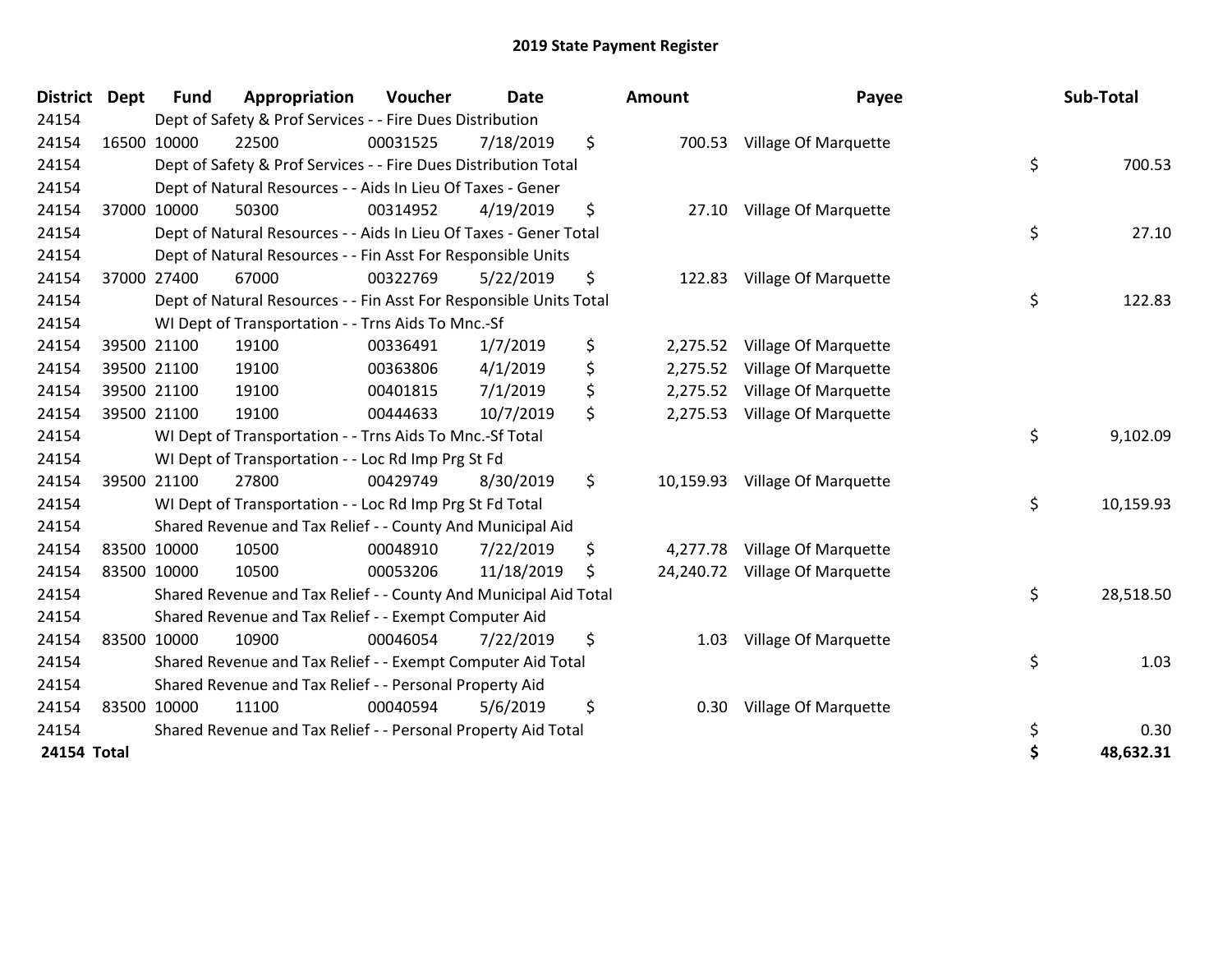| District Dept |             | <b>Fund</b> | Appropriation                                                      | Voucher  | <b>Date</b> | Amount          |                          | Payee | Sub-Total |
|---------------|-------------|-------------|--------------------------------------------------------------------|----------|-------------|-----------------|--------------------------|-------|-----------|
| 24206         |             |             | Dept of Safety & Prof Services - - Fire Dues Distribution          |          |             |                 |                          |       |           |
| 24206         | 16500 10000 |             | 22500                                                              | 00030126 | 7/16/2019   | \$              | 12,148.25 City Of Berlin |       |           |
| 24206         |             |             | Dept of Safety & Prof Services - - Fire Dues Distribution Total    |          |             |                 |                          | \$    | 12,148.25 |
| 24206         |             |             | Dept of Natural Resources - - Aids In Lieu Of Taxes - Gener        |          |             |                 |                          |       |           |
| 24206         |             | 37000 10000 | 50300                                                              | 00314121 | 4/19/2019   | \$<br>26.61     | City Of Berlin           |       |           |
| 24206         |             |             | Dept of Natural Resources - - Aids In Lieu Of Taxes - Gener Total  |          |             |                 |                          | \$    | 26.61     |
| 24206         |             |             | Dept of Natural Resources - - General Program Operations --        |          |             |                 |                          |       |           |
| 24206         |             | 37000 21200 | 25400                                                              | 00291069 | 1/17/2019   | \$<br>255.00    | City Of Berlin           |       |           |
| 24206         |             |             | Dept of Natural Resources - - General Program Operations -- Total  |          |             |                 |                          | \$    | 255.00    |
| 24206         |             |             | Dept of Natural Resources - - Aids In Lieu Of Taxes - Sum S        |          |             |                 |                          |       |           |
| 24206         |             | 37000 21200 | 57900                                                              | 00314120 | 4/19/2019   | \$<br>56.32     | City Of Berlin           |       |           |
| 24206         |             |             | Dept of Natural Resources - - Aids In Lieu Of Taxes - Sum S Total  |          |             |                 |                          | \$    | 56.32     |
| 24206         |             |             | Dept of Natural Resources - - Rec & Resource Aids, Fed             |          |             |                 |                          |       |           |
| 24206         |             | 37000 21200 | 58300                                                              | 00311112 | 4/12/2019   | \$<br>1,595.00  | City Of Berlin           |       |           |
| 24206         |             |             | Dept of Natural Resources - - Rec & Resource Aids, Fed Total       |          |             |                 |                          | \$    | 1,595.00  |
| 24206         |             |             | Dept of Natural Resources - - Fin Asst For Responsible Units       |          |             |                 |                          |       |           |
| 24206         |             | 37000 27400 | 67000                                                              | 00323305 | 5/22/2019   | \$<br>24,561.88 | City Of Berlin           |       |           |
| 24206         |             |             | Dept of Natural Resources - - Fin Asst For Responsible Units Total |          |             |                 |                          | \$    | 24,561.88 |
| 24206         |             |             | WI Dept of Transportation - - Conn Hwy Aids St Fds                 |          |             |                 |                          |       |           |
| 24206         |             | 39500 21100 | 16200                                                              | 00337727 | 1/7/2019    | \$<br>9,447.50  | City Of Berlin           |       |           |
| 24206         |             | 39500 21100 | 16200                                                              | 00365041 | 4/1/2019    | \$<br>9,447.50  | City Of Berlin           |       |           |
| 24206         |             | 39500 21100 | 16200                                                              | 00403050 | 7/1/2019    | \$<br>9,447.50  | City Of Berlin           |       |           |
| 24206         | 39500 21100 |             | 16200                                                              | 00445868 | 10/7/2019   | \$<br>9,447.51  | City Of Berlin           |       |           |
| 24206         |             |             | WI Dept of Transportation - - Conn Hwy Aids St Fds Total           |          |             |                 |                          | \$    | 37,790.01 |
| 24206         |             |             | WI Dept of Transportation - - Tc, Trns Oper Aid Sf                 |          |             |                 |                          |       |           |
| 24206         |             | 39500 21100 | 17700                                                              | 00372594 | 4/18/2019   | \$<br>3,981.00  | City Of Berlin           |       |           |
| 24206         |             | 39500 21100 | 17700                                                              | 00372596 | 4/18/2019   | \$<br>3,152.00  | City Of Berlin           |       |           |
| 24206         |             | 39500 21100 | 17700                                                              | 00392729 | 6/13/2019   | \$<br>13,362.00 | City Of Berlin           |       |           |
| 24206         |             | 39500 21100 | 17700                                                              | 00417035 | 7/31/2019   | \$<br>40,085.00 | City Of Berlin           |       |           |
| 24206         |             |             | WI Dept of Transportation - - Tc, Trns Oper Aid Sf Total           |          |             |                 |                          | \$    | 60,580.00 |
| 24206         |             |             | WI Dept of Transportation - - Trnst/Trns-Rel Aid F                 |          |             |                 |                          |       |           |
| 24206         |             | 39500 21100 | 18200                                                              | 00353849 | 2/21/2019   | \$<br>18,878.61 | City Of Berlin           |       |           |
| 24206         |             | 39500 21100 | 18200                                                              | 00423875 | 8/15/2019   | \$<br>17,836.36 | City Of Berlin           |       |           |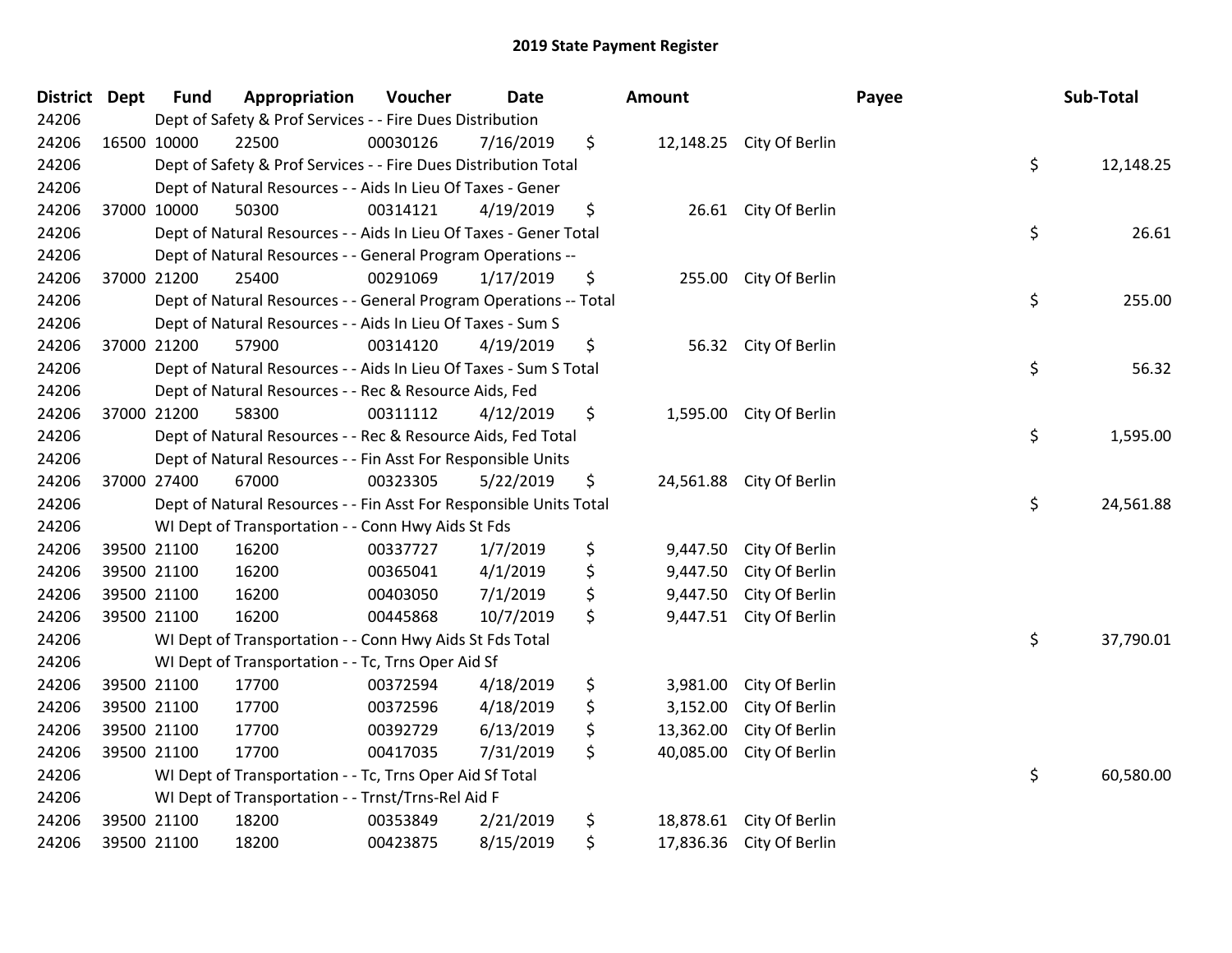| <b>District Dept</b> | <b>Fund</b> | Appropriation                                                                   | Voucher   | Date          |    | Amount                      |                           | Payee | Sub-Total  |
|----------------------|-------------|---------------------------------------------------------------------------------|-----------|---------------|----|-----------------------------|---------------------------|-------|------------|
| 24206                | 39500 21100 | 18200                                                                           | 00423876  | 8/15/2019     | \$ | 16,874.20                   | City Of Berlin            |       |            |
| 24206                | 39500 21100 | 18200                                                                           | 00450747  | 10/18/2019    | \$ | 28,940.00                   | City Of Berlin            |       |            |
| 24206                | 39500 21100 | 18200                                                                           | 00460631  | 11/12/2019    | \$ |                             | 18,509.02 City Of Berlin  |       |            |
| 24206                |             | WI Dept of Transportation - - Trnst/Trns-Rel Aid F Total                        |           |               |    |                             |                           | \$    | 101,038.19 |
| 24206                |             | WI Dept of Transportation - - Trns Aids To Mnc.-Sf                              |           |               |    |                             |                           |       |            |
| 24206                | 39500 21100 | 19100                                                                           | 00336492  | 1/7/2019      | \$ | 81,417.81                   | City Of Berlin            |       |            |
| 24206                | 39500 21100 | 19100                                                                           | 00363807  | 4/1/2019      | \$ |                             | 81,417.81 City Of Berlin  |       |            |
| 24206                | 39500 21100 | 19100                                                                           | 00401816  | 7/1/2019      | \$ |                             | 81,417.81 City Of Berlin  |       |            |
| 24206                | 39500 21100 | 19100                                                                           | 00444634  | 10/7/2019     | \$ | 81,417.83                   | City Of Berlin            |       |            |
| 24206                |             | WI Dept of Transportation - - Trns Aids To Mnc.-Sf Total                        |           |               |    |                             |                           | \$    | 325,671.26 |
| 24206                |             | Department of Health Services - - Emergency Medical Services, Ai                |           |               |    |                             |                           |       |            |
| 24206                | 43500 10000 | 11900                                                                           | 00307852  | 9/4/2019      | Ş  |                             | 6,152.73 City Of Berlin   |       |            |
| 24206                |             | Department of Health Services - - Emergency Medical Services, Ai Total          |           |               |    |                             |                           | \$    | 6,152.73   |
| 24206                |             | Department of Health Services - - Prepaid Medical Transport Reimbursement       |           |               |    |                             |                           |       |            |
| 24206                | 43500 10000 | 16300                                                                           | AMBULANCE | 11/18/2019 \$ |    |                             | 20,062.52 City Of Berlin  |       |            |
| 24206                |             | Department of Health Services - - Prepaid Medical Transport Reimbursement Total |           |               |    |                             |                           | \$    | 20,062.52  |
| 24206                |             | Department of Justice - - Law Enforcement Train, Local                          |           |               |    |                             |                           |       |            |
| 24206                | 45500 10000 | 23100                                                                           | 00072390  | 10/9/2019     | \$ |                             | 1,760.00 City Of Berlin   |       |            |
| 24206                |             | Department of Justice - - Law Enforcement Train, Local Total                    |           |               |    |                             |                           | \$    | 1,760.00   |
| 24206                |             | Elections Commission - - 2018 Hava Election Security                            |           |               |    |                             |                           |       |            |
| 24206                | 51000 22000 | 18200                                                                           | 00002293  | 11/6/2019     | \$ |                             | 1,200.00 City Of Berlin   |       |            |
| 24206                |             | Elections Commission - - 2018 Hava Election Security Total                      |           |               |    |                             |                           | \$    | 1,200.00   |
| 24206                |             | Public Defender Board - - Transcript, Discovery And Int                         |           |               |    |                             |                           |       |            |
| 24206                | 55000 10000 | 10600                                                                           | 00219267  | 10/28/2019    | \$ | 13.00                       | City Of Berlin            |       |            |
| 24206                | 55000 10000 | 10600                                                                           | 00223601  | 11/25/2019    | \$ | 52.25                       | City Of Berlin            |       |            |
| 24206                | 55000 10000 | 10600                                                                           | 00227597  | 12/23/2019    | \$ | 52.25                       | City Of Berlin            |       |            |
| 24206                |             | Public Defender Board - - Transcript, Discovery And Int Total                   |           |               |    |                             |                           | \$    | 117.50     |
| 24206                |             | Shared Revenue and Tax Relief - - Expenditure Restraint Program                 |           |               |    |                             |                           |       |            |
| 24206                | 83500 10000 | 10100                                                                           | 00048911  | 7/22/2019     | \$ |                             | 55,056.39 City Of Berlin  |       |            |
| 24206                |             | Shared Revenue and Tax Relief - - Expenditure Restraint Program Total           |           |               |    |                             |                           | \$    | 55,056.39  |
| 24206                |             | Shared Revenue and Tax Relief - - County And Municipal Aid                      |           |               |    |                             |                           |       |            |
| 24206                | 83500 10000 | 10500                                                                           | 00048911  | 7/22/2019     | \$ |                             | 252,314.35 City Of Berlin |       |            |
| 24206                | 83500 10000 | 10500                                                                           | 00053207  | 11/18/2019    | \$ | 1,409,718.80 City Of Berlin |                           |       |            |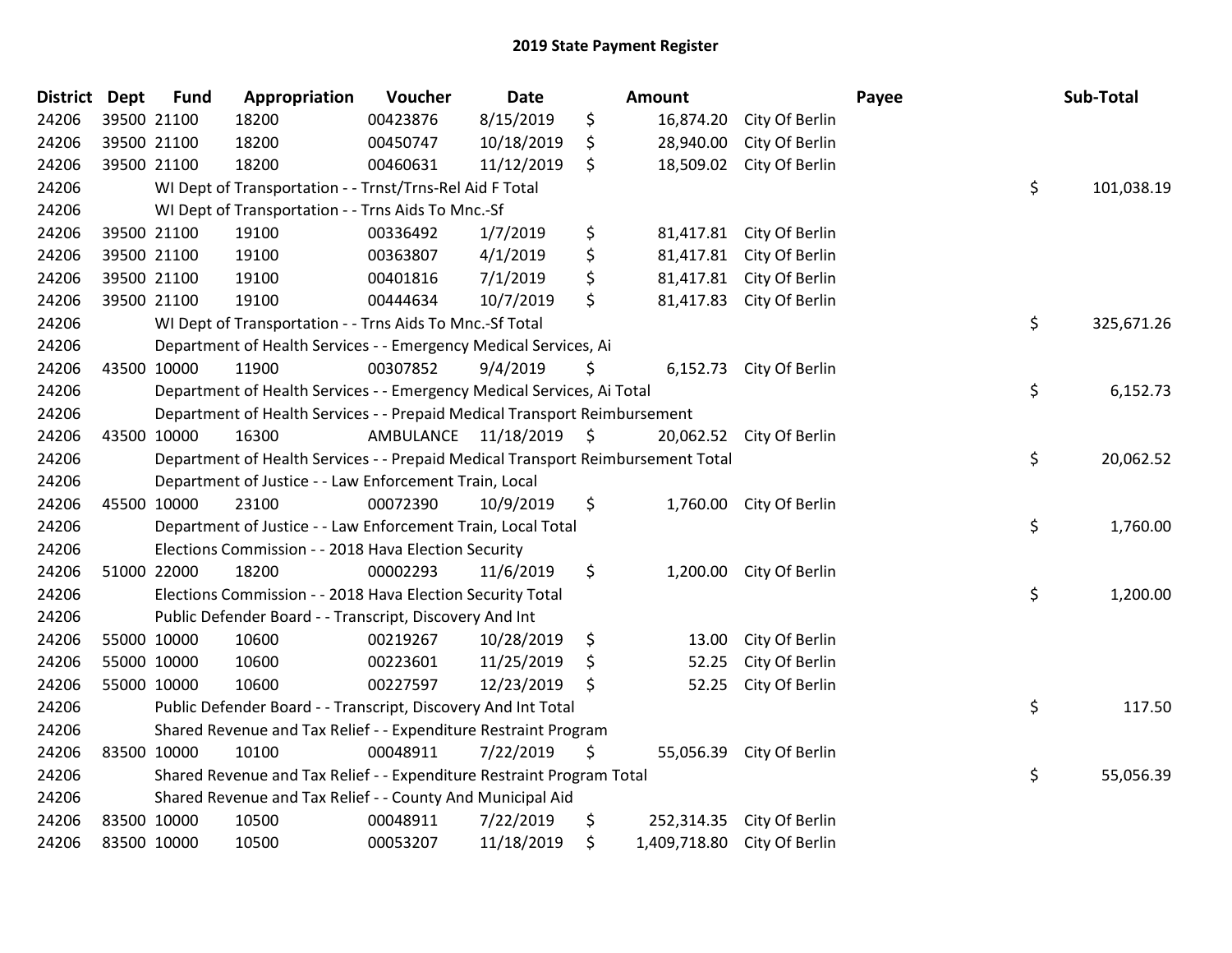| <b>District</b> | Dept        | Fund | Appropriation                                                       | Voucher  | Date       | Amount          |                | Payee | Sub-Total          |
|-----------------|-------------|------|---------------------------------------------------------------------|----------|------------|-----------------|----------------|-------|--------------------|
| 24206           |             |      | Shared Revenue and Tax Relief - - County And Municipal Aid Total    |          |            |                 |                |       | \$<br>1,662,033.15 |
| 24206           |             |      | Shared Revenue and Tax Relief - - Exempt Computer Aid               |          |            |                 |                |       |                    |
| 24206           | 83500 10000 |      | 10900                                                               | 00046055 | 7/22/2019  | \$<br>14,660.58 | City Of Berlin |       |                    |
| 24206           | 83500 10000 |      | 10900                                                               | 00047839 | 7/22/2019  | \$<br>26,272.45 | City Of Berlin |       |                    |
| 24206           |             |      | Shared Revenue and Tax Relief - - Exempt Computer Aid Total         |          |            |                 |                |       | \$<br>40,933.03    |
| 24206           |             |      | Shared Revenue and Tax Relief - - Utility Aid                       |          |            |                 |                |       |                    |
| 24206           | 83500 10000 |      | 11000                                                               | 00048911 | 7/22/2019  | \$<br>6,384.24  | City Of Berlin |       |                    |
| 24206           | 83500 10000 |      | 11000                                                               | 00053207 | 11/18/2019 | \$<br>36,543.60 | City Of Berlin |       |                    |
| 24206           |             |      | Shared Revenue and Tax Relief - - Utility Aid Total                 |          |            |                 |                |       | \$<br>42,927.84    |
| 24206           |             |      | Shared Revenue and Tax Relief - - Personal Property Aid             |          |            |                 |                |       |                    |
| 24206           | 83500 10000 |      | 11100                                                               | 00040595 | 5/6/2019   | \$<br>15,826.19 | City Of Berlin |       |                    |
| 24206           | 83500 10000 |      | 11100                                                               | 00042572 | 5/6/2019   | \$<br>875.11    | City Of Berlin |       |                    |
| 24206           |             |      | Shared Revenue and Tax Relief - - Personal Property Aid Total       |          |            |                 |                |       | \$<br>16,701.30    |
| 24206           |             |      | Shared Revenue and Tax Relief - - Payments For Municipal Svcs       |          |            |                 |                |       |                    |
| 24206           | 83500 10000 |      | 50100                                                               | 00037800 | 1/31/2019  | \$<br>2,264.03  | City Of Berlin |       |                    |
| 24206           |             |      | Shared Revenue and Tax Relief - - Payments For Municipal Svcs Total |          |            |                 |                |       | \$<br>2,264.03     |
| 24206           |             |      | Shared Revenue and Tax Relief - - Lottery & Gaming Credit           |          |            |                 |                |       |                    |
| 24206           | 83500 52100 |      | 36300                                                               | 00038288 | 3/25/2019  | \$<br>125.04    | City Of Berlin |       |                    |
| 24206           |             |      | Shared Revenue and Tax Relief - - Lottery & Gaming Credit Total     |          |            |                 |                |       | 125.04             |
| 24206 Total     |             |      |                                                                     |          |            |                 |                |       | 2,413,056.05       |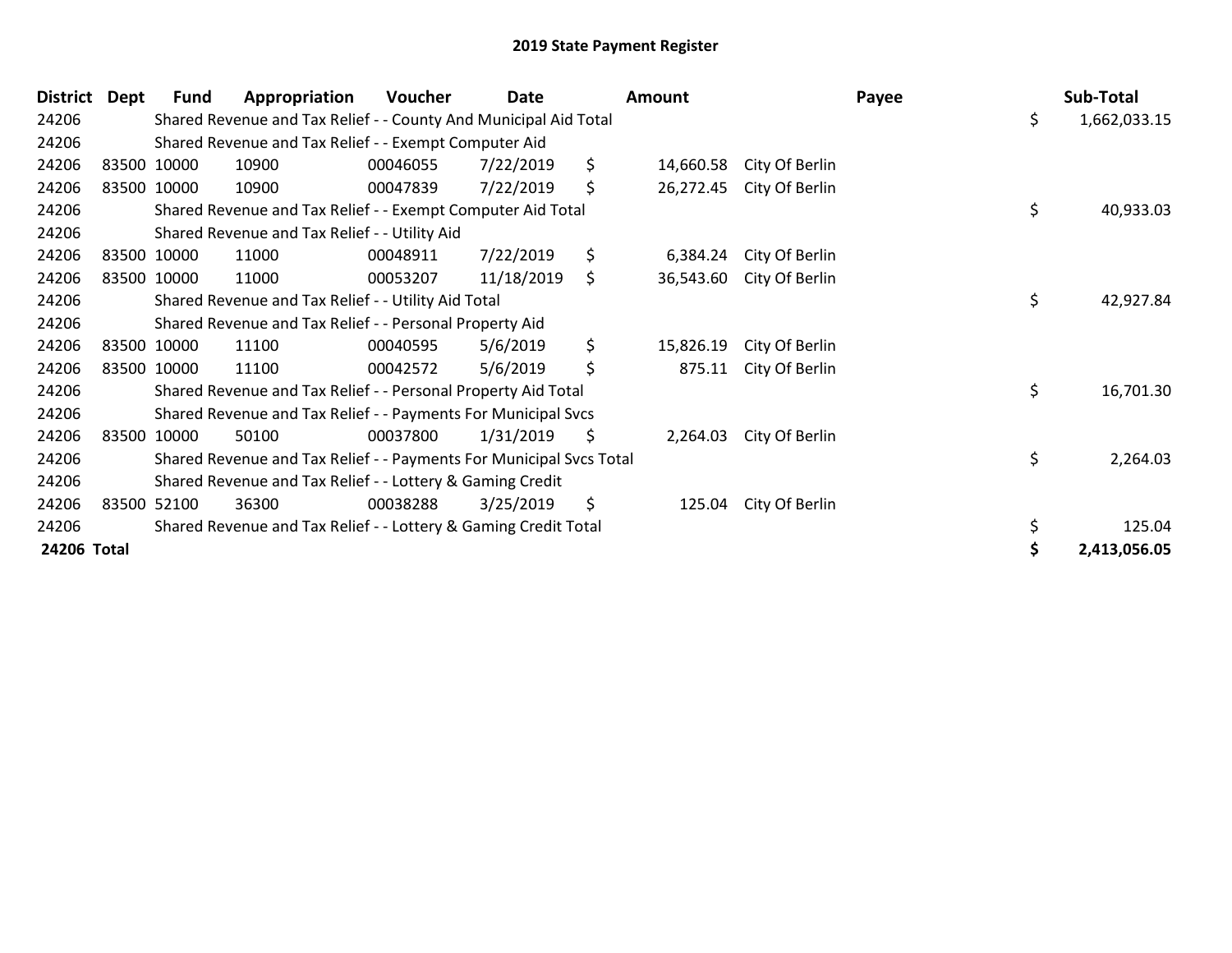| <b>District Dept</b> | <b>Fund</b> | Appropriation                                                         | Voucher  | <b>Date</b> | Amount          | Payee                         | Sub-Total        |
|----------------------|-------------|-----------------------------------------------------------------------|----------|-------------|-----------------|-------------------------------|------------------|
| 24231                |             | Dept of Safety & Prof Services - - Fire Dues Distribution             |          |             |                 |                               |                  |
| 24231                | 16500 10000 | 22500                                                                 | 00030290 | 7/16/2019   | \$              | 7,895.11 Green Lake, City of  |                  |
| 24231                |             | Dept of Safety & Prof Services - - Fire Dues Distribution Total       |          |             |                 |                               | \$<br>7,895.11   |
| 24231                |             | Dept of Natural Resources - - Ea - Urban Nonpoint Source              |          |             |                 |                               |                  |
| 24231                | 37000 27400 | 65800                                                                 | 00316214 | 4/29/2019   | \$              | 18,777.00 Green Lake, City of |                  |
| 24231                |             | Dept of Natural Resources - - Ea - Urban Nonpoint Source Total        |          |             |                 |                               | \$<br>18,777.00  |
| 24231                |             | Dept of Natural Resources - - Fin Asst For Responsible Units          |          |             |                 |                               |                  |
| 24231                | 37000 27400 | 67000                                                                 | 00323464 | 5/22/2019   | \$              | 6,828.73 Green Lake, City of  |                  |
| 24231                |             | Dept of Natural Resources - - Fin Asst For Responsible Units Total    |          |             |                 |                               | \$<br>6,828.73   |
| 24231                |             | WI Dept of Transportation - - Trns Aids To Mnc.-Sf                    |          |             |                 |                               |                  |
| 24231                | 39500 21100 | 19100                                                                 | 00336493 | 1/7/2019    | \$<br>32,438.08 | Green Lake, City of           |                  |
| 24231                | 39500 21100 | 19100                                                                 | 00363808 | 4/1/2019    | \$<br>32,438.08 | Green Lake, City of           |                  |
| 24231                | 39500 21100 | 19100                                                                 | 00401817 | 7/1/2019    | \$<br>32,438.08 | Green Lake, City of           |                  |
| 24231                | 39500 21100 | 19100                                                                 | 00444635 | 10/7/2019   | \$<br>32,438.10 | Green Lake, City of           |                  |
| 24231                |             | WI Dept of Transportation - - Trns Aids To Mnc.-Sf Total              |          |             |                 |                               | \$<br>129,752.34 |
| 24231                |             | Department of Justice - - Law Enforcement Train, Local                |          |             |                 |                               |                  |
| 24231                | 45500 10000 | 23100                                                                 | 00073149 | 10/17/2019  | \$<br>480.00    | Green Lake, City of           |                  |
| 24231                |             | Department of Justice - - Law Enforcement Train, Local Total          |          |             |                 |                               | \$<br>480.00     |
| 24231                |             | Shared Revenue and Tax Relief - - Expenditure Restraint Program       |          |             |                 |                               |                  |
| 24231                | 83500 10000 | 10100                                                                 | 00048912 | 7/22/2019   | \$              | 10,872.49 Green Lake, City of |                  |
| 24231                |             | Shared Revenue and Tax Relief - - Expenditure Restraint Program Total |          |             |                 |                               | \$<br>10,872.49  |
| 24231                |             | Shared Revenue and Tax Relief - - County And Municipal Aid            |          |             |                 |                               |                  |
| 24231                | 83500 10000 | 10500                                                                 | 00048912 | 7/22/2019   | \$              | 3,616.83 Green Lake, City of  |                  |
| 24231                | 83500 10000 | 10500                                                                 | 00053208 | 11/18/2019  | \$<br>20,495.37 | Green Lake, City of           |                  |
| 24231                |             | Shared Revenue and Tax Relief - - County And Municipal Aid Total      |          |             |                 |                               | \$<br>24,112.20  |
| 24231                |             | Shared Revenue and Tax Relief - - Exempt Computer Aid                 |          |             |                 |                               |                  |
| 24231                | 83500 10000 | 10900                                                                 | 00046056 | 7/22/2019   | \$<br>490.53    | Green Lake, City of           |                  |
| 24231                | 83500 10000 | 10900                                                                 | 00047840 | 7/22/2019   | \$<br>1,456.59  | Green Lake, City of           |                  |
| 24231                |             | Shared Revenue and Tax Relief - - Exempt Computer Aid Total           |          |             |                 |                               | \$<br>1,947.12   |
| 24231                |             | Shared Revenue and Tax Relief - - Personal Property Aid               |          |             |                 |                               |                  |
| 24231                | 83500 10000 | 11100                                                                 | 00040596 | 5/6/2019    | \$              | 3,410.91 Green Lake, City of  |                  |
| 24231                | 83500 10000 | 11100                                                                 | 00042573 | 5/6/2019    | \$<br>683.87    | Green Lake, City of           |                  |
| 24231                |             | Shared Revenue and Tax Relief - - Personal Property Aid Total         |          |             |                 |                               | \$<br>4,094.78   |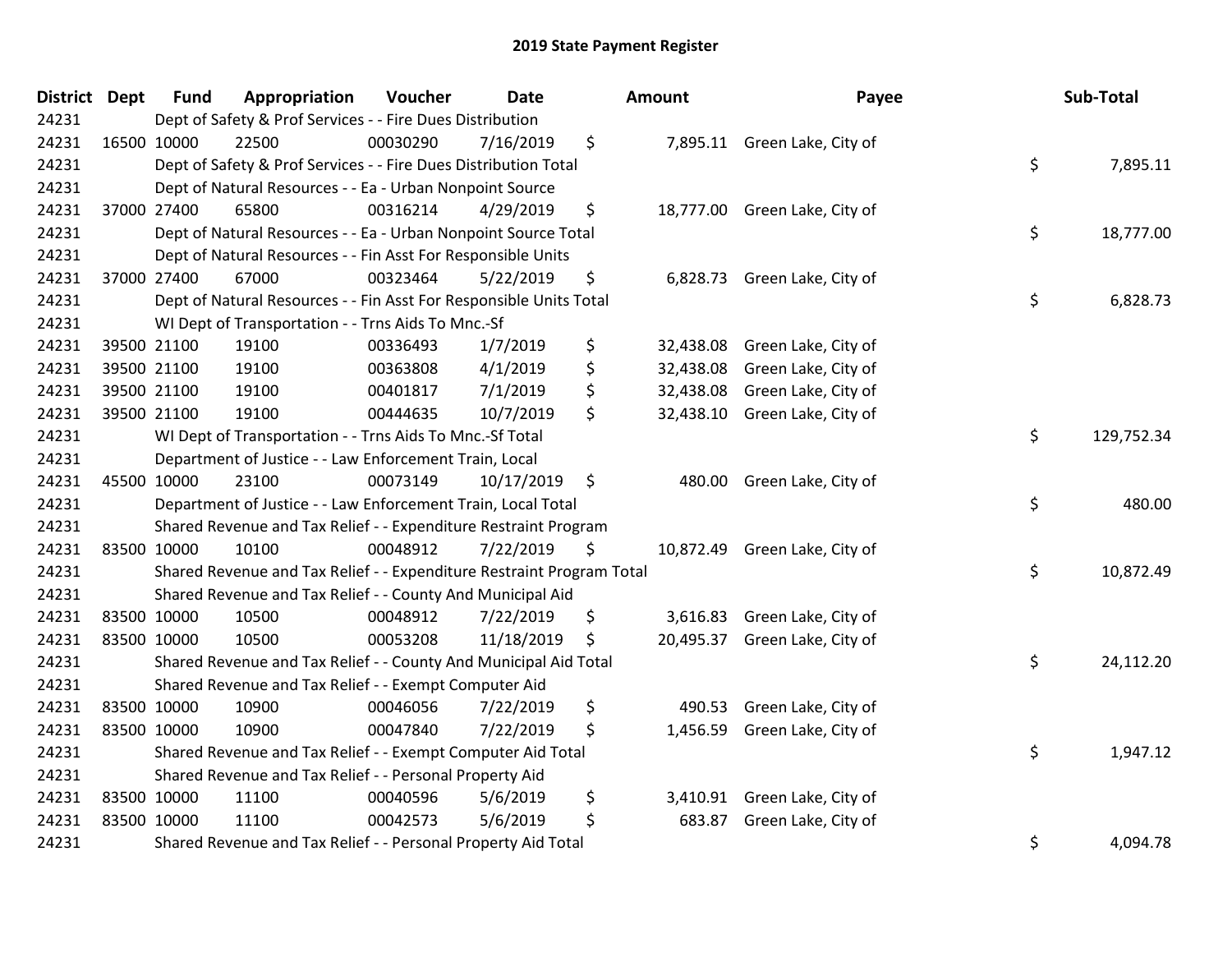| District Dept Fund | Appropriation | <b>Voucher</b> | Date | Amount | Payee | Sub-Total  |
|--------------------|---------------|----------------|------|--------|-------|------------|
| 24231 Total        |               |                |      |        |       | 204,759.77 |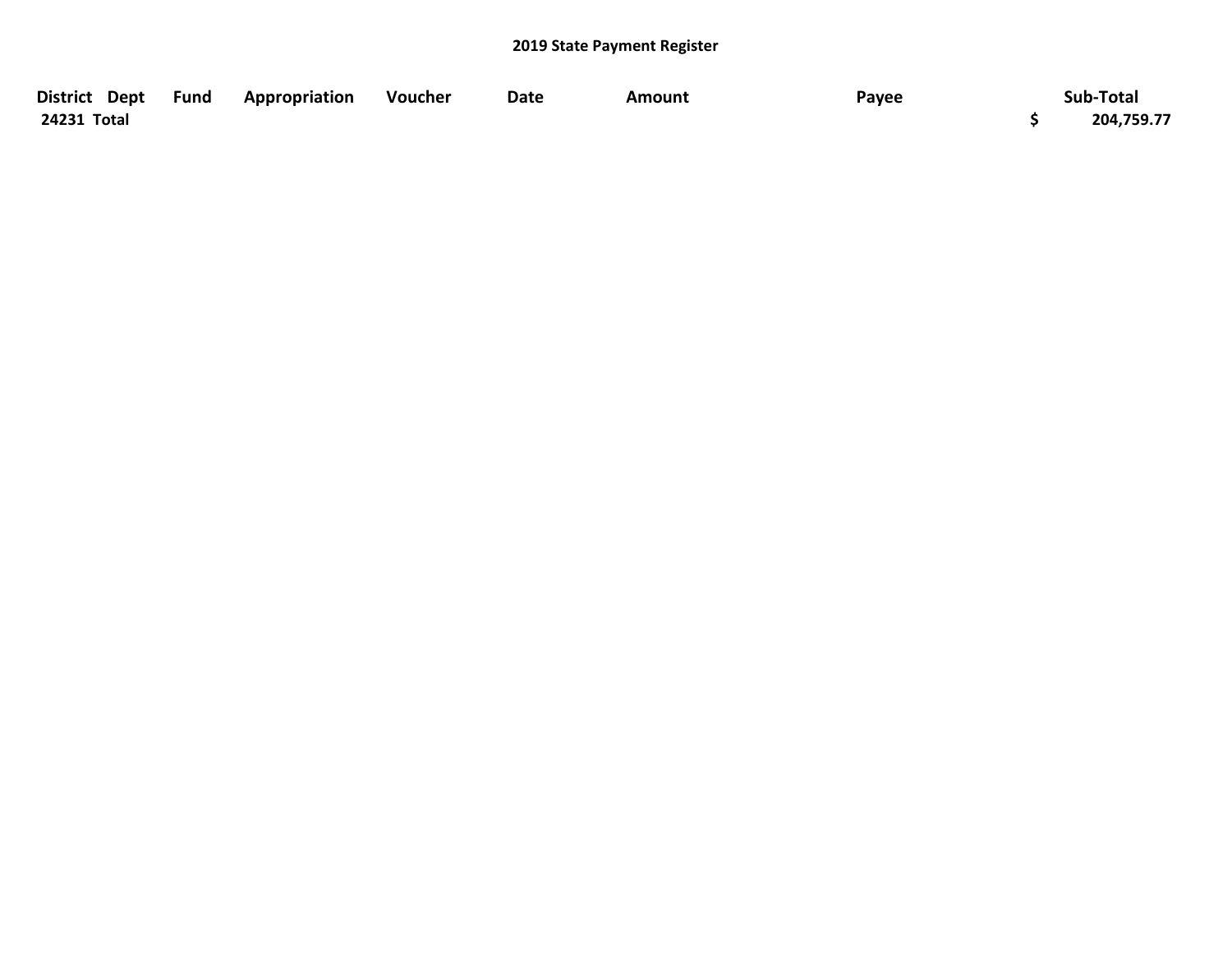| District Dept | <b>Fund</b> | Appropriation                                                                   | Voucher   | <b>Date</b>   | Amount           | Payee                     | Sub-Total        |
|---------------|-------------|---------------------------------------------------------------------------------|-----------|---------------|------------------|---------------------------|------------------|
| 24251         |             | Dept of Safety & Prof Services - - Fire Dues Distribution                       |           |               |                  |                           |                  |
| 24251         | 16500 10000 | 22500                                                                           | 00030745  | 7/17/2019     | \$               | 3,330.82 City Of Markesan |                  |
| 24251         |             | Dept of Safety & Prof Services - - Fire Dues Distribution Total                 |           |               |                  |                           | \$<br>3,330.82   |
| 24251         |             | Dept of Natural Resources - - Fin Asst For Responsible Units                    |           |               |                  |                           |                  |
| 24251         | 37000 27400 | 67000                                                                           | 00322654  | 5/22/2019     | \$<br>5,872.22   | City Of Markesan          |                  |
| 24251         |             | Dept of Natural Resources - - Fin Asst For Responsible Units Total              |           |               |                  |                           | \$<br>5,872.22   |
| 24251         |             | WI Dept of Transportation - - Trns Aids To Mnc.-Sf                              |           |               |                  |                           |                  |
| 24251         | 39500 21100 | 19100                                                                           | 00336494  | 1/7/2019      | \$<br>17,732.18  | City Of Markesan          |                  |
| 24251         | 39500 21100 | 19100                                                                           | 00363809  | 4/1/2019      | \$<br>17,732.18  | City Of Markesan          |                  |
| 24251         | 39500 21100 | 19100                                                                           | 00401818  | 7/1/2019      | \$<br>17,732.18  | City Of Markesan          |                  |
| 24251         | 39500 21100 | 19100                                                                           | 00444636  | 10/7/2019     | \$<br>17,732.21  | City Of Markesan          |                  |
| 24251         |             | WI Dept of Transportation - - Trns Aids To Mnc.-Sf Total                        |           |               |                  |                           | \$<br>70,928.75  |
| 24251         |             | Department of Health Services - - Prepaid Medical Transport Reimbursement       |           |               |                  |                           |                  |
| 24251         | 43500 10000 | 16300                                                                           | AMBULANCE | 11/18/2019 \$ | 6,043.68         | City Of Markesan          |                  |
| 24251         |             | Department of Health Services - - Prepaid Medical Transport Reimbursement Total |           |               |                  |                           | \$<br>6,043.68   |
| 24251         |             | Department of Justice - - Law Enforcement Train, Local                          |           |               |                  |                           |                  |
| 24251         | 45500 10000 | 23100                                                                           | 00066286  | 6/10/2019     | \$<br>640.00     | City Of Markesan          |                  |
| 24251         |             | Department of Justice - - Law Enforcement Train, Local Total                    |           |               |                  |                           | \$<br>640.00     |
| 24251         |             | Shared Revenue and Tax Relief - - County And Municipal Aid                      |           |               |                  |                           |                  |
| 24251         | 83500 10000 | 10500                                                                           | 00048913  | 7/22/2019     | \$<br>62,991.77  | City Of Markesan          |                  |
| 24251         | 83500 10000 | 10500                                                                           | 00053209  | 11/18/2019    | \$<br>350,909.65 | City Of Markesan          |                  |
| 24251         |             | Shared Revenue and Tax Relief - - County And Municipal Aid Total                |           |               |                  |                           | \$<br>413,901.42 |
| 24251         |             | Shared Revenue and Tax Relief - - Exempt Computer Aid                           |           |               |                  |                           |                  |
| 24251         | 83500 10000 | 10900                                                                           | 00046057  | 7/22/2019     | \$<br>3,515.80   | City Of Markesan          |                  |
| 24251         | 83500 10000 | 10900                                                                           | 00047841  | 7/22/2019     | \$<br>372.36     | City Of Markesan          |                  |
| 24251         |             | Shared Revenue and Tax Relief - - Exempt Computer Aid Total                     |           |               |                  |                           | \$<br>3,888.16   |
| 24251         |             | Shared Revenue and Tax Relief - - Utility Aid                                   |           |               |                  |                           |                  |
| 24251         | 83500 10000 | 11000                                                                           | 00048913  | 7/22/2019     | \$<br>265.59     | City Of Markesan          |                  |
| 24251         | 83500 10000 | 11000                                                                           | 00053209  | 11/18/2019    | \$<br>1,008.05   | City Of Markesan          |                  |
| 24251         |             | Shared Revenue and Tax Relief - - Utility Aid Total                             |           |               |                  |                           | \$<br>1,273.64   |
| 24251         |             | Shared Revenue and Tax Relief - - Personal Property Aid                         |           |               |                  |                           |                  |
| 24251         | 83500 10000 | 11100                                                                           | 00040597  | 5/6/2019      | \$<br>5,902.15   | City Of Markesan          |                  |
| 24251         | 83500 10000 | 11100                                                                           | 00042574  | 5/6/2019      | \$<br>565.02     | City Of Markesan          |                  |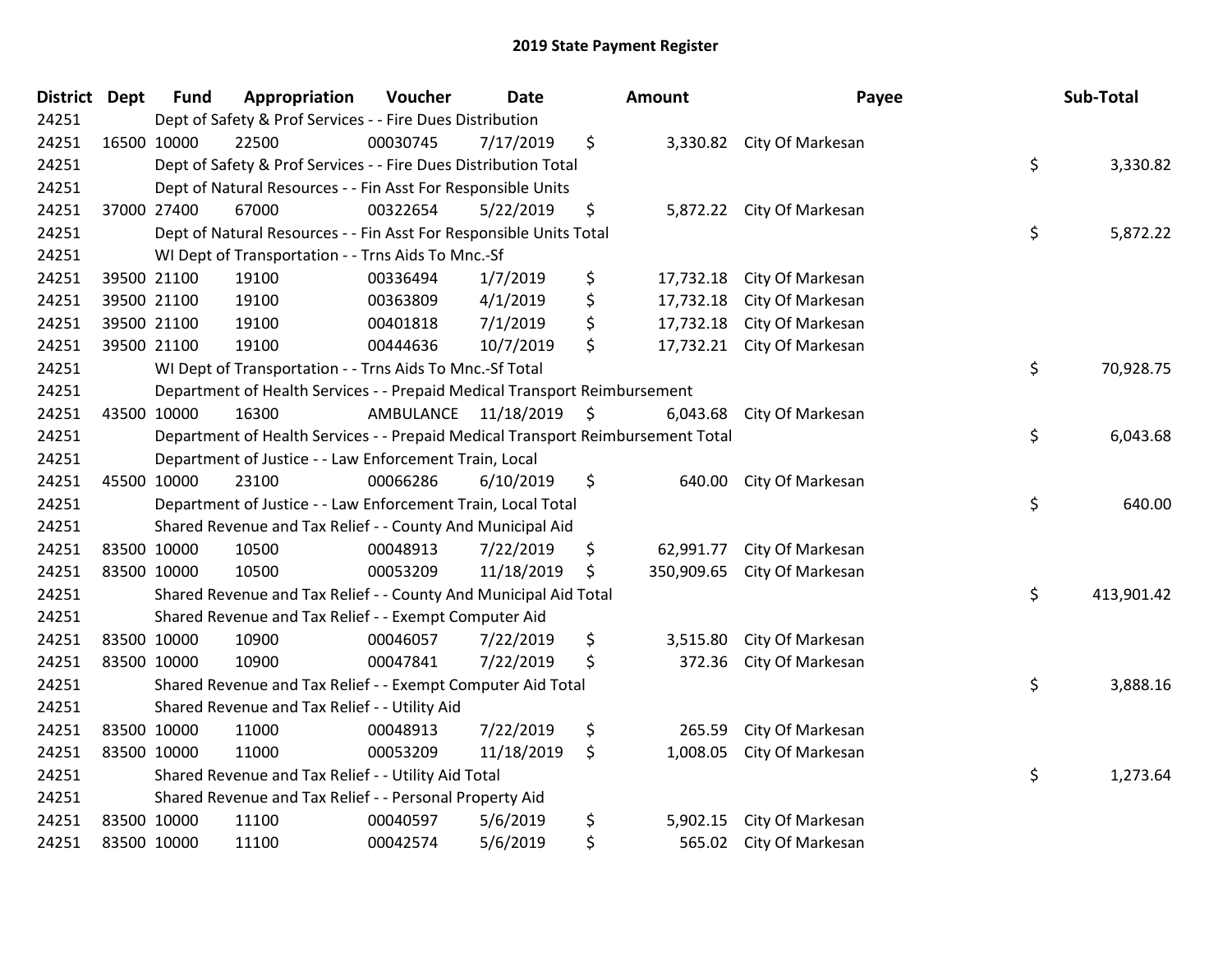| District Dept | <b>Fund</b> | Appropriation                                                   | Voucher  | Date      | Amount | Payee                   | Sub-Total  |
|---------------|-------------|-----------------------------------------------------------------|----------|-----------|--------|-------------------------|------------|
| 24251         |             | Shared Revenue and Tax Relief - - Personal Property Aid Total   |          |           |        |                         | 6,467.17   |
| 24251         |             | Shared Revenue and Tax Relief - - Lottery & Gaming Credit       |          |           |        |                         |            |
| 24251         | 83500 52100 | 36300                                                           | 00038289 | 3/25/2019 |        | 999.36 City Of Markesan |            |
| 24251         |             | Shared Revenue and Tax Relief - - Lottery & Gaming Credit Total |          |           |        |                         | 999.36     |
| 24251 Total   |             |                                                                 |          |           |        |                         | 513,345.22 |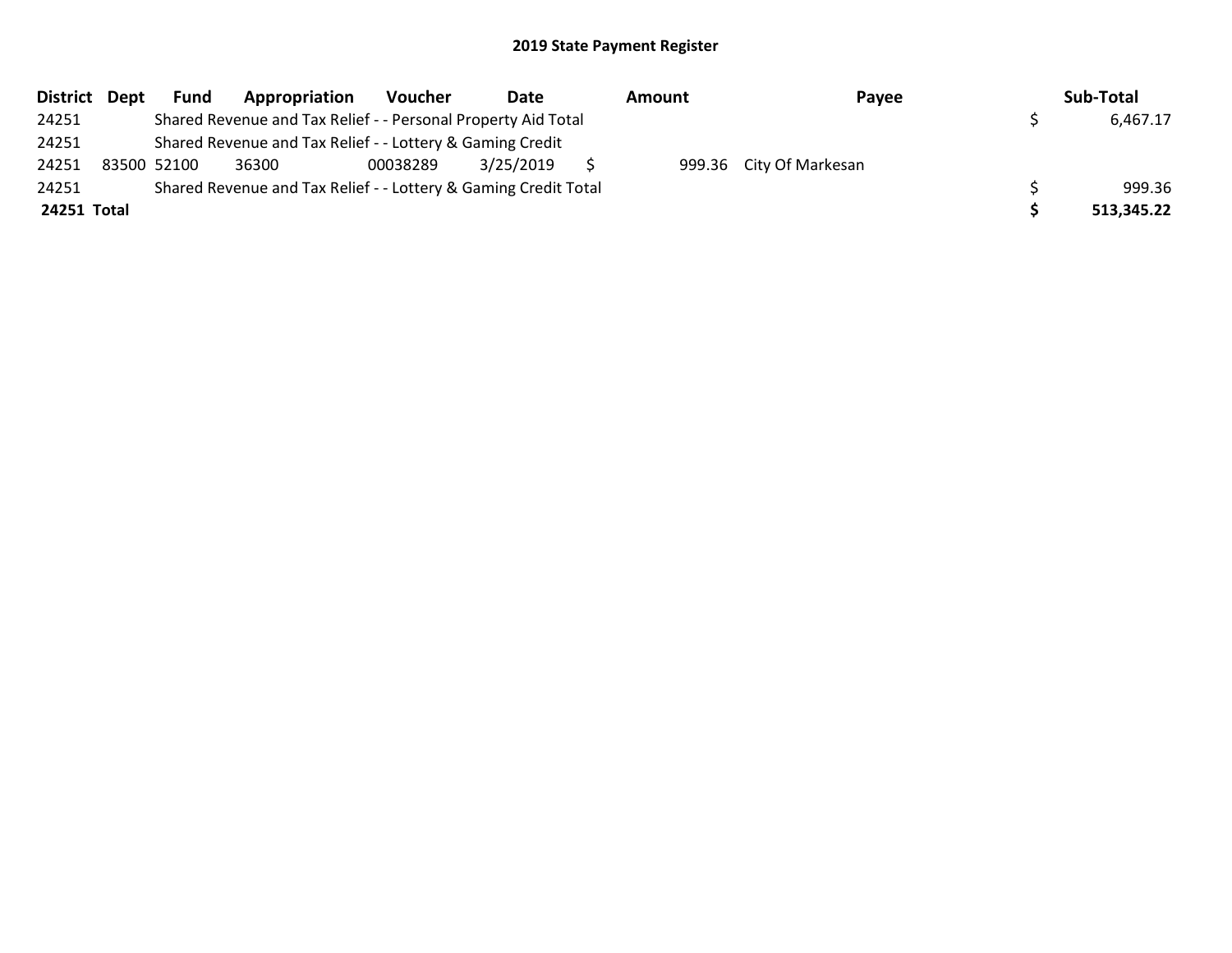| District Dept |             | <b>Fund</b> | Appropriation                                                                   | Voucher                 | <b>Date</b> | <b>Amount</b>    | Payee                       | Sub-Total        |
|---------------|-------------|-------------|---------------------------------------------------------------------------------|-------------------------|-------------|------------------|-----------------------------|------------------|
| 24271         |             |             | Dept of Safety & Prof Services - - Fire Dues Distribution                       |                         |             |                  |                             |                  |
| 24271         | 16500 10000 |             | 22500                                                                           | 00030999                | 7/16/2019   | \$               | 2,384.19 City Of Princeton  |                  |
| 24271         |             |             | Dept of Safety & Prof Services - - Fire Dues Distribution Total                 |                         |             |                  |                             | \$<br>2,384.19   |
| 24271         |             |             | Dept of Natural Resources - - Aids In Lieu Of Taxes - Gener                     |                         |             |                  |                             |                  |
| 24271         |             | 37000 10000 | 50300                                                                           | 00314167                | 4/19/2019   | \$<br>5.50       | City Of Princeton           |                  |
| 24271         |             |             | Dept of Natural Resources - - Aids In Lieu Of Taxes - Gener Total               |                         |             |                  |                             | \$<br>5.50       |
| 24271         |             |             | Dept of Natural Resources - - Fin Asst For Responsible Units                    |                         |             |                  |                             |                  |
| 24271         |             | 37000 27400 | 67000                                                                           | 00322703                | 5/22/2019   | \$               | 4,322.14 City Of Princeton  |                  |
| 24271         |             |             | Dept of Natural Resources - - Fin Asst For Responsible Units Total              |                         |             |                  |                             | \$<br>4,322.14   |
| 24271         |             |             | Dept of Natural Resources - - Land Acquisition                                  |                         |             |                  |                             |                  |
| 24271         |             | 37000 36300 | TA100                                                                           | 00372862                | 11/22/2019  | \$               | 24,410.66 City Of Princeton |                  |
| 24271         |             |             | Dept of Natural Resources - - Land Acquisition Total                            |                         |             |                  |                             | \$<br>24,410.66  |
| 24271         |             |             | WI Dept of Transportation - - Trns Aids To Mnc.-Sf                              |                         |             |                  |                             |                  |
| 24271         |             | 39500 21100 | 19100                                                                           | 00336495                | 1/7/2019    | \$<br>20,699.36  | City Of Princeton           |                  |
| 24271         |             | 39500 21100 | 19100                                                                           | 00363810                | 4/1/2019    | \$<br>20,699.36  | City Of Princeton           |                  |
| 24271         |             | 39500 21100 | 19100                                                                           | 00401819                | 7/1/2019    | \$<br>20,699.36  | City Of Princeton           |                  |
| 24271         |             | 39500 21100 | 19100                                                                           | 00444637                | 10/7/2019   | \$<br>20,699.38  | City Of Princeton           |                  |
| 24271         |             |             | WI Dept of Transportation - - Trns Aids To Mnc.-Sf Total                        |                         |             |                  |                             | \$<br>82,797.46  |
| 24271         |             |             | Department of Health Services - - Prepaid Medical Transport Reimbursement       |                         |             |                  |                             |                  |
| 24271         |             | 43500 10000 | 16300                                                                           | AMBULANCE 11/18/2019 \$ |             | 2,000.00         | City Of Princeton           |                  |
| 24271         |             |             | Department of Health Services - - Prepaid Medical Transport Reimbursement Total |                         |             |                  |                             | \$<br>2,000.00   |
| 24271         |             |             | Department of Justice - - Law Enforcement Train, Local                          |                         |             |                  |                             |                  |
| 24271         | 45500 10000 |             | 23100                                                                           | 00074339                | 11/6/2019   | \$<br>640.00     | City Of Princeton           |                  |
| 24271         |             |             | Department of Justice - - Law Enforcement Train, Local Total                    |                         |             |                  |                             | \$<br>640.00     |
| 24271         |             |             | Department of Military Affairs - - Federal Aid, Local Assistance                |                         |             |                  |                             |                  |
| 24271         | 46500 10000 |             | 34200                                                                           | 00069159                | 11/7/2019   | \$<br>10,848.46  | City Of Princeton           |                  |
| 24271         |             | 46500 10000 | 34200                                                                           | 00069713                | 11/20/2019  | \$<br>6,281.47   | City Of Princeton           |                  |
| 24271         |             |             | Department of Military Affairs - - Federal Aid, Local Assistance Total          |                         |             |                  |                             | \$<br>17,129.93  |
| 24271         |             |             | Department of Administration - - Federal Aid, Local Assistance                  |                         |             |                  |                             |                  |
| 24271         |             | 50500 10000 | 74300                                                                           | 00096972                | 2/20/2019   | \$<br>131,361.42 | City Of Princeton           |                  |
| 24271         |             | 50500 10000 | 74300                                                                           | 00109035                | 9/26/2019   | \$<br>89,144.58  | City Of Princeton           |                  |
| 24271         |             |             | Department of Administration - - Federal Aid, Local Assistance Total            |                         |             |                  |                             | \$<br>220,506.00 |
| 24271         |             |             | Shared Revenue and Tax Relief - - Expenditure Restraint Program                 |                         |             |                  |                             |                  |